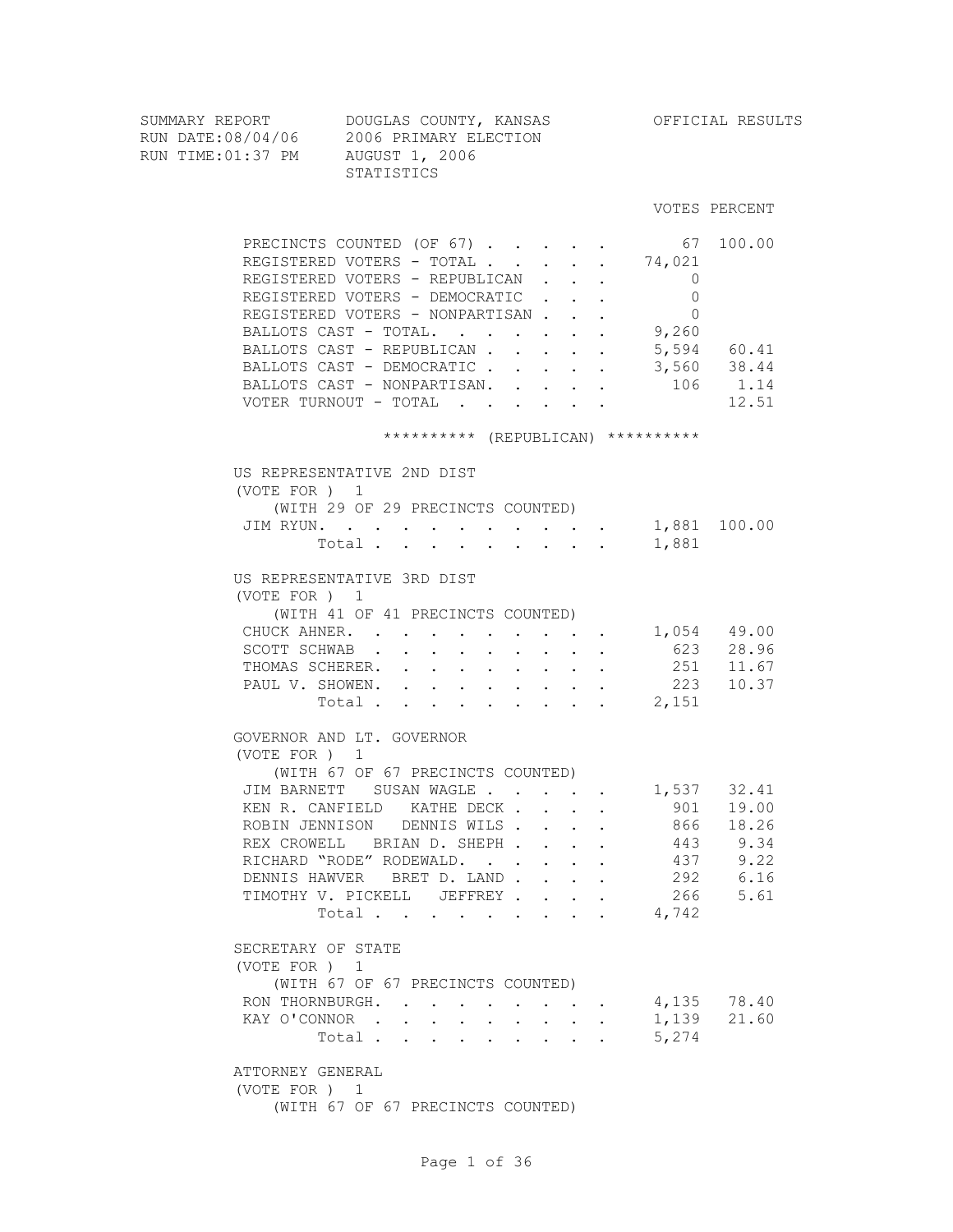| PHILL KLINE.                       | Total                                |                      |                      |                                                           |            | $\cdot$ $\cdot$ $\cdot$ $\cdot$ 3,507 | 3,507 100.00 |
|------------------------------------|--------------------------------------|----------------------|----------------------|-----------------------------------------------------------|------------|---------------------------------------|--------------|
|                                    |                                      |                      |                      |                                                           |            |                                       |              |
| STATE TREASURER<br>(VOTE FOR ) 1   |                                      |                      |                      |                                                           |            |                                       |              |
| (WITH 67 OF 67 PRECINCTS COUNTED)  |                                      |                      |                      |                                                           |            |                                       |              |
| LYNN JENKINS 3,842 100.00          |                                      |                      |                      |                                                           |            |                                       |              |
|                                    | Total $\cdot$                        |                      |                      |                                                           |            | 3,842                                 |              |
| COMMISSIONER OF INSURANCE          |                                      |                      |                      |                                                           |            |                                       |              |
| (VOTE FOR) 1                       |                                      |                      |                      |                                                           |            |                                       |              |
| (WITH 67 OF 67 PRECINCTS COUNTED)  |                                      |                      |                      |                                                           |            |                                       |              |
| SANDY PRAEGER                      |                                      | $\sim$               |                      |                                                           |            | 4,007 73.09                           |              |
| ERIC CARTER.                       |                                      |                      |                      | $\mathbf{r}$ , $\mathbf{r}$ , $\mathbf{r}$ , $\mathbf{r}$ |            |                                       | 1,475 26.91  |
|                                    | Total                                |                      |                      |                                                           |            | 5,482                                 |              |
| STATE REPRESENTATIVE 10TH DISTRICT |                                      |                      |                      |                                                           |            |                                       |              |
| (VOTE FOR ) 1                      |                                      |                      |                      |                                                           |            |                                       |              |
| (WITH 10 OF 10 PRECINCTS COUNTED)  |                                      |                      |                      |                                                           |            |                                       |              |
| ROY C. DUNN.                       |                                      |                      |                      |                                                           |            |                                       | 647 100.00   |
| Total .                            | $\sim$                               | $\ddot{\phantom{a}}$ |                      |                                                           |            | 647                                   |              |
| STATE REPRESENTATIVE 38TH DISTRICT |                                      |                      |                      |                                                           |            |                                       |              |
| (VOTE FOR ) 1                      |                                      |                      |                      |                                                           |            |                                       |              |
| (WITH 11 OF 11 PRECINCTS COUNTED)  |                                      |                      |                      |                                                           |            |                                       |              |
| ANTHONY R. BROWN                   |                                      |                      |                      |                                                           |            | 680                                   | 100.00       |
|                                    | Total                                |                      |                      |                                                           |            | 680                                   |              |
| STATE REPRESENTATIVE 44TH DISTRICT |                                      |                      |                      |                                                           |            |                                       |              |
| (VOTE FOR ) 1                      |                                      |                      |                      |                                                           |            |                                       |              |
| (WITH 13 OF 13 PRECINCTS COUNTED)  |                                      |                      |                      |                                                           |            |                                       |              |
| RICK DAVIS                         |                                      |                      | $\sim$ $\sim$ $\sim$ |                                                           |            |                                       | 598 100.00   |
|                                    | Total                                |                      |                      |                                                           |            | 598                                   |              |
| STATE REPRESENTATIVE 45TH DISTRICT |                                      |                      |                      |                                                           |            |                                       |              |
| (VOTE FOR ) 1                      |                                      |                      |                      |                                                           |            |                                       |              |
| (WITH 18 OF 18 PRECINCTS COUNTED)  |                                      |                      |                      |                                                           |            |                                       |              |
| TOM SLOAN.                         |                                      |                      |                      |                                                           |            |                                       | 1,490 100.00 |
| Total .                            | $\mathbf{L} = \mathbf{L} \mathbf{L}$ | $\sim$               | $\bullet$            | $\mathbf{r} = \mathbf{r} + \mathbf{r}$ .                  | $\sim 100$ | 1,490                                 |              |
| STATE REPRESENTATIVE 46TH DISTRICT |                                      |                      |                      |                                                           |            |                                       |              |
| (VOTE FOR) 1                       |                                      |                      |                      |                                                           |            |                                       |              |
| (WITH 15 OF 15 PRECINCTS COUNTED)  |                                      |                      |                      |                                                           |            |                                       |              |
| WRITE-IN.                          |                                      |                      |                      | the contract of the contract of the                       |            |                                       | 32 100.00    |
|                                    | Total                                |                      |                      |                                                           |            | 32                                    |              |
| STATE REPRESENTATIVE 53RD DISTRICT |                                      |                      |                      |                                                           |            |                                       |              |
| (VOTE FOR) 1                       |                                      |                      |                      |                                                           |            |                                       |              |
| (WITH 3 OF 3 PRECINCTS COUNTED)    |                                      |                      |                      |                                                           |            |                                       |              |
| DOUGLAS W. DESCH                   |                                      |                      |                      |                                                           |            |                                       | 76 100.00    |
|                                    | Total                                |                      |                      |                                                           |            | 76                                    |              |
| STATE REPRESENTATIVE 59TH DISTRICT |                                      |                      |                      |                                                           |            |                                       |              |
| (VOTE FOR ) 1                      |                                      |                      |                      |                                                           |            |                                       |              |
| (WITH 1 OF 1 PRECINCTS COUNTED)    |                                      |                      |                      |                                                           |            |                                       |              |
| JOE D. HUMERICKHOUSE.              |                                      |                      |                      |                                                           |            |                                       | 65 100.00    |
|                                    | Total                                |                      |                      |                                                           |            | 65                                    |              |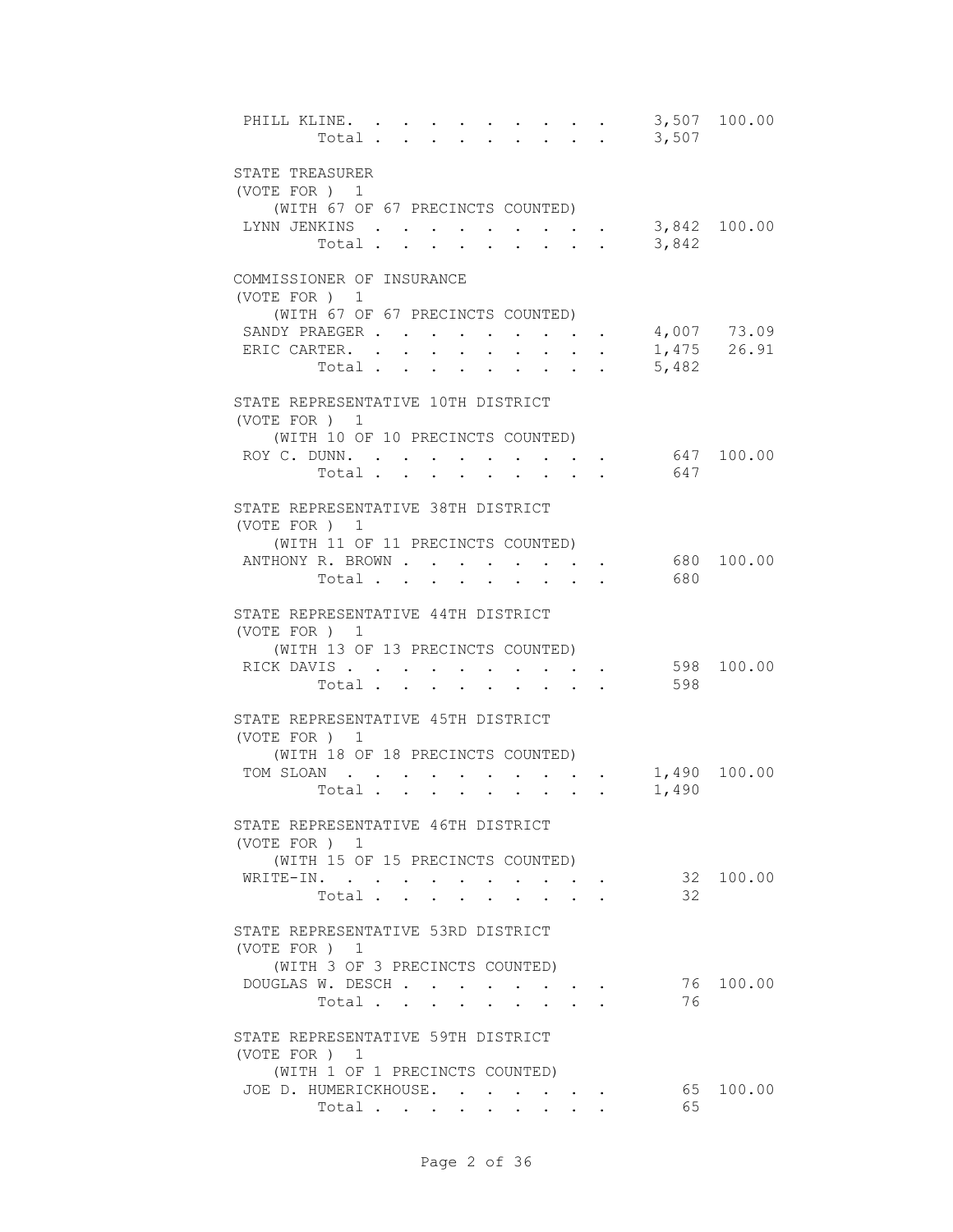| STATE BOARD OF EDUCATION 1ST DISTRICT<br>(VOTE FOR ) 1                     |            |
|----------------------------------------------------------------------------|------------|
| (WITH 22 OF 22 PRECINCTS COUNTED)                                          | 171 100.00 |
| WRITE-IN.<br>$\sim$ $\sim$ $\sim$ $\sim$<br>171<br>Total .<br>$\mathbf{L}$ |            |
| COUNTY COMMISSIONER 1ST DISTRICT<br>(VOTE FOR ) 1                          |            |
| (WITH 21 OF 21 PRECINCTS COUNTED)                                          |            |
| WRITE-IN.                                                                  | 67 100.00  |
| 67<br>Total                                                                |            |
| CLINTON TOWNSHIP CLERK                                                     |            |
| (VOTE FOR ) 1<br>(WITH 1 OF 1 PRECINCTS COUNTED)                           |            |
| JIM BALDWIN.                                                               | 50 100.00  |
| 50<br>Total                                                                |            |
|                                                                            |            |
| GRANT TOWNSHIP CLERK                                                       |            |
| (VOTE FOR ) 1                                                              |            |
| (WITH 1 OF 1 PRECINCTS COUNTED)                                            |            |
| RANDALL J. HARTFORD                                                        | 32 100.00  |
| 32<br>Total<br>$\cdot$ $\cdot$<br>$\sim$                                   |            |
| KANWAKA TOWNSHIP CLERK                                                     |            |
| (VOTE FOR ) 1                                                              |            |
| (WITH 1 OF 1 PRECINCTS COUNTED)                                            |            |
| JEANNE M. WAISNER.                                                         | 99 100.00  |
| 99<br>Total                                                                |            |
|                                                                            |            |
| LECOMPTON TOWNSHIP CLERK<br>(VOTE FOR ) 1                                  |            |
| (WITH 2 OF 2 PRECINCTS COUNTED)                                            |            |
| MICHAEL A. STEWART                                                         | 131 100.00 |
| 131<br>Total                                                               |            |
|                                                                            |            |
| PALMYRA TOWNSHIP CLERK                                                     |            |
| (VOTE FOR ) 1                                                              |            |
| (WITH 4 OF 4 PRECINCTS COUNTED)                                            |            |
| JANET (JAN) BALLINGER                                                      | 211 50.84  |
| DON JOHNSON.<br>Total                                                      | 204 49.16  |
| 415                                                                        |            |
| WAKARUSA TOWNSHIP CLERK                                                    |            |
| (VOTE FOR ) 1                                                              |            |
| (WITH 3 OF 3 PRECINCTS COUNTED)                                            |            |
| STEVE R. BROWN.                                                            | 139 100.00 |
| 139<br>Total                                                               |            |
| WILLOW SPRINGS TOWNSHIP CLERK                                              |            |
| (VOTE FOR ) 1                                                              |            |
| (WITH 1 OF 1 PRECINCTS COUNTED)                                            |            |
| JERRY E. SMITH.<br>78                                                      | 100.00     |
| 78<br>Total                                                                |            |
|                                                                            |            |

EUDORA TOWNSHIP CLERK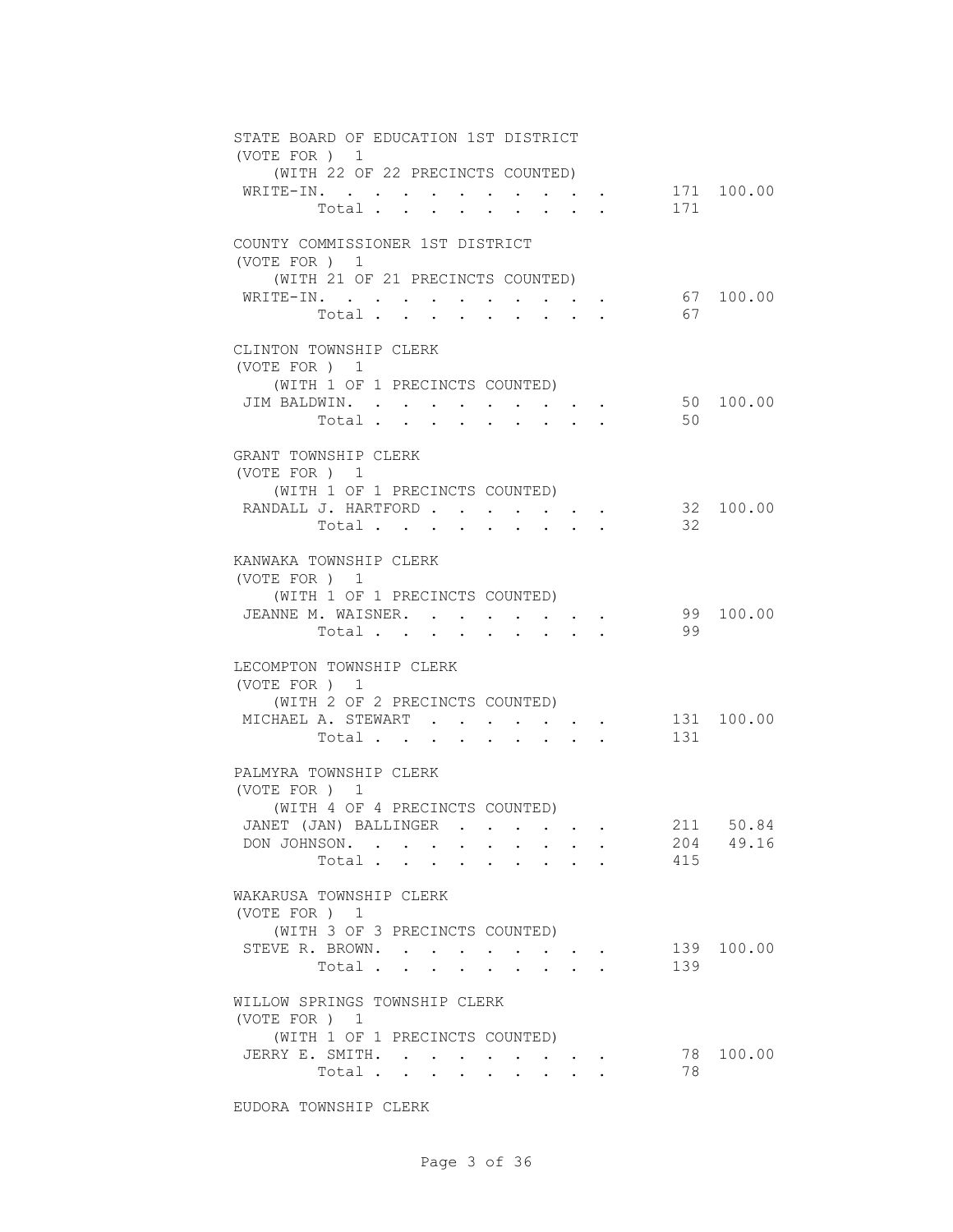| (VOTE FOR ) 1<br>(WITH 4 OF 4 PRECINCTS COUNTED)                                                                                                               |
|----------------------------------------------------------------------------------------------------------------------------------------------------------------|
| 50 100.00<br>WRITE-IN.<br>50<br>Total                                                                                                                          |
| MARION TOWNSHIP CLERK                                                                                                                                          |
| (VOTE FOR ) 1<br>(WITH 1 OF 1 PRECINCTS COUNTED)                                                                                                               |
| 18 100.00<br>WRITE-IN.<br>$\bullet$ .<br><br><br><br><br><br><br><br><br><br><br><br><br>$\bullet$ .                                                           |
| 18<br>Total .<br>$\mathbf{L} = \mathbf{L}$<br>$\mathbf{A}$<br>$\sim$<br>$\sim$                                                                                 |
| PRECINCT COMMITTEEMAN 1                                                                                                                                        |
| (VOTE FOR ) 1                                                                                                                                                  |
| (WITH 1 OF 1 PRECINCTS COUNTED)<br>WRITE-IN.<br>$\Omega$                                                                                                       |
|                                                                                                                                                                |
| PRECINCT COMMITTEEMAN 2                                                                                                                                        |
| (VOTE FOR) 1<br>(WITH 1 OF 1 PRECINCTS COUNTED)                                                                                                                |
| $\mathtt{WRTTE}\text{-}\mathtt{IN.}\quad.\quad.\quad.\quad.\quad.\quad.\quad.\quad.\quad.\quad.\quad.\quad.\quad.\quad.\quad.\quad.$<br>8 100.00               |
| Total<br>8                                                                                                                                                     |
| PRECINCT COMMITTEEMAN 3<br>(VOTE FOR ) 1                                                                                                                       |
| (WITH 1 OF 1 PRECINCTS COUNTED)                                                                                                                                |
| 5 100.00<br>WRITE-IN. .<br>$\mathbf{L}^{\text{max}}$<br>$\bullet$ .<br><br><br><br><br><br><br><br><br><br><br><br><br><br><br>$\cdot$ $\cdot$ $\cdot$ $\cdot$ |
| $\overline{5}$<br>Total .<br>$\mathbf{r} = \mathbf{r}$<br>$\ddot{\phantom{a}}$                                                                                 |
| PRECINCT COMMITTEEMAN 4                                                                                                                                        |
| (VOTE FOR ) 1                                                                                                                                                  |
| (WITH 1 OF 1 PRECINCTS COUNTED)                                                                                                                                |
| 2 100.00<br>WRITE-IN.<br>$\mathcal{L}$<br>Total<br>$\cdot$ $\cdot$ $\cdot$ $\cdot$ $\cdot$                                                                     |
|                                                                                                                                                                |
| PRECINCT COMMITTEEMAN 5<br>(VOTE FOR) 1                                                                                                                        |
| (WITH 1 OF 1 PRECINCTS COUNTED)                                                                                                                                |
| WRITE-IN.<br>4 100.00                                                                                                                                          |
| Total<br>4<br>$\cdot$ $\cdot$ $\cdot$ $\cdot$ $\cdot$                                                                                                          |
| PRECINCT COMMITTEEMAN 6                                                                                                                                        |
| (VOTE FOR ) 1                                                                                                                                                  |
| (WITH 1 OF 1 PRECINCTS COUNTED)<br>CHRISTIAN G. MORGAN<br>51 98.08                                                                                             |
| $1 \t 1.92$<br>WRITE-IN.<br>$\sim 100$                                                                                                                         |
| 52<br>Total<br>$\sim$<br>$\mathbf{L}$<br>$\mathbf{L} = \mathbf{L}$                                                                                             |
|                                                                                                                                                                |
| PRECINCT COMMITTEEMAN 7<br>(VOTE FOR ) 1                                                                                                                       |
| (WITH 1 OF 1 PRECINCTS COUNTED)                                                                                                                                |
| JAMES C. DUNN<br>4 100.00<br>$\sim$ $\sim$ $\sim$ $\sim$ $\sim$                                                                                                |
| WRITE-IN.<br>0<br>4<br>Total.                                                                                                                                  |
|                                                                                                                                                                |
| PRECINCT COMMITTEEMAN 8                                                                                                                                        |
| (VOTE FOR ) 1<br>(WITH 1 OF 1 PRECINCTS COUNTED)                                                                                                               |
|                                                                                                                                                                |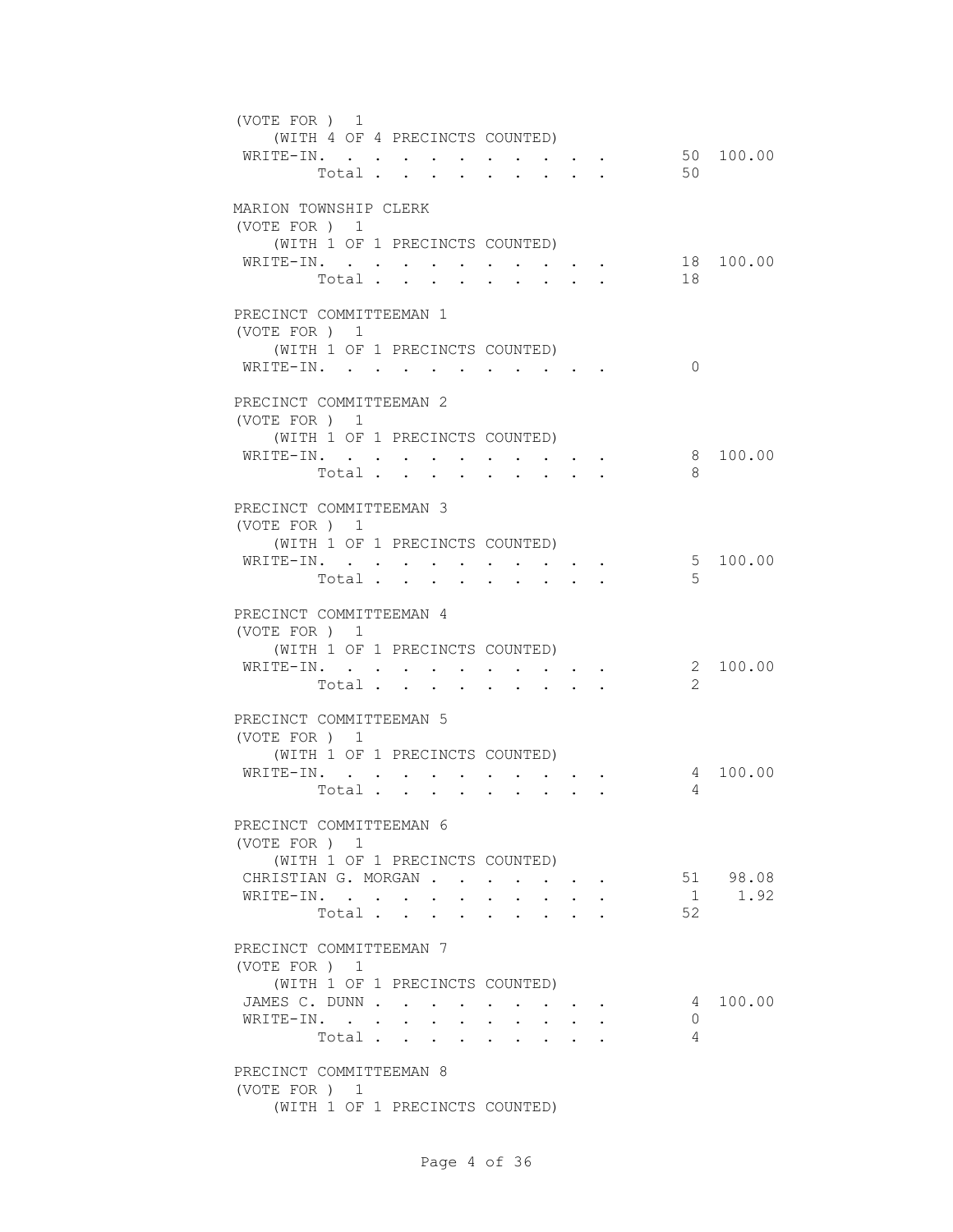| WRITE-IN.                                        |  | Total |  |                      |                                                                                               |  | $\mathbf{1}$         | 1 100.00           |
|--------------------------------------------------|--|-------|--|----------------------|-----------------------------------------------------------------------------------------------|--|----------------------|--------------------|
|                                                  |  |       |  |                      |                                                                                               |  |                      |                    |
| PRECINCT COMMITTEEMAN 9<br>(VOTE FOR ) 1         |  |       |  |                      |                                                                                               |  |                      |                    |
| (WITH 1 OF 1 PRECINCTS COUNTED)                  |  |       |  |                      |                                                                                               |  |                      |                    |
| MARK A. BUHLER.                                  |  |       |  |                      |                                                                                               |  |                      | 19 100.00          |
| WRITE-IN.                                        |  |       |  |                      | $\mathbf{r} = \mathbf{r} \cdot \mathbf{r}$ , where $\mathbf{r} = \mathbf{r} \cdot \mathbf{r}$ |  | $\overline{0}$       |                    |
|                                                  |  | Total |  |                      |                                                                                               |  | 19                   |                    |
| PRECINCT COMMITTEEMAN 10                         |  |       |  |                      |                                                                                               |  |                      |                    |
| (VOTE FOR ) 1                                    |  |       |  |                      |                                                                                               |  |                      |                    |
| (WITH 1 OF 1 PRECINCTS COUNTED)                  |  |       |  |                      |                                                                                               |  |                      |                    |
| WRITE-IN.                                        |  |       |  |                      |                                                                                               |  | $\Omega$             |                    |
| PRECINCT COMMITTEEMAN 11                         |  |       |  |                      |                                                                                               |  |                      |                    |
| (VOTE FOR ) 1<br>(WITH 1 OF 1 PRECINCTS COUNTED) |  |       |  |                      |                                                                                               |  |                      |                    |
| WRITE-IN.                                        |  |       |  |                      |                                                                                               |  |                      | 6 100.00           |
|                                                  |  | Total |  | $\ddot{\phantom{a}}$ | <b>Contractor</b>                                                                             |  | 6                    |                    |
|                                                  |  |       |  |                      |                                                                                               |  |                      |                    |
| PRECINCT COMMITTEEMAN 12                         |  |       |  |                      |                                                                                               |  |                      |                    |
| (VOTE FOR ) 1                                    |  |       |  |                      |                                                                                               |  |                      |                    |
| (WITH 1 OF 1 PRECINCTS COUNTED)                  |  |       |  |                      |                                                                                               |  |                      |                    |
| JEFF HALLORAN<br>WRITE-IN.                       |  |       |  |                      |                                                                                               |  |                      | 54 96.43<br>2 3.57 |
|                                                  |  | Total |  |                      |                                                                                               |  | 56                   |                    |
|                                                  |  |       |  |                      |                                                                                               |  |                      |                    |
| PRECINCT COMMITTEEMAN 13                         |  |       |  |                      |                                                                                               |  |                      |                    |
| (VOTE FOR ) 1                                    |  |       |  |                      |                                                                                               |  |                      |                    |
| (WITH 1 OF 1 PRECINCTS COUNTED)                  |  |       |  |                      |                                                                                               |  |                      |                    |
| TERRY CAMPBELL.                                  |  |       |  |                      |                                                                                               |  |                      | 45 100.00          |
| WRITE-IN.                                        |  | Total |  |                      |                                                                                               |  | $\overline{0}$<br>45 |                    |
|                                                  |  |       |  |                      |                                                                                               |  |                      |                    |
| PRECINCT COMMITTEEMAN 14                         |  |       |  |                      |                                                                                               |  |                      |                    |
| (VOTE FOR ) 1                                    |  |       |  |                      |                                                                                               |  |                      |                    |
| (WITH 1 OF 1 PRECINCTS COUNTED)                  |  |       |  |                      |                                                                                               |  |                      |                    |
| RICHARD A. LORENZO.                              |  |       |  |                      |                                                                                               |  |                      | 102 98.08          |
| WRITE-IN.                                        |  |       |  |                      |                                                                                               |  |                      | 2 1.92             |
|                                                  |  | Total |  |                      |                                                                                               |  | 104                  |                    |
| PRECINCT COMMITTEEMAN 15                         |  |       |  |                      |                                                                                               |  |                      |                    |
| (VOTE FOR ) 1                                    |  |       |  |                      |                                                                                               |  |                      |                    |
| (WITH 1 OF 1 PRECINCTS COUNTED)                  |  |       |  |                      |                                                                                               |  |                      |                    |
| WRITE-IN.                                        |  |       |  |                      |                                                                                               |  |                      | 1 100.00           |
|                                                  |  | Total |  | $\sim 100$           | $\mathbf{z} = \mathbf{z} + \mathbf{z}$ .                                                      |  | $\mathbf{1}$         |                    |
| PRECINCT COMMITTEEMAN 16                         |  |       |  |                      |                                                                                               |  |                      |                    |
| (VOTE FOR ) 1                                    |  |       |  |                      |                                                                                               |  |                      |                    |
| (WITH 1 OF 1 PRECINCTS COUNTED)                  |  |       |  |                      |                                                                                               |  |                      |                    |
| WRITE-IN.                                        |  |       |  |                      |                                                                                               |  | 6                    | 100.00             |
|                                                  |  | Total |  |                      |                                                                                               |  | 6                    |                    |
| PRECINCT COMMITTEEMAN 17                         |  |       |  |                      |                                                                                               |  |                      |                    |
| (VOTE FOR ) 1                                    |  |       |  |                      |                                                                                               |  |                      |                    |
| (WITH 1 OF 1 PRECINCTS COUNTED)                  |  |       |  |                      |                                                                                               |  |                      |                    |
|                                                  |  |       |  |                      |                                                                                               |  |                      |                    |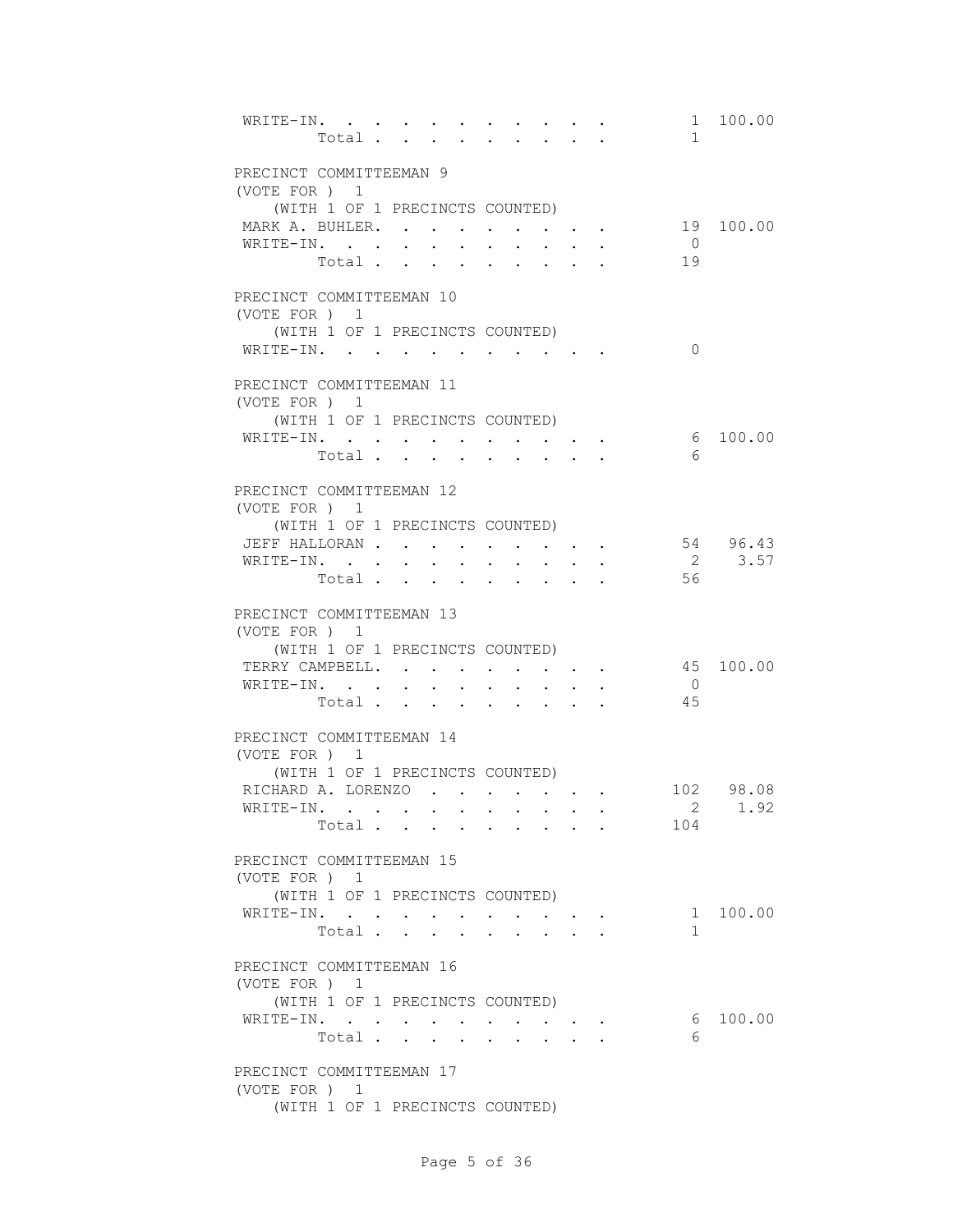| JIM WHITE<br>WRITE-IN.<br>Total           |        |                      |                      |              | $\cdot$ $\cdot$ $\cdot$ $\cdot$ $\cdot$            |        |                      | 52         | 50 96.15<br>2 3.85 |
|-------------------------------------------|--------|----------------------|----------------------|--------------|----------------------------------------------------|--------|----------------------|------------|--------------------|
| PRECINCT COMMITTEEMAN 18                  |        |                      |                      |              |                                                    |        |                      |            |                    |
| (VOTE FOR ) 1                             |        |                      |                      |              |                                                    |        |                      |            |                    |
| (WITH 1 OF 1 PRECINCTS COUNTED)           |        |                      |                      |              |                                                    |        |                      |            |                    |
| RYAN D. HICKMAN                           |        |                      |                      |              |                                                    |        |                      |            | 91 97.85           |
| WRITE-IN.                                 |        |                      |                      |              |                                                    |        |                      |            | 2 2.15             |
| Total                                     |        |                      |                      |              |                                                    |        |                      | 93         |                    |
| PRECINCT COMMITTEEMAN 19                  |        |                      |                      |              |                                                    |        |                      |            |                    |
| (VOTE FOR ) 1                             |        |                      |                      |              |                                                    |        |                      |            |                    |
| (WITH 1 OF 1 PRECINCTS COUNTED)           |        |                      |                      |              |                                                    |        |                      |            |                    |
| WRITE-IN.                                 |        |                      |                      |              |                                                    |        |                      |            | 18 100.00          |
| Total                                     |        |                      |                      |              |                                                    |        |                      | 18         |                    |
|                                           |        |                      |                      |              |                                                    |        |                      |            |                    |
| PRECINCT COMMITTEEMAN 20<br>(VOTE FOR ) 1 |        |                      |                      |              |                                                    |        |                      |            |                    |
| (WITH 1 OF 1 PRECINCTS COUNTED)           |        |                      |                      |              |                                                    |        |                      |            |                    |
| JERRY WELLS.                              |        |                      |                      |              | $\mathbf{r}$ , and $\mathbf{r}$ , and $\mathbf{r}$ |        |                      |            | 64 59.81           |
| CRAIG V. CAMPBELL                         |        | $\mathbf{r}$         | $\sim$               |              | $\ddot{\phantom{0}}$                               |        |                      |            | 43 40.19           |
| WRITE-IN.                                 |        |                      |                      | $\sim$       | $\sim$                                             | $\sim$ | $\ddot{\phantom{a}}$ | $\bigcirc$ |                    |
| Total.                                    |        |                      |                      |              |                                                    |        |                      | 107        |                    |
|                                           |        |                      |                      |              |                                                    |        |                      |            |                    |
| PRECINCT COMMITTEEMAN 21                  |        |                      |                      |              |                                                    |        |                      |            |                    |
| (VOTE FOR ) 1                             |        |                      |                      |              |                                                    |        |                      |            |                    |
| (WITH 1 OF 1 PRECINCTS COUNTED)           |        |                      |                      |              |                                                    |        |                      |            |                    |
| ROBERT W. MCCOLL                          |        |                      |                      |              |                                                    |        |                      |            | 52 98.11           |
| WRITE-IN.                                 | $\sim$ | $\sim$               |                      | $\sim$       | $\sim$                                             |        |                      |            | 1 1.89             |
| Total                                     |        | $\ddot{\phantom{a}}$ | $\ddot{\phantom{0}}$ |              | $\mathbf{z} = \mathbf{z} + \mathbf{z}$ .           |        |                      | 53         |                    |
|                                           |        |                      |                      |              |                                                    |        |                      |            |                    |
| PRECINCT COMMITTEEMAN 22                  |        |                      |                      |              |                                                    |        |                      |            |                    |
| (VOTE FOR ) 1                             |        |                      |                      |              |                                                    |        |                      |            |                    |
| (WITH 1 OF 1 PRECINCTS COUNTED)           |        |                      |                      |              |                                                    |        |                      |            |                    |
| BRADLEY R. BURKE                          |        |                      |                      |              | $\bullet$ . In the case of the $\bullet$           |        |                      |            | 48 100.00          |
| WRITE-IN.                                 |        |                      |                      |              | $\mathbf{r} = \mathbf{r} + \mathbf{r}$             |        |                      | $\bigcirc$ |                    |
| Total                                     |        |                      |                      |              |                                                    |        |                      | 48         |                    |
| PRECINCT COMMITTEEMAN 23                  |        |                      |                      |              |                                                    |        |                      |            |                    |
| (VOTE FOR ) 1                             |        |                      |                      |              |                                                    |        |                      |            |                    |
| (WITH 1 OF 1 PRECINCTS COUNTED)           |        |                      |                      |              |                                                    |        |                      |            |                    |
| WRITE-IN.                                 |        |                      |                      |              |                                                    |        |                      |            | 4 100.00           |
| Total                                     |        |                      |                      |              |                                                    |        |                      | 4          |                    |
|                                           |        |                      |                      |              |                                                    |        |                      |            |                    |
| PRECINCT COMMITTEEMAN 24                  |        |                      |                      |              |                                                    |        |                      |            |                    |
| (VOTE FOR ) 1                             |        |                      |                      |              |                                                    |        |                      |            |                    |
| (WITH 1 OF 1 PRECINCTS COUNTED)           |        |                      |                      |              |                                                    |        |                      |            |                    |
| DONALD A. JOHNSTON                        |        |                      |                      |              | $\mathbf{r}$ , and $\mathbf{r}$ , and $\mathbf{r}$ |        |                      |            | 89 98.89           |
| WRITE-IN.                                 |        |                      | $\sim$ $\sim$        | $\mathbf{L}$ | $\mathbf{L}$                                       |        |                      | 1          | 1.11               |
| Total.                                    |        |                      |                      |              |                                                    |        |                      | 90         |                    |
|                                           |        |                      |                      |              |                                                    |        |                      |            |                    |
| PRECINCT COMMITTEEMAN 25                  |        |                      |                      |              |                                                    |        |                      |            |                    |
| (VOTE FOR ) 1                             |        |                      |                      |              |                                                    |        |                      |            |                    |
| (WITH 1 OF 1 PRECINCTS COUNTED)           |        |                      |                      |              |                                                    |        |                      |            |                    |
| WARREN (ROBIN) R. SMITH.                  |        |                      |                      |              |                                                    |        |                      |            | 11 84.62           |
| WRITE-IN.                                 |        |                      |                      |              |                                                    |        |                      |            | 2 15.38            |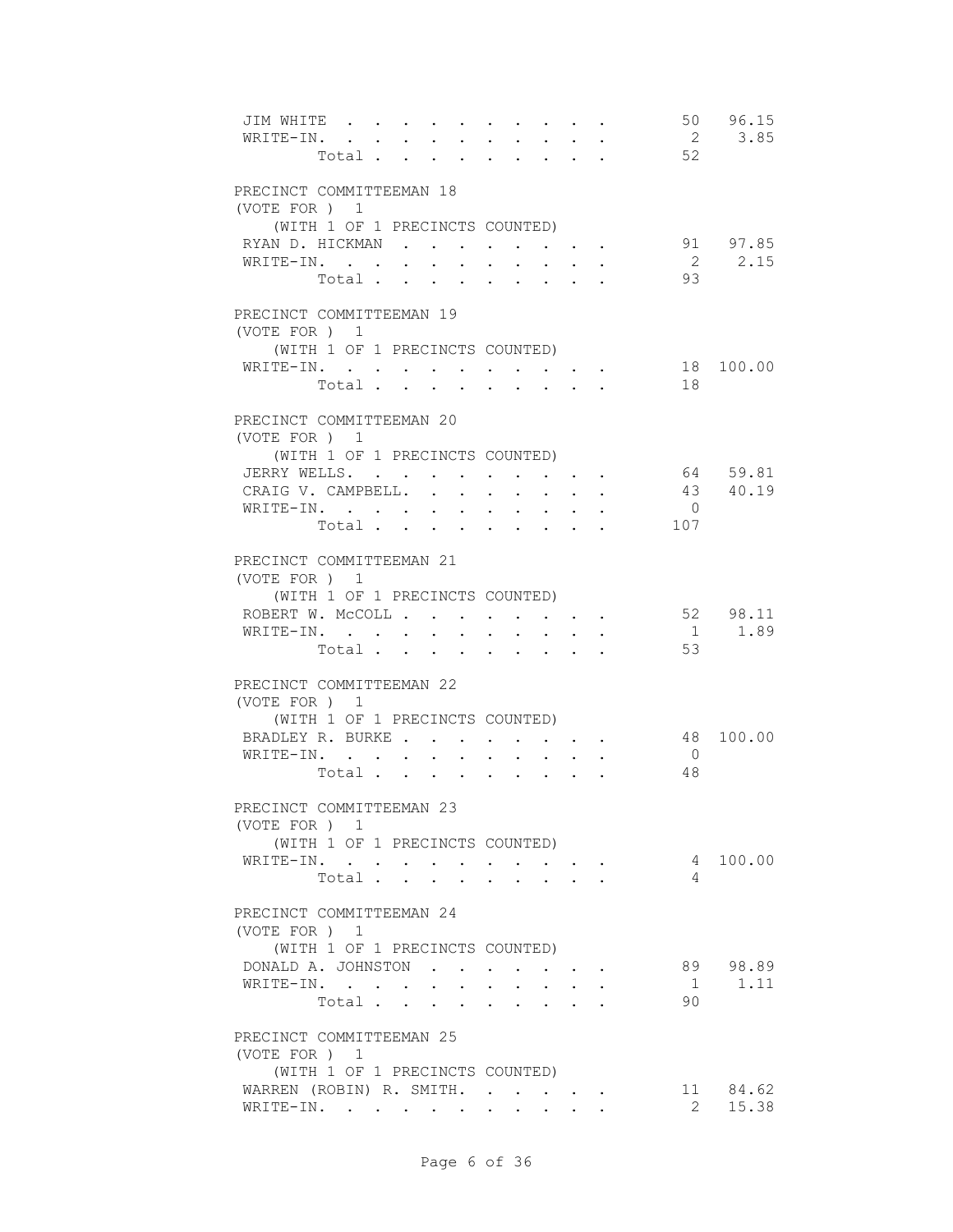|                                           | Total                           |  |                                                                                              |  | 13             |           |
|-------------------------------------------|---------------------------------|--|----------------------------------------------------------------------------------------------|--|----------------|-----------|
| PRECINCT COMMITTEEMAN 26                  |                                 |  |                                                                                              |  |                |           |
| (VOTE FOR) 1                              |                                 |  |                                                                                              |  |                |           |
|                                           | (WITH 1 OF 1 PRECINCTS COUNTED) |  |                                                                                              |  |                |           |
| CHRIS MILLER                              |                                 |  |                                                                                              |  |                | 15 100.00 |
| WRITE-IN.                                 |                                 |  |                                                                                              |  | $\overline{0}$ |           |
|                                           | Total                           |  |                                                                                              |  | 15             |           |
| PRECINCT COMMITTEEMAN 27                  |                                 |  |                                                                                              |  |                |           |
| (VOTE FOR ) 1                             |                                 |  |                                                                                              |  |                |           |
|                                           | (WITH 1 OF 1 PRECINCTS COUNTED) |  |                                                                                              |  |                |           |
| WRITE-IN.                                 |                                 |  |                                                                                              |  | $\Omega$       |           |
|                                           |                                 |  |                                                                                              |  |                |           |
| PRECINCT COMMITTEEMAN 28                  |                                 |  |                                                                                              |  |                |           |
| (VOTE FOR ) 1                             | (WITH 1 OF 1 PRECINCTS COUNTED) |  |                                                                                              |  |                |           |
| WRITE-IN.                                 |                                 |  |                                                                                              |  | $\Omega$       |           |
|                                           |                                 |  |                                                                                              |  |                |           |
| PRECINCT COMMITTEEMAN 29                  |                                 |  |                                                                                              |  |                |           |
| (VOTE FOR ) 1                             |                                 |  |                                                                                              |  |                |           |
|                                           | (WITH 1 OF 1 PRECINCTS COUNTED) |  |                                                                                              |  |                |           |
| NED CUSHING.                              |                                 |  |                                                                                              |  | $\overline{0}$ | 37 100.00 |
| WRITE-IN.                                 | Total                           |  |                                                                                              |  | 37             |           |
|                                           |                                 |  |                                                                                              |  |                |           |
| PRECINCT COMMITTEEMAN 30                  |                                 |  |                                                                                              |  |                |           |
| (VOTE FOR ) 1                             |                                 |  |                                                                                              |  |                |           |
|                                           | (WITH 1 OF 1 PRECINCTS COUNTED) |  |                                                                                              |  |                |           |
| WRITE-IN.                                 |                                 |  |                                                                                              |  | 3              | 100.00    |
|                                           | Total $\cdots$                  |  |                                                                                              |  | 3              |           |
| PRECINCT COMMITTEEMAN 31                  |                                 |  |                                                                                              |  |                |           |
| (VOTE FOR ) 1                             |                                 |  |                                                                                              |  |                |           |
|                                           | (WITH 1 OF 1 PRECINCTS COUNTED) |  |                                                                                              |  |                |           |
| WRITE-IN.                                 |                                 |  |                                                                                              |  |                | 7 100.00  |
|                                           | Total                           |  |                                                                                              |  | 7              |           |
| PRECINCT COMMITTEEMAN 32                  |                                 |  |                                                                                              |  |                |           |
| (VOTE FOR ) 1                             |                                 |  |                                                                                              |  |                |           |
|                                           | (WITH 1 OF 1 PRECINCTS COUNTED) |  |                                                                                              |  |                |           |
| WRITE-IN.                                 |                                 |  |                                                                                              |  | 0              |           |
|                                           |                                 |  |                                                                                              |  |                |           |
| PRECINCT COMMITTEEMAN 33<br>(VOTE FOR ) 1 |                                 |  |                                                                                              |  |                |           |
|                                           | (WITH 1 OF 1 PRECINCTS COUNTED) |  |                                                                                              |  |                |           |
| WRITE-IN.                                 |                                 |  |                                                                                              |  |                | 6 100.00  |
|                                           | Total                           |  | $\mathbf{L} = \mathbf{L} \mathbf{L}$                                                         |  | 6              |           |
|                                           |                                 |  |                                                                                              |  |                |           |
| PRECINCT COMMITTEEMAN 34                  |                                 |  |                                                                                              |  |                |           |
| (VOTE FOR ) 1                             |                                 |  |                                                                                              |  |                |           |
| BILL KEEL                                 | (WITH 1 OF 1 PRECINCTS COUNTED) |  |                                                                                              |  |                | 31 100.00 |
| WRITE-IN.                                 |                                 |  | $\mathcal{L}(\mathcal{A})$ , and $\mathcal{A}(\mathcal{A})$ , and $\mathcal{A}(\mathcal{A})$ |  | $\overline{0}$ |           |
|                                           | Total                           |  | $\mathbf{r}$ , $\mathbf{r}$ , $\mathbf{r}$ , $\mathbf{r}$                                    |  | 31             |           |
|                                           |                                 |  |                                                                                              |  |                |           |

PRECINCT COMMITTEEMAN 35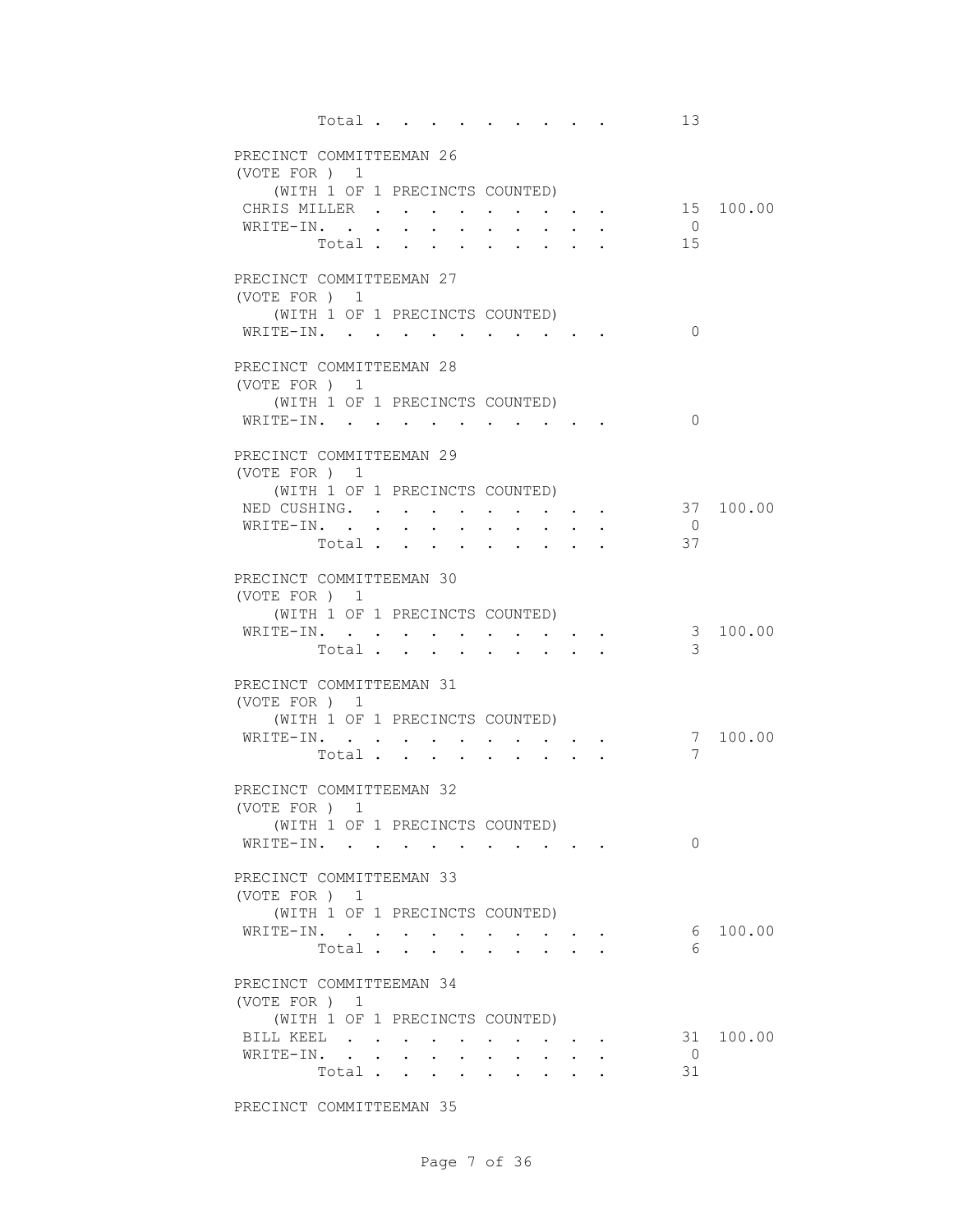| (VOTE FOR ) 1<br>WRITE-IN.                                                         |         | (WITH 1 OF 1 PRECINCTS COUNTED)<br>Total                                                                    |                               |                                                                  |                                                                                                                             | $\mathbf{1}$                  | 1 100.00               |
|------------------------------------------------------------------------------------|---------|-------------------------------------------------------------------------------------------------------------|-------------------------------|------------------------------------------------------------------|-----------------------------------------------------------------------------------------------------------------------------|-------------------------------|------------------------|
| PRECINCT COMMITTEEMAN 36<br>(VOTE FOR ) 1<br>DELBERT M. BAXTER.<br>WRITE-IN.       |         | (WITH 1 OF 1 PRECINCTS COUNTED)<br>Total.                                                                   | $\mathbf{r}$ and $\mathbf{r}$ | $\cdot$ $\cdot$ $\cdot$                                          | $\cdot$ $\cdot$ $\cdot$ $\cdot$<br>$\sim$<br>$\sim$ $\sim$                                                                  | $\overline{\mathbf{3}}$<br>42 | 39 92.86<br>7.14       |
| PRECINCT COMMITTEEMAN 37<br>(VOTE FOR ) 1<br>WRITE-IN.                             | Total . | (WITH 1 OF 1 PRECINCTS COUNTED)<br>$\mathbf{r} = \mathbf{r} + \mathbf{r}$ , where $\mathbf{r} = \mathbf{r}$ | $\bullet$                     | $\sim 100$ km s $^{-1}$                                          | $\mathcal{L}^{\mathcal{L}}(\mathbf{A},\mathbf{A})$ . The contribution of $\mathcal{L}^{\mathcal{L}}(\mathbf{A},\mathbf{A})$ | $\mathbf{1}$                  | 1 100.00               |
| PRECINCT COMMITTEEMAN 38<br>(VOTE FOR ) 1<br>BRADY R. FINKELDEI<br>WRITE-IN.       |         | (WITH 1 OF 1 PRECINCTS COUNTED)<br>Total                                                                    |                               | $\mathbf{r} = \mathbf{r} + \mathbf{r} + \mathbf{r} + \mathbf{r}$ |                                                                                                                             | 31                            | 30 96.77<br>$1 \t3.23$ |
| PRECINCT COMMITTEEMAN 39<br>(VOTE FOR ) 1<br>WRITE-IN.                             |         | (WITH 1 OF 1 PRECINCTS COUNTED)<br>Total                                                                    |                               |                                                                  |                                                                                                                             | 2                             | 2 100.00               |
| PRECINCT COMMITTEEMAN 40<br>(VOTE FOR ) 1<br>WRITE-IN.<br>PRECINCT COMMITTEEMAN 41 |         | (WITH 1 OF 1 PRECINCTS COUNTED)<br>$\mathbf{r}$ , $\mathbf{r}$ , $\mathbf{r}$ , $\mathbf{r}$<br>Total       |                               | $\sim$                                                           |                                                                                                                             | $\mathbf{1}$                  | 1 100.00               |
| (VOTE FOR ) 1<br>WRITE-IN.                                                         |         | (WITH 1 OF 1 PRECINCTS COUNTED)<br>Total                                                                    |                               |                                                                  |                                                                                                                             | 4<br>4                        | 100.00                 |
| PRECINCT COMMITTEEMAN 42<br>(VOTE FOR ) 1<br>RICHARD L. TODD<br>WRITE-IN.          |         | (WITH 1 OF 1 PRECINCTS COUNTED)<br>Total                                                                    |                               |                                                                  |                                                                                                                             | 30                            | 28 93.33<br>2 6.67     |
| PRECINCT COMMITTEEMAN 43<br>(VOTE FOR ) 1<br>WRITE-IN.                             |         | (WITH 1 OF 1 PRECINCTS COUNTED)<br>Total                                                                    | $\bullet$ .                   |                                                                  |                                                                                                                             | 5<br>5                        | 100.00                 |

PRECINCT COMMITTEEMAN 44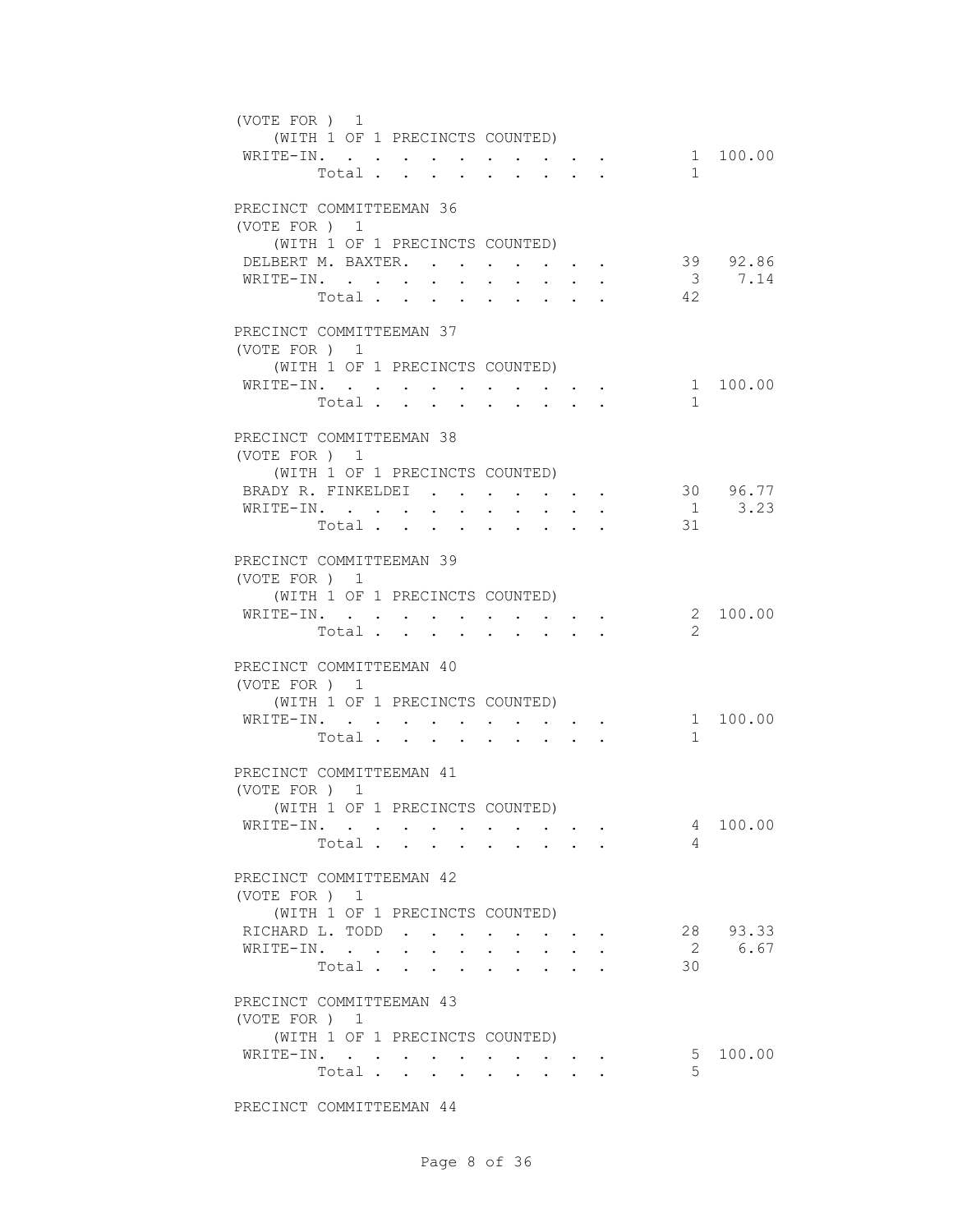| (VOTE FOR) 1<br>(WITH 1 OF 1 PRECINCTS COUNTED)<br>HERSCHEL D. LEWIS.<br>WRITE-IN.        |        | Total                           |                               |                                                                                                                                                                                                                                                                                                                                                                                                                                                             |        | 33             | 32 96.97<br>1 3.03   |
|-------------------------------------------------------------------------------------------|--------|---------------------------------|-------------------------------|-------------------------------------------------------------------------------------------------------------------------------------------------------------------------------------------------------------------------------------------------------------------------------------------------------------------------------------------------------------------------------------------------------------------------------------------------------------|--------|----------------|----------------------|
| PRECINCT COMMITTEEMAN 45<br>(VOTE FOR ) 1<br>(WITH 1 OF 1 PRECINCTS COUNTED)              |        |                                 |                               |                                                                                                                                                                                                                                                                                                                                                                                                                                                             |        |                |                      |
| STEVEN M. STROM                                                                           |        |                                 |                               | $\mathbf{r}$ , and $\mathbf{r}$ , and $\mathbf{r}$                                                                                                                                                                                                                                                                                                                                                                                                          |        |                | 69 56.10<br>52 42.28 |
| ERIC HAAR<br>WRITE-IN.                                                                    | $\sim$ | $\sim$ 100 $\pm$<br>$\bullet$ . | $\sim$<br>$\sim$              | $\ddot{\phantom{0}}$                                                                                                                                                                                                                                                                                                                                                                                                                                        |        |                | 2 1.63               |
|                                                                                           |        | Total                           | $\mathbf{r}$ and $\mathbf{r}$ | $\mathbf{r}$ and $\mathbf{r}$                                                                                                                                                                                                                                                                                                                                                                                                                               | $\sim$ | 123            |                      |
|                                                                                           |        |                                 |                               |                                                                                                                                                                                                                                                                                                                                                                                                                                                             |        |                |                      |
| PRECINCT COMMITTEEMAN 46<br>(VOTE FOR ) 1<br>(WITH 1 OF 1 PRECINCTS COUNTED)              |        |                                 |                               |                                                                                                                                                                                                                                                                                                                                                                                                                                                             |        |                |                      |
| WRITE-IN.                                                                                 |        |                                 |                               | $\mathcal{L}(\mathcal{L}(\mathcal{L}(\mathcal{L}(\mathcal{L}(\mathcal{L}(\mathcal{L}(\mathcal{L}(\mathcal{L}(\mathcal{L}(\mathcal{L}(\mathcal{L}(\mathcal{L}(\mathcal{L}(\mathcal{L}(\mathcal{L}(\mathcal{L}(\mathcal{L}(\mathcal{L}(\mathcal{L}(\mathcal{L}(\mathcal{L}(\mathcal{L}(\mathcal{L}(\mathcal{L}(\mathcal{L}(\mathcal{L}(\mathcal{L}(\mathcal{L}(\mathcal{L}(\mathcal{L}(\mathcal{L}(\mathcal{L}(\mathcal{L}(\mathcal{L}(\mathcal{L}(\mathcal{$ |        |                | 1 100.00             |
|                                                                                           |        | Total.                          |                               | $\cdot$ $\cdot$ $\cdot$ $\cdot$ $\cdot$                                                                                                                                                                                                                                                                                                                                                                                                                     |        | $\mathbf{1}$   |                      |
| PRECINCT COMMITTEEMAN 47<br>(VOTE FOR ) 1<br>(WITH 1 OF 1 PRECINCTS COUNTED)              |        |                                 |                               |                                                                                                                                                                                                                                                                                                                                                                                                                                                             |        |                |                      |
| WRITE-IN.                                                                                 |        |                                 |                               |                                                                                                                                                                                                                                                                                                                                                                                                                                                             |        |                | 4 100.00             |
|                                                                                           |        | Total                           |                               |                                                                                                                                                                                                                                                                                                                                                                                                                                                             |        | $\overline{4}$ |                      |
| PRECINCT COMMITTEEMAN 48<br>(VOTE FOR ) 1<br>(WITH 1 OF 1 PRECINCTS COUNTED)<br>WRITE-IN. |        | Total                           |                               |                                                                                                                                                                                                                                                                                                                                                                                                                                                             |        | 16             | 16 100.00            |
| PRECINCT COMMITTEEMAN 49<br>(VOTE FOR ) 1<br>(WITH 1 OF 1 PRECINCTS COUNTED)              |        |                                 |                               |                                                                                                                                                                                                                                                                                                                                                                                                                                                             |        |                |                      |
| WRITE-IN.                                                                                 |        |                                 |                               |                                                                                                                                                                                                                                                                                                                                                                                                                                                             |        |                | 8 100.00             |
|                                                                                           |        | Total                           |                               | $\bullet$ .<br><br><br><br><br><br><br><br><br><br><br><br><br><br>                                                                                                                                                                                                                                                                                                                                                                                         |        | 8              |                      |
| PRECINCT COMMITTEEMAN 50 WEST EUDORA<br>(VOTE FOR ) 1<br>(WITH 1 OF 1 PRECINCTS COUNTED)  |        |                                 |                               |                                                                                                                                                                                                                                                                                                                                                                                                                                                             |        |                |                      |
| DAVID G. MILLER                                                                           |        |                                 |                               |                                                                                                                                                                                                                                                                                                                                                                                                                                                             |        |                | 196 98.99            |
| WRITE-IN.                                                                                 |        |                                 |                               |                                                                                                                                                                                                                                                                                                                                                                                                                                                             |        |                | 2 1.01               |
| PRECINCT COMMITTEEMAN 51 CLINTON                                                          |        | Total                           |                               |                                                                                                                                                                                                                                                                                                                                                                                                                                                             |        | 198            |                      |
| (VOTE FOR ) 1<br>(WITH 1 OF 1 PRECINCTS COUNTED)                                          |        |                                 |                               |                                                                                                                                                                                                                                                                                                                                                                                                                                                             |        |                |                      |
| WRITE-IN.                                                                                 |        |                                 |                               |                                                                                                                                                                                                                                                                                                                                                                                                                                                             |        |                | 4 100.00             |
|                                                                                           |        | Total                           |                               |                                                                                                                                                                                                                                                                                                                                                                                                                                                             |        | 4              |                      |
| PRECINCT COMMITTEEMAN 52 NORTH EUDORA<br>(VOTE FOR ) 1<br>(WITH 1 OF 1 PRECINCTS COUNTED) |        |                                 |                               |                                                                                                                                                                                                                                                                                                                                                                                                                                                             |        |                |                      |
| WRITE-IN.                                                                                 |        |                                 |                               |                                                                                                                                                                                                                                                                                                                                                                                                                                                             |        |                | 4 100.00             |
|                                                                                           | Total  |                                 |                               |                                                                                                                                                                                                                                                                                                                                                                                                                                                             |        | 4              |                      |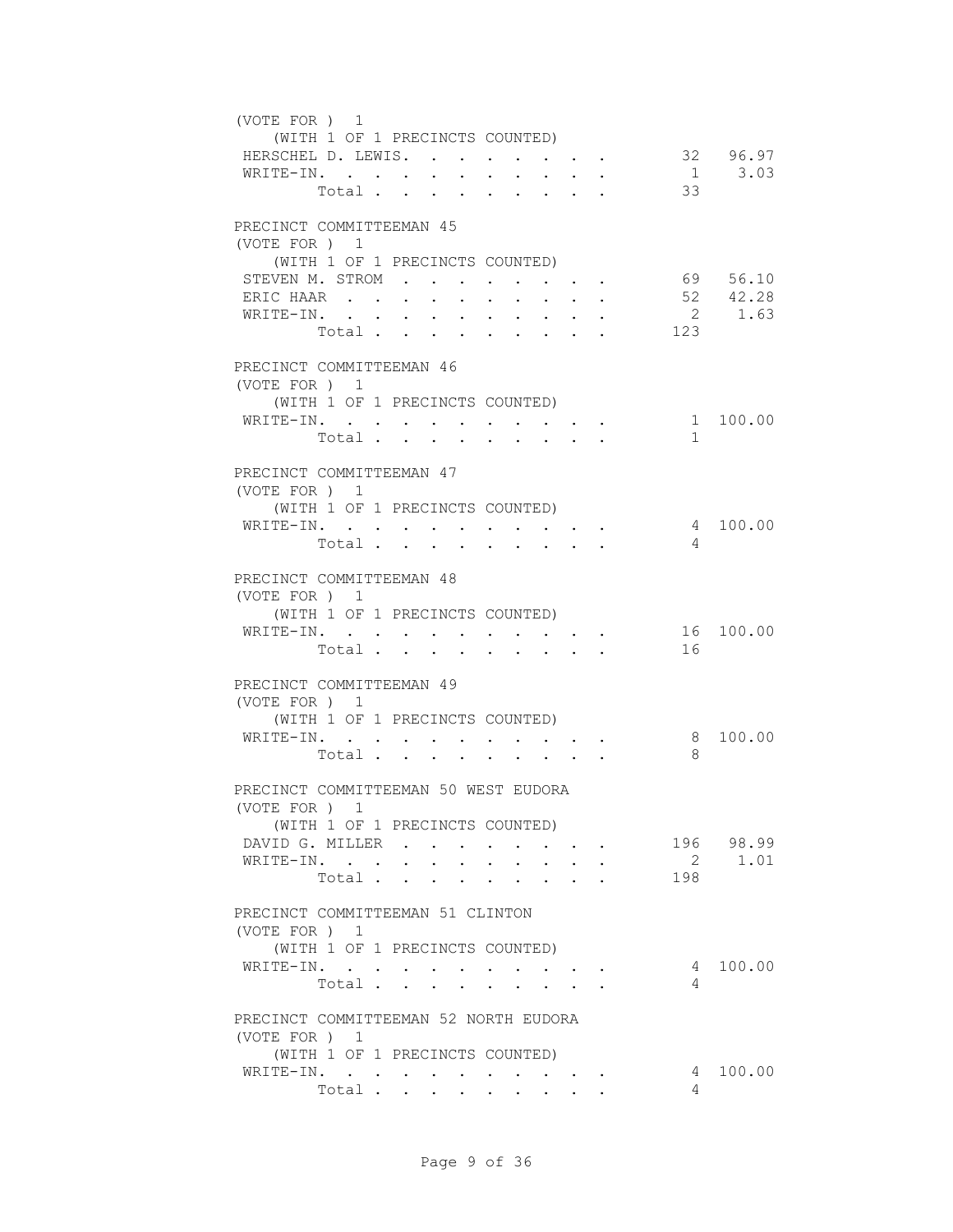| PRECINCT COMMITTEEMAN 53 SOUTH EUDORA<br>(VOTE FOR ) 1 |                                                 |                      |                      |                                                                                                                       |                               |           |
|--------------------------------------------------------|-------------------------------------------------|----------------------|----------------------|-----------------------------------------------------------------------------------------------------------------------|-------------------------------|-----------|
| (WITH 1 OF 1 PRECINCTS COUNTED)                        |                                                 |                      |                      |                                                                                                                       |                               |           |
| MARK CHRISLIP                                          |                                                 |                      |                      | <b>All Adams</b>                                                                                                      |                               | 87 97.75  |
| WRITE-IN.                                              |                                                 |                      |                      |                                                                                                                       |                               | 2 2.25    |
| Total .                                                | $\Delta \sim 1000$ km s $^{-1}$<br>$\mathbf{A}$ |                      |                      |                                                                                                                       | 89                            |           |
| PRECINCT COMMITTEEMAN 54 CENTRAL EUDORA                |                                                 |                      |                      |                                                                                                                       |                               |           |
| (VOTE FOR ) 1<br>(WITH 1 OF 1 PRECINCTS COUNTED)       |                                                 |                      |                      |                                                                                                                       |                               |           |
| DANIEL THOENNES                                        |                                                 |                      |                      | and the state of the state of the state of                                                                            |                               | 104 99.05 |
| WRITE-IN.                                              | $\sim$                                          |                      |                      |                                                                                                                       | $\overline{1}$                | .95       |
| Total.                                                 |                                                 | $\ddot{\phantom{a}}$ |                      |                                                                                                                       | 105                           |           |
| PRECINCT COMMITTEEMAN 55 GRANT                         |                                                 |                      |                      |                                                                                                                       |                               |           |
| (VOTE FOR ) 1                                          |                                                 |                      |                      |                                                                                                                       |                               |           |
| (WITH 1 OF 1 PRECINCTS COUNTED)<br>WRITE-IN.           |                                                 |                      |                      |                                                                                                                       |                               | 2 100.00  |
| Total                                                  |                                                 |                      |                      |                                                                                                                       | $\mathcal{L}$                 |           |
|                                                        |                                                 |                      |                      |                                                                                                                       |                               |           |
| PRECINCT COMMITTEEMAN 56 KANWAKA<br>(VOTE FOR ) 1      |                                                 |                      |                      |                                                                                                                       |                               |           |
| (WITH 1 OF 1 PRECINCTS COUNTED)                        |                                                 |                      |                      |                                                                                                                       |                               |           |
| WRITE-IN.                                              |                                                 |                      |                      |                                                                                                                       |                               | 4 100.00  |
| Total                                                  |                                                 |                      |                      |                                                                                                                       | $\overline{4}$                |           |
| PRECINCT COMMITTEEMAN 57 LECOMPTON                     |                                                 |                      |                      |                                                                                                                       |                               |           |
| (VOTE FOR ) 1                                          |                                                 |                      |                      |                                                                                                                       |                               |           |
| (WITH 1 OF 1 PRECINCTS COUNTED)                        |                                                 |                      |                      |                                                                                                                       |                               |           |
| PAUL M. BAHNMAIER.                                     |                                                 |                      |                      | $\mathbf{a}^{\prime}$ , $\mathbf{a}^{\prime}$ , $\mathbf{a}^{\prime}$ , $\mathbf{a}^{\prime}$ , $\mathbf{a}^{\prime}$ |                               | 95 96.94  |
| WRITE-IN.<br>Total                                     | $\bullet$ .<br>$\ddot{\phantom{0}}$             | $\cdot$ $\cdot$      |                      |                                                                                                                       | $\overline{\mathbf{3}}$<br>98 | 3.06      |
|                                                        |                                                 |                      | $\ddot{\phantom{0}}$ |                                                                                                                       |                               |           |
| PRECINCT COMMITTEEMAN 58 BIG SPRINGS                   |                                                 |                      |                      |                                                                                                                       |                               |           |
| (VOTE FOR ) 1<br>(WITH 1 OF 1 PRECINCTS COUNTED)       |                                                 |                      |                      |                                                                                                                       |                               |           |
| KEITH NOE                                              |                                                 |                      |                      |                                                                                                                       |                               | 35 100.00 |
| WRITE-IN.<br>$\sim$                                    | $\mathbf{z} = \mathbf{z} + \mathbf{z}$ .        |                      |                      |                                                                                                                       | $\overline{0}$                |           |
| Total                                                  |                                                 |                      |                      | $\cdot$ $\cdot$ $\cdot$ $\cdot$ $\cdot$                                                                               | 35                            |           |
| PRECINCT COMMITTEEMAN 59 MARION                        |                                                 |                      |                      |                                                                                                                       |                               |           |
| (VOTE FOR ) 1                                          |                                                 |                      |                      |                                                                                                                       |                               |           |
| (WITH 1 OF 1 PRECINCTS COUNTED)                        |                                                 |                      |                      |                                                                                                                       |                               |           |
| WRITE-IN.                                              |                                                 |                      |                      |                                                                                                                       |                               | 6 100.00  |
| Total                                                  |                                                 |                      |                      |                                                                                                                       | 6                             |           |
| PRECINCT COMMITTEEMAN 60 NW BALDWIN                    |                                                 |                      |                      |                                                                                                                       |                               |           |
| (VOTE FOR ) 1                                          |                                                 |                      |                      |                                                                                                                       |                               |           |
| (WITH 1 OF 1 PRECINCTS COUNTED)<br>MIKE TODD           |                                                 |                      |                      |                                                                                                                       |                               | 70 100.00 |
| WRITE-IN.                                              |                                                 | <b>Service</b> State |                      | $\cdot$ $\cdot$ $\cdot$                                                                                               | $\overline{0}$                |           |
| Total                                                  |                                                 |                      |                      |                                                                                                                       | 70                            |           |
|                                                        |                                                 |                      |                      |                                                                                                                       |                               |           |
| PRECINCT COMMITTEEMAN 61 NE BALDWIN<br>(VOTE FOR ) 1   |                                                 |                      |                      |                                                                                                                       |                               |           |
| (WITH 1 OF 1 PRECINCTS COUNTED)                        |                                                 |                      |                      |                                                                                                                       |                               |           |
| WRITE-IN.                                              |                                                 |                      |                      |                                                                                                                       | $\Omega$                      |           |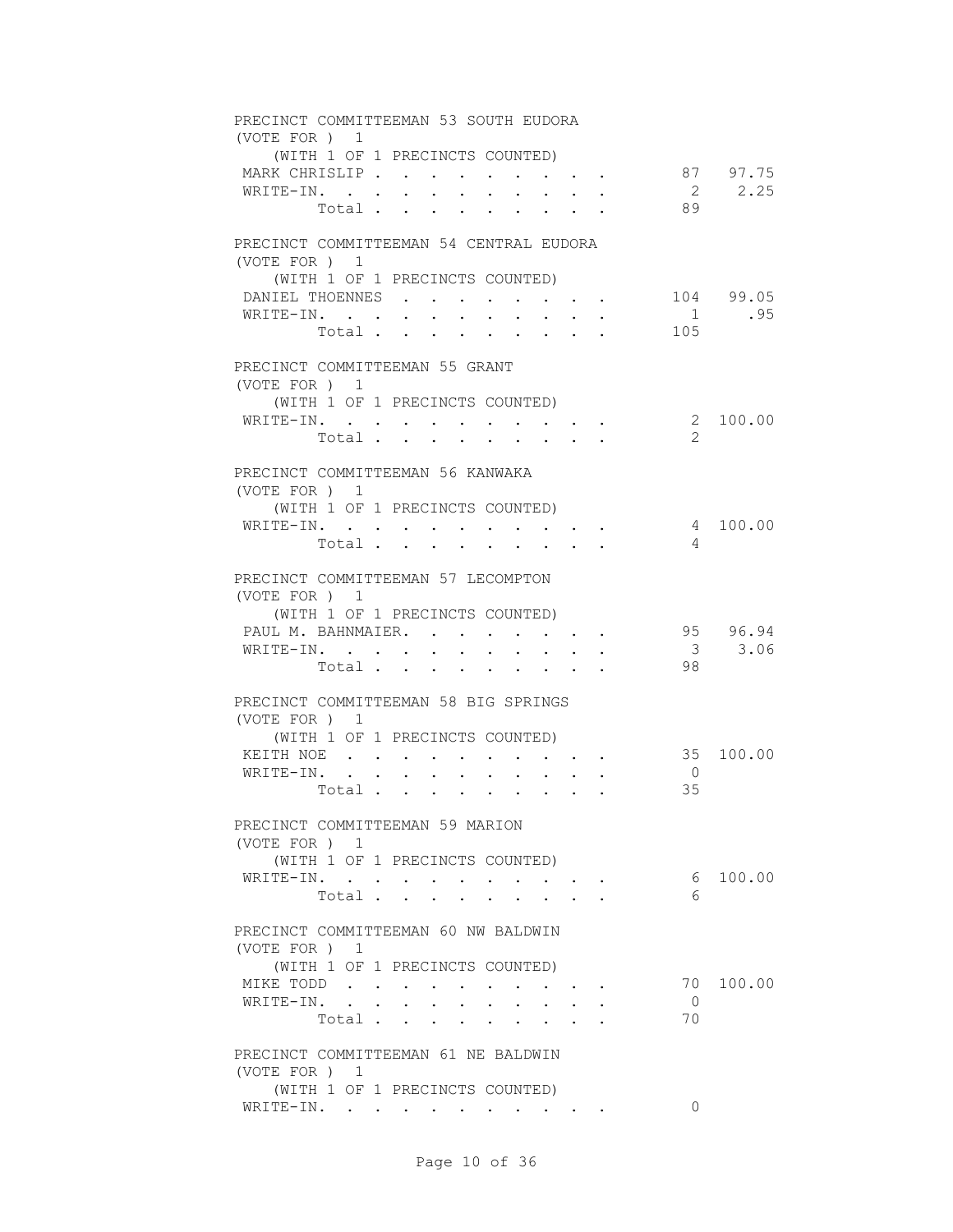| PRECINCT COMMITTEEMAN 62 S BALDWIN<br>(VOTE FOR ) 1                                                                                                                                                                                             |                |             |
|-------------------------------------------------------------------------------------------------------------------------------------------------------------------------------------------------------------------------------------------------|----------------|-------------|
| (WITH 1 OF 1 PRECINCTS COUNTED)                                                                                                                                                                                                                 |                |             |
| WRITE-IN.<br>$\bullet$ . In the case of the contract of the contract of the contract of the contract of the contract of the contract of the contract of the contract of the contract of the contract of the contract of the contract of the con |                | 7 100.00    |
| Total.<br>$\mathbf{L}$<br>$\sim$                                                                                                                                                                                                                | 7              |             |
|                                                                                                                                                                                                                                                 |                |             |
| PRECINCT COMMITTEEMAN 63 VINLAND                                                                                                                                                                                                                |                |             |
| (VOTE FOR ) 1                                                                                                                                                                                                                                   |                |             |
| (WITH 1 OF 1 PRECINCTS COUNTED)                                                                                                                                                                                                                 |                |             |
| WRITE-IN.                                                                                                                                                                                                                                       |                | 4 100.00    |
| Total                                                                                                                                                                                                                                           | 4              |             |
| PRECINCT COMMITTEEMAN 64 N WAKARUSA                                                                                                                                                                                                             |                |             |
| (VOTE FOR ) 1                                                                                                                                                                                                                                   |                |             |
| (WITH 1 OF 1 PRECINCTS COUNTED)                                                                                                                                                                                                                 |                |             |
| TOM H. GROENE                                                                                                                                                                                                                                   |                | 28 96.55    |
| WRITE-IN.                                                                                                                                                                                                                                       |                | $1 \t3.45$  |
| Total                                                                                                                                                                                                                                           | 29             |             |
|                                                                                                                                                                                                                                                 |                |             |
| PRECINCT COMMITTEEMAN 65 E WAKARUSA<br>(VOTE FOR ) 1                                                                                                                                                                                            |                |             |
| (WITH 1 OF 1 PRECINCTS COUNTED)                                                                                                                                                                                                                 |                |             |
| NORMAN LEARY                                                                                                                                                                                                                                    |                | 55 100.00   |
| WRITE-IN.<br>$\mathbf{r}$ , $\mathbf{r}$ , $\mathbf{r}$ , $\mathbf{r}$                                                                                                                                                                          | $\overline{0}$ |             |
| Total                                                                                                                                                                                                                                           | 55             |             |
|                                                                                                                                                                                                                                                 |                |             |
| PRECINCT COMMITTEEMAN 66 W WAKARUSA                                                                                                                                                                                                             |                |             |
| (VOTE FOR ) 1                                                                                                                                                                                                                                   |                |             |
| (WITH 1 OF 1 PRECINCTS COUNTED)                                                                                                                                                                                                                 |                | 5 100.00    |
| WRITE-IN.<br>Total<br>$\sim$<br>$\sim 10^{-11}$<br>$\sim$                                                                                                                                                                                       | $5^{\circ}$    |             |
|                                                                                                                                                                                                                                                 |                |             |
| PRECINCT COMMITTEEMAN 67 WILLOW SPRINGS                                                                                                                                                                                                         |                |             |
| (VOTE FOR ) 1                                                                                                                                                                                                                                   |                |             |
| (WITH 1 OF 1 PRECINCTS COUNTED)                                                                                                                                                                                                                 |                |             |
| WRITE-IN.                                                                                                                                                                                                                                       |                | 7 100.00    |
| Total                                                                                                                                                                                                                                           | 7              |             |
| PRECINCT COMMITTEEWOMAN 1                                                                                                                                                                                                                       |                |             |
| (VOTE FOR ) 1                                                                                                                                                                                                                                   |                |             |
| (WITH 1 OF 1 PRECINCTS COUNTED)                                                                                                                                                                                                                 |                |             |
| WRITE-IN.<br>$\sim$ $\sim$ $\sim$ $\sim$ $\sim$                                                                                                                                                                                                 | $\Omega$       |             |
|                                                                                                                                                                                                                                                 |                |             |
| PRECINCT COMMITTEEWOMAN 2                                                                                                                                                                                                                       |                |             |
| (VOTE FOR ) 1                                                                                                                                                                                                                                   |                |             |
| (WITH 1 OF 1 PRECINCTS COUNTED)                                                                                                                                                                                                                 |                |             |
| WRITE-IN.<br>Total<br>$\ddot{\phantom{a}}$                                                                                                                                                                                                      | 7              | 7 100.00    |
|                                                                                                                                                                                                                                                 |                |             |
| PRECINCT COMMITTEEWOMAN 3                                                                                                                                                                                                                       |                |             |
| (VOTE FOR ) 1                                                                                                                                                                                                                                   |                |             |
| (WITH 1 OF 1 PRECINCTS COUNTED)                                                                                                                                                                                                                 |                |             |
| MARY CATHERINE KESLAR                                                                                                                                                                                                                           |                | 21 95.45    |
| WRITE-IN.                                                                                                                                                                                                                                       |                | $1 \t 4.55$ |
| Total                                                                                                                                                                                                                                           | 22             |             |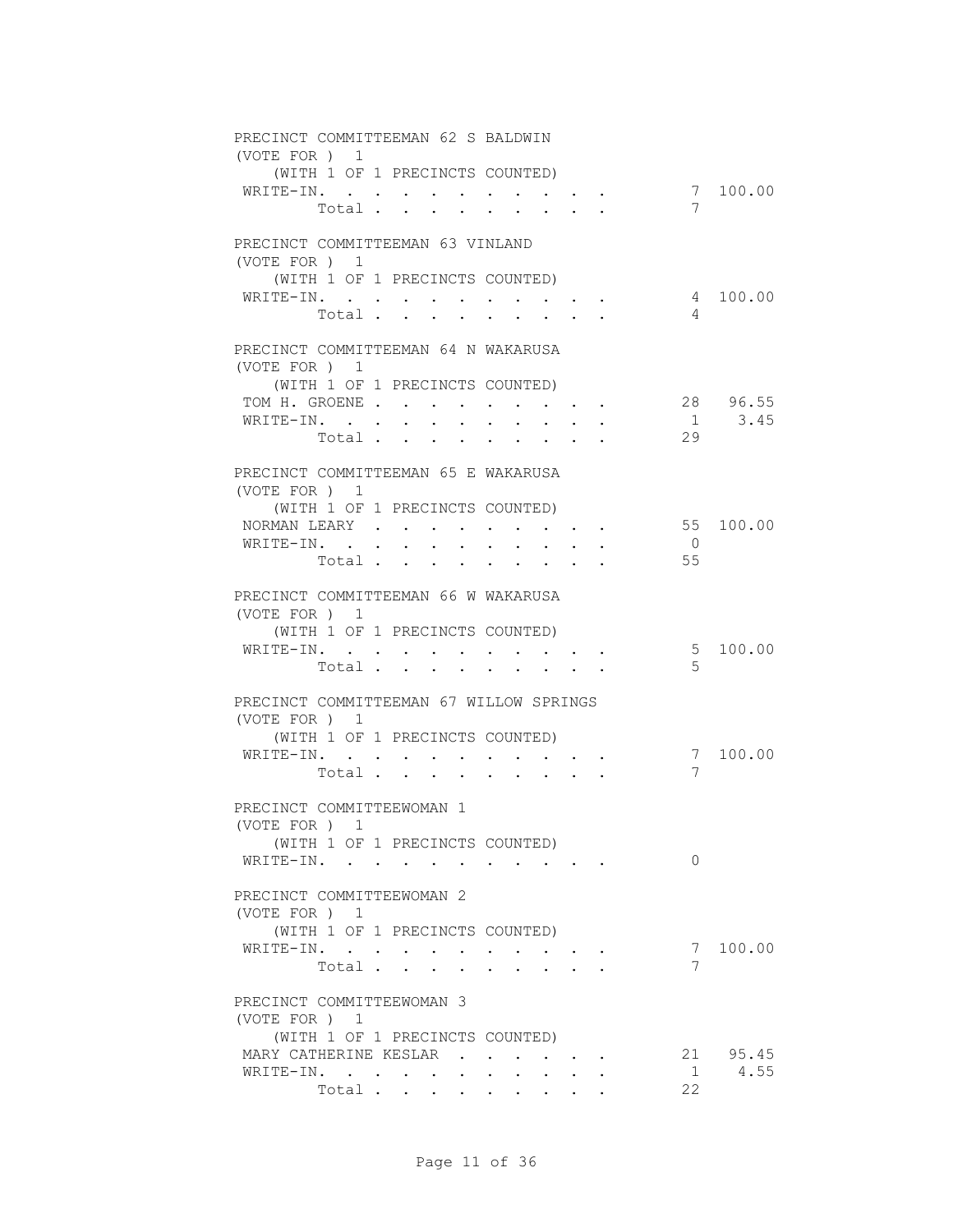| PRECINCT COMMITTEEWOMAN 4  |                                 |                           |                                     |        |                                                                  |                                                                                              |                |          |
|----------------------------|---------------------------------|---------------------------|-------------------------------------|--------|------------------------------------------------------------------|----------------------------------------------------------------------------------------------|----------------|----------|
| (VOTE FOR ) 1              |                                 |                           |                                     |        |                                                                  |                                                                                              |                |          |
| WRITE-IN.                  | (WITH 1 OF 1 PRECINCTS COUNTED) |                           |                                     |        |                                                                  |                                                                                              |                | 1 100.00 |
|                            | Total                           |                           |                                     |        |                                                                  |                                                                                              | 1              |          |
|                            |                                 |                           |                                     |        | $\mathbf{r}$ , $\mathbf{r}$ , $\mathbf{r}$ , $\mathbf{r}$        |                                                                                              |                |          |
| PRECINCT COMMITTEEWOMAN 5  |                                 |                           |                                     |        |                                                                  |                                                                                              |                |          |
| (VOTE FOR ) 1              |                                 |                           |                                     |        |                                                                  |                                                                                              |                |          |
|                            | (WITH 1 OF 1 PRECINCTS COUNTED) |                           |                                     |        |                                                                  |                                                                                              |                |          |
| WRITE-IN.                  |                                 |                           |                                     |        |                                                                  | $\mathcal{L}(\mathcal{A})$ , and $\mathcal{A}(\mathcal{A})$ , and $\mathcal{A}(\mathcal{A})$ |                | 3 100.00 |
|                            | Total .                         | $\mathbf{r} = \mathbf{r}$ | $\sim$                              | $\sim$ | $\sim$                                                           |                                                                                              | 3              |          |
|                            |                                 |                           |                                     |        |                                                                  |                                                                                              |                |          |
| PRECINCT COMMITTEEWOMAN 6  |                                 |                           |                                     |        |                                                                  |                                                                                              |                |          |
| (VOTE FOR ) 1              |                                 |                           |                                     |        |                                                                  |                                                                                              |                |          |
| JOANN WILEY.               | (WITH 1 OF 1 PRECINCTS COUNTED) |                           |                                     |        |                                                                  |                                                                                              |                | 61 96.83 |
| WRITE-IN.                  |                                 |                           |                                     |        |                                                                  |                                                                                              |                | 2 3.17   |
|                            | Total                           |                           |                                     |        |                                                                  |                                                                                              | 63             |          |
|                            |                                 |                           |                                     |        |                                                                  |                                                                                              |                |          |
| PRECINCT COMMITTEEWOMAN 7  |                                 |                           |                                     |        |                                                                  |                                                                                              |                |          |
| (VOTE FOR ) 1              |                                 |                           |                                     |        |                                                                  |                                                                                              |                |          |
|                            | (WITH 1 OF 1 PRECINCTS COUNTED) |                           |                                     |        |                                                                  |                                                                                              |                |          |
| NANCY R. DUNN              |                                 |                           |                                     |        |                                                                  |                                                                                              |                | 3 100.00 |
| WRITE-IN.                  |                                 |                           |                                     |        |                                                                  |                                                                                              | 0              |          |
|                            | Total                           |                           |                                     |        |                                                                  |                                                                                              | 3              |          |
| PRECINCT COMMITTEEWOMAN 8  |                                 |                           |                                     |        |                                                                  |                                                                                              |                |          |
| (VOTE FOR ) 1              |                                 |                           |                                     |        |                                                                  |                                                                                              |                |          |
|                            | (WITH 1 OF 1 PRECINCTS COUNTED) |                           |                                     |        |                                                                  |                                                                                              |                |          |
| WRITE-IN.                  |                                 |                           | $\bullet$ .<br><br><br><br><br><br> |        |                                                                  | $\bullet$ . In the case of the $\bullet$                                                     |                | 1 100.00 |
|                            | Total                           |                           |                                     |        | $\mathbf{r}$ , $\mathbf{r}$ , $\mathbf{r}$ , $\mathbf{r}$        |                                                                                              | 1              |          |
|                            |                                 |                           |                                     |        |                                                                  |                                                                                              |                |          |
| PRECINCT COMMITTEEWOMAN 9  |                                 |                           |                                     |        |                                                                  |                                                                                              |                |          |
| (VOTE FOR ) 1              |                                 |                           |                                     |        |                                                                  |                                                                                              |                |          |
|                            | (WITH 1 OF 1 PRECINCTS COUNTED) |                           |                                     |        |                                                                  |                                                                                              |                |          |
| WRITE-IN.                  |                                 |                           |                                     |        |                                                                  |                                                                                              | 3              | 3 100.00 |
|                            | Total                           |                           |                                     |        |                                                                  |                                                                                              |                |          |
| PRECINCT COMMITTEEWOMAN 10 |                                 |                           |                                     |        |                                                                  |                                                                                              |                |          |
| (VOTE FOR ) 1              |                                 |                           |                                     |        |                                                                  |                                                                                              |                |          |
|                            | (WITH 1 OF 1 PRECINCTS COUNTED) |                           |                                     |        |                                                                  |                                                                                              |                |          |
| WRITE-IN.                  |                                 |                           |                                     |        |                                                                  |                                                                                              | $\Omega$       |          |
|                            |                                 |                           |                                     |        |                                                                  |                                                                                              |                |          |
| PRECINCT COMMITTEEWOMAN 11 |                                 |                           |                                     |        |                                                                  |                                                                                              |                |          |
| (VOTE FOR ) 1              |                                 |                           |                                     |        |                                                                  |                                                                                              |                |          |
|                            | (WITH 1 OF 1 PRECINCTS COUNTED) |                           |                                     |        |                                                                  |                                                                                              |                | 5 100.00 |
| WRITE-IN.                  | Total                           |                           |                                     |        | $\mathbf{r} = \mathbf{r} + \mathbf{r} + \mathbf{r} + \mathbf{r}$ |                                                                                              | 5              |          |
|                            |                                 |                           |                                     |        | $\ddot{\phantom{0}}$                                             |                                                                                              |                |          |
| PRECINCT COMMITTEEWOMAN 12 |                                 |                           |                                     |        |                                                                  |                                                                                              |                |          |
| (VOTE FOR ) 1              |                                 |                           |                                     |        |                                                                  |                                                                                              |                |          |
|                            | (WITH 1 OF 1 PRECINCTS COUNTED) |                           |                                     |        |                                                                  |                                                                                              |                |          |
| BECKY HALLORAN.            |                                 |                           |                                     |        | and the contract of the contract of                              |                                                                                              |                | 34 54.84 |
| DEBORAH LIDDEL.            |                                 |                           |                                     |        |                                                                  |                                                                                              |                | 28 45.16 |
| WRITE-IN.                  |                                 |                           |                                     |        |                                                                  |                                                                                              | $\overline{0}$ |          |
|                            | Total                           |                           |                                     |        |                                                                  |                                                                                              | 62             |          |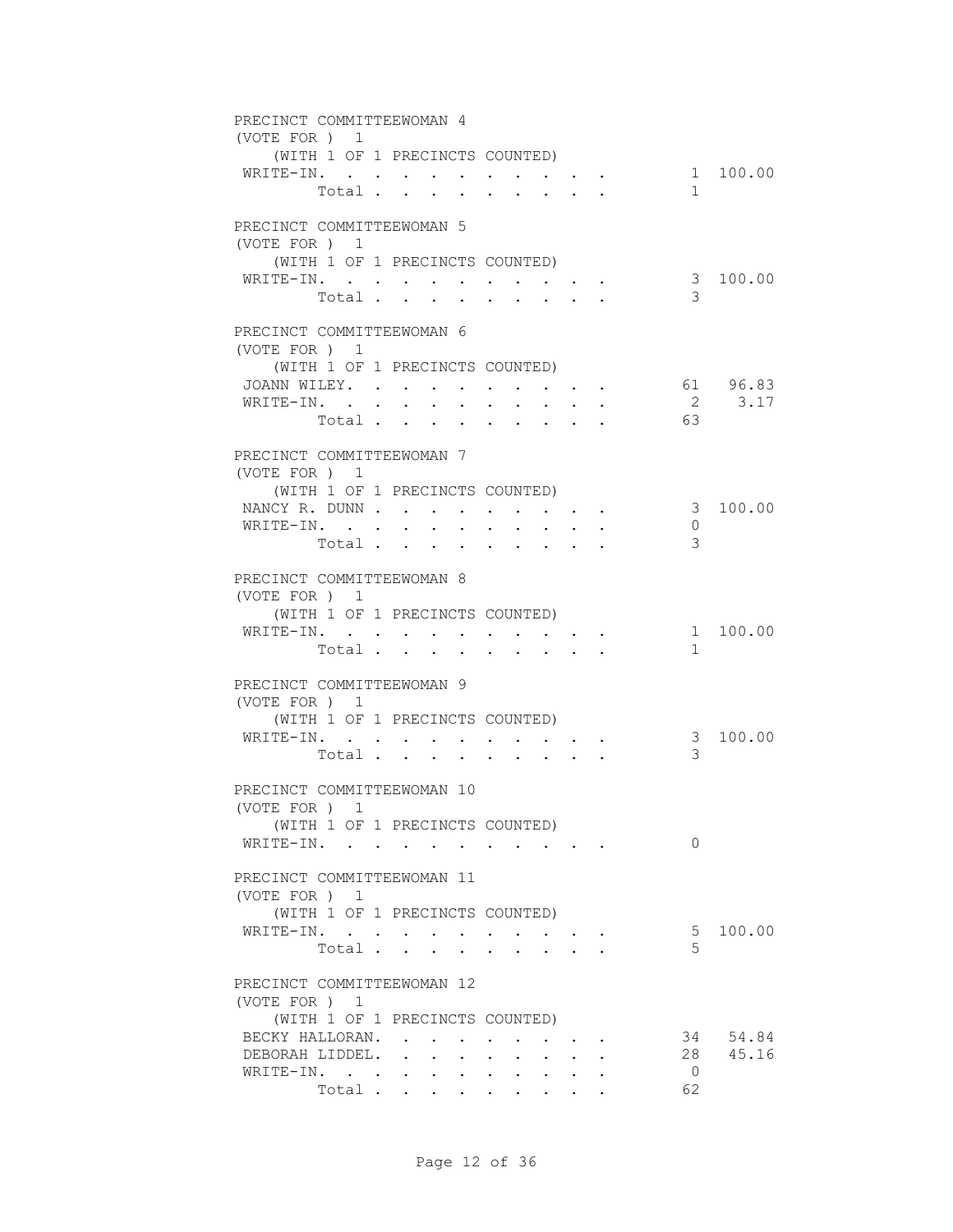| PRECINCT COMMITTEEWOMAN 13 |                                 |                 |                         |        |                               |                                                                                                                           |                                                              |                                                                  |                |            |  |
|----------------------------|---------------------------------|-----------------|-------------------------|--------|-------------------------------|---------------------------------------------------------------------------------------------------------------------------|--------------------------------------------------------------|------------------------------------------------------------------|----------------|------------|--|
| (VOTE FOR ) 1              |                                 |                 |                         |        |                               |                                                                                                                           |                                                              |                                                                  |                |            |  |
| WRITE-IN.                  | (WITH 1 OF 1 PRECINCTS COUNTED) |                 |                         |        |                               |                                                                                                                           |                                                              |                                                                  |                | 4 100.00   |  |
|                            | Total                           |                 |                         |        |                               |                                                                                                                           |                                                              |                                                                  | $\overline{4}$ |            |  |
|                            |                                 |                 |                         |        |                               |                                                                                                                           |                                                              |                                                                  |                |            |  |
| PRECINCT COMMITTEEWOMAN 14 |                                 |                 |                         |        |                               |                                                                                                                           |                                                              |                                                                  |                |            |  |
| (VOTE FOR ) 1              |                                 |                 |                         |        |                               |                                                                                                                           |                                                              |                                                                  |                |            |  |
|                            | (WITH 1 OF 1 PRECINCTS COUNTED) |                 |                         |        |                               |                                                                                                                           |                                                              |                                                                  |                |            |  |
| ANN LORENZO.               |                                 |                 |                         |        |                               |                                                                                                                           |                                                              | $\mathbf{r} = \mathbf{r} + \mathbf{r} + \mathbf{r} + \mathbf{r}$ |                | 100 99.01  |  |
| WRITE-IN. .                |                                 | $\sim 10^{-10}$ | $\sim$<br>$\sim$ $\sim$ | $\sim$ | $\sim$                        | $\ddot{\phantom{0}}$                                                                                                      | $\sim$                                                       |                                                                  | 1              | .99        |  |
|                            | Total                           |                 |                         |        | $\mathbf{L}$ and $\mathbf{L}$ | $\cdot$ $\cdot$ $\cdot$ $\cdot$                                                                                           |                                                              |                                                                  | 101            |            |  |
|                            |                                 |                 |                         |        |                               |                                                                                                                           |                                                              |                                                                  |                |            |  |
| PRECINCT COMMITTEEWOMAN 15 |                                 |                 |                         |        |                               |                                                                                                                           |                                                              |                                                                  |                |            |  |
| (VOTE FOR) 1               |                                 |                 |                         |        |                               |                                                                                                                           |                                                              |                                                                  |                |            |  |
| WRITE-IN.                  | (WITH 1 OF 1 PRECINCTS COUNTED) |                 |                         |        |                               |                                                                                                                           |                                                              |                                                                  |                | 1 100.00   |  |
|                            | Total                           |                 |                         |        |                               |                                                                                                                           |                                                              |                                                                  | $\mathbf{1}$   |            |  |
|                            |                                 |                 |                         |        |                               |                                                                                                                           |                                                              |                                                                  |                |            |  |
| PRECINCT COMMITTEEWOMAN 16 |                                 |                 |                         |        |                               |                                                                                                                           |                                                              |                                                                  |                |            |  |
| (VOTE FOR ) 1              |                                 |                 |                         |        |                               |                                                                                                                           |                                                              |                                                                  |                |            |  |
|                            | (WITH 1 OF 1 PRECINCTS COUNTED) |                 |                         |        |                               |                                                                                                                           |                                                              |                                                                  |                |            |  |
| WRITE-IN.                  |                                 |                 |                         |        |                               |                                                                                                                           |                                                              |                                                                  |                | 6, 100, 00 |  |
|                            | Total                           |                 |                         |        |                               |                                                                                                                           |                                                              |                                                                  | 6              |            |  |
|                            |                                 |                 |                         |        |                               |                                                                                                                           |                                                              |                                                                  |                |            |  |
| PRECINCT COMMITTEEWOMAN 17 |                                 |                 |                         |        |                               |                                                                                                                           |                                                              |                                                                  |                |            |  |
| (VOTE FOR ) 1              | (WITH 1 OF 1 PRECINCTS COUNTED) |                 |                         |        |                               |                                                                                                                           |                                                              |                                                                  |                |            |  |
| WRITE-IN.                  |                                 |                 |                         |        |                               |                                                                                                                           |                                                              |                                                                  |                | 6 100.00   |  |
|                            | Total $\cdots$                  |                 |                         |        | <b>Service</b> State          | $\mathbf{r}$ , $\mathbf{r}$ , $\mathbf{r}$ , $\mathbf{r}$                                                                 |                                                              | $\bullet$ .<br><br><br><br><br><br><br><br><br><br><br><br>      | 6              |            |  |
|                            |                                 |                 |                         |        |                               |                                                                                                                           |                                                              |                                                                  |                |            |  |
| PRECINCT COMMITTEEWOMAN 18 |                                 |                 |                         |        |                               |                                                                                                                           |                                                              |                                                                  |                |            |  |
| (VOTE FOR) 1               |                                 |                 |                         |        |                               |                                                                                                                           |                                                              |                                                                  |                |            |  |
|                            | (WITH 1 OF 1 PRECINCTS COUNTED) |                 |                         |        |                               |                                                                                                                           |                                                              |                                                                  |                |            |  |
| CARMELA M. SIBLEY.         |                                 |                 |                         |        |                               |                                                                                                                           |                                                              |                                                                  |                | 93 97.89   |  |
| WRITE-IN.                  |                                 |                 |                         |        |                               | $\begin{array}{cccccccccccccc} \bullet & \bullet & \bullet & \bullet & \bullet & \bullet & \bullet & \bullet \end{array}$ |                                                              |                                                                  |                | 2 2.11     |  |
|                            | Total                           |                 |                         |        |                               |                                                                                                                           | $\mathbf{L} = \mathbf{L} \mathbf{L} = \mathbf{L} \mathbf{L}$ |                                                                  | 95             |            |  |
| PRECINCT COMMITTEEWOMAN 19 |                                 |                 |                         |        |                               |                                                                                                                           |                                                              |                                                                  |                |            |  |
| (VOTE FOR ) 1              |                                 |                 |                         |        |                               |                                                                                                                           |                                                              |                                                                  |                |            |  |
|                            | (WITH 1 OF 1 PRECINCTS COUNTED) |                 |                         |        |                               |                                                                                                                           |                                                              |                                                                  |                |            |  |
| WRITE-IN.                  |                                 |                 |                         |        |                               |                                                                                                                           |                                                              |                                                                  |                | 14 100.00  |  |
|                            | Total                           |                 |                         |        |                               |                                                                                                                           |                                                              |                                                                  | 14             |            |  |
|                            |                                 |                 |                         |        |                               |                                                                                                                           |                                                              |                                                                  |                |            |  |
| PRECINCT COMMITTEEWOMAN 20 |                                 |                 |                         |        |                               |                                                                                                                           |                                                              |                                                                  |                |            |  |
| (VOTE FOR ) 1              |                                 |                 |                         |        |                               |                                                                                                                           |                                                              |                                                                  |                |            |  |
|                            | (WITH 1 OF 1 PRECINCTS COUNTED) |                 |                         |        |                               |                                                                                                                           |                                                              |                                                                  |                |            |  |
| RHONDA WELLS               |                                 |                 |                         |        |                               |                                                                                                                           |                                                              |                                                                  |                | 86 97.73   |  |
| WRITE-IN.                  |                                 |                 |                         |        |                               | $\mathbf{r} = \mathbf{r} + \mathbf{r}$                                                                                    |                                                              |                                                                  |                | 2<br>2.27  |  |
|                            | Total                           |                 |                         |        |                               |                                                                                                                           |                                                              |                                                                  | 88             |            |  |
| PRECINCT COMMITTEEWOMAN 21 |                                 |                 |                         |        |                               |                                                                                                                           |                                                              |                                                                  |                |            |  |
| (VOTE FOR ) 1              |                                 |                 |                         |        |                               |                                                                                                                           |                                                              |                                                                  |                |            |  |
|                            | (WITH 1 OF 1 PRECINCTS COUNTED) |                 |                         |        |                               |                                                                                                                           |                                                              |                                                                  |                |            |  |
| SUZANNE E. McCOLL.         |                                 |                 |                         |        |                               | $\mathbf{r} = \mathbf{r} + \mathbf{r} + \mathbf{r} + \mathbf{r}$                                                          |                                                              |                                                                  |                | 49 98.00   |  |
| WRITE-IN.                  |                                 |                 | $\sim 100$              | $\sim$ |                               |                                                                                                                           |                                                              |                                                                  | 1              | 2.00       |  |
|                            | Total                           |                 |                         |        |                               |                                                                                                                           |                                                              |                                                                  | 50             |            |  |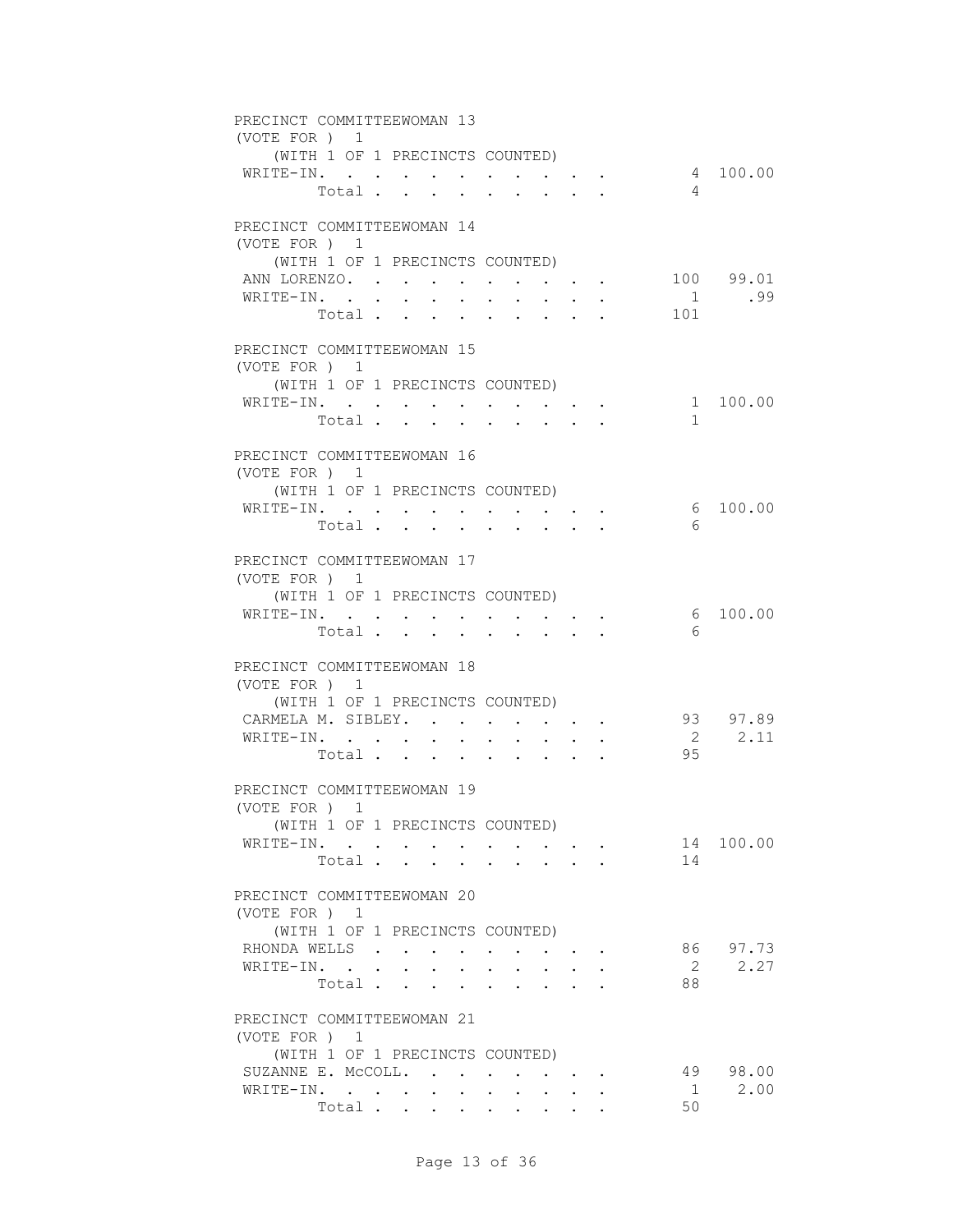| PRECINCT COMMITTEEWOMAN 22                                                                                               |       |        |  |                                                                                                                 |  |                      |                |          |
|--------------------------------------------------------------------------------------------------------------------------|-------|--------|--|-----------------------------------------------------------------------------------------------------------------|--|----------------------|----------------|----------|
| (VOTE FOR ) 1                                                                                                            |       |        |  |                                                                                                                 |  |                      |                |          |
| (WITH 1 OF 1 PRECINCTS COUNTED)                                                                                          |       |        |  |                                                                                                                 |  |                      |                |          |
| WRITE-IN.                                                                                                                |       |        |  |                                                                                                                 |  |                      |                | 4 100.00 |
|                                                                                                                          | Total |        |  |                                                                                                                 |  |                      | $\overline{4}$ |          |
| PRECINCT COMMITTEEWOMAN 23                                                                                               |       |        |  |                                                                                                                 |  |                      |                |          |
| (VOTE FOR ) 1                                                                                                            |       |        |  |                                                                                                                 |  |                      |                |          |
| (WITH 1 OF 1 PRECINCTS COUNTED)                                                                                          |       |        |  |                                                                                                                 |  |                      |                |          |
| WRITE-IN.                                                                                                                |       |        |  |                                                                                                                 |  |                      |                | 2 100.00 |
|                                                                                                                          | Total | $\sim$ |  | $\ddot{\phantom{0}}$                                                                                            |  |                      | 2              |          |
|                                                                                                                          |       |        |  |                                                                                                                 |  |                      |                |          |
| PRECINCT COMMITTEEWOMAN 24                                                                                               |       |        |  |                                                                                                                 |  |                      |                |          |
| (VOTE FOR ) 1                                                                                                            |       |        |  |                                                                                                                 |  |                      |                |          |
| (WITH 1 OF 1 PRECINCTS COUNTED)                                                                                          |       |        |  |                                                                                                                 |  |                      |                |          |
| ALICE ANN JOHNSTON                                                                                                       |       |        |  |                                                                                                                 |  |                      |                | 91 98.91 |
| WRITE-IN.                                                                                                                |       |        |  | $\mathbf{r} = \mathbf{r} + \mathbf{r} + \mathbf{r} + \mathbf{r}$                                                |  |                      |                | 1 1.09   |
|                                                                                                                          | Total |        |  |                                                                                                                 |  |                      | 92             |          |
| PRECINCT COMMITTEEWOMAN 25                                                                                               |       |        |  |                                                                                                                 |  |                      |                |          |
| (VOTE FOR ) 1                                                                                                            |       |        |  |                                                                                                                 |  |                      |                |          |
| (WITH 1 OF 1 PRECINCTS COUNTED)                                                                                          |       |        |  |                                                                                                                 |  |                      |                |          |
| SHIRLEY A. SMITH 13 92.86                                                                                                |       |        |  |                                                                                                                 |  |                      |                |          |
| WRITE-IN.                                                                                                                |       |        |  |                                                                                                                 |  |                      |                | 1 7.14   |
|                                                                                                                          | Total |        |  |                                                                                                                 |  | 14                   |                |          |
|                                                                                                                          |       |        |  |                                                                                                                 |  |                      |                |          |
| PRECINCT COMMITTEEWOMAN 26                                                                                               |       |        |  |                                                                                                                 |  |                      |                |          |
| (VOTE FOR ) 1                                                                                                            |       |        |  |                                                                                                                 |  |                      |                |          |
| (WITH 1 OF 1 PRECINCTS COUNTED)                                                                                          |       |        |  |                                                                                                                 |  |                      |                |          |
| WRITE-IN.                                                                                                                | Total |        |  | $\begin{array}{cccccccccccccc} \bullet & \bullet & \bullet & \bullet & \bullet & \bullet & \bullet \end{array}$ |  |                      | $\overline{2}$ | 2 100.00 |
|                                                                                                                          |       |        |  |                                                                                                                 |  |                      |                |          |
| PRECINCT COMMITTEEWOMAN 27                                                                                               |       |        |  |                                                                                                                 |  |                      |                |          |
| (VOTE FOR ) 1                                                                                                            |       |        |  |                                                                                                                 |  |                      |                |          |
| (WITH 1 OF 1 PRECINCTS COUNTED)                                                                                          |       |        |  |                                                                                                                 |  |                      |                |          |
| $\mathtt{WRITE{\text{-}IN.}} \qquad \qquad \ldots \qquad \qquad \ldots \qquad \qquad \ldots \qquad \ldots \qquad \ldots$ |       |        |  |                                                                                                                 |  |                      | $\Omega$       |          |
|                                                                                                                          |       |        |  |                                                                                                                 |  |                      |                |          |
| PRECINCT COMMITTEEWOMAN 28                                                                                               |       |        |  |                                                                                                                 |  |                      |                |          |
| (VOTE FOR ) 1                                                                                                            |       |        |  |                                                                                                                 |  |                      |                |          |
| (WITH 1 OF 1 PRECINCTS COUNTED)                                                                                          |       |        |  |                                                                                                                 |  |                      |                |          |
| EVELYN JOYCE SENECAL.                                                                                                    |       |        |  |                                                                                                                 |  |                      | 30             | 100.00   |
| WRITE-IN.                                                                                                                |       |        |  |                                                                                                                 |  | $\overline{0}$<br>30 |                |          |
|                                                                                                                          | Total |        |  |                                                                                                                 |  |                      |                |          |
| PRECINCT COMMITTEEWOMAN 29                                                                                               |       |        |  |                                                                                                                 |  |                      |                |          |
| (VOTE FOR ) 1                                                                                                            |       |        |  |                                                                                                                 |  |                      |                |          |
| (WITH 1 OF 1 PRECINCTS COUNTED)                                                                                          |       |        |  |                                                                                                                 |  |                      |                |          |
| BETTY CUSHING                                                                                                            |       |        |  |                                                                                                                 |  |                      | 35             | 100.00   |
| WRITE-IN.                                                                                                                |       |        |  | $\cdot$ $\cdot$ $\cdot$ $\cdot$                                                                                 |  | $\overline{0}$       |                |          |
|                                                                                                                          | Total |        |  |                                                                                                                 |  | 35                   |                |          |
|                                                                                                                          |       |        |  |                                                                                                                 |  |                      |                |          |
| PRECINCT COMMITTEEWOMAN 30                                                                                               |       |        |  |                                                                                                                 |  |                      |                |          |
| (VOTE FOR ) 1                                                                                                            |       |        |  |                                                                                                                 |  |                      |                |          |
| (WITH 1 OF 1 PRECINCTS COUNTED)<br>PATSY A. ANDERSON.                                                                    |       |        |  |                                                                                                                 |  |                      |                | 20 95.24 |
| WRITE-IN.                                                                                                                |       |        |  |                                                                                                                 |  |                      | 1              | 4.76     |
|                                                                                                                          |       |        |  |                                                                                                                 |  |                      |                |          |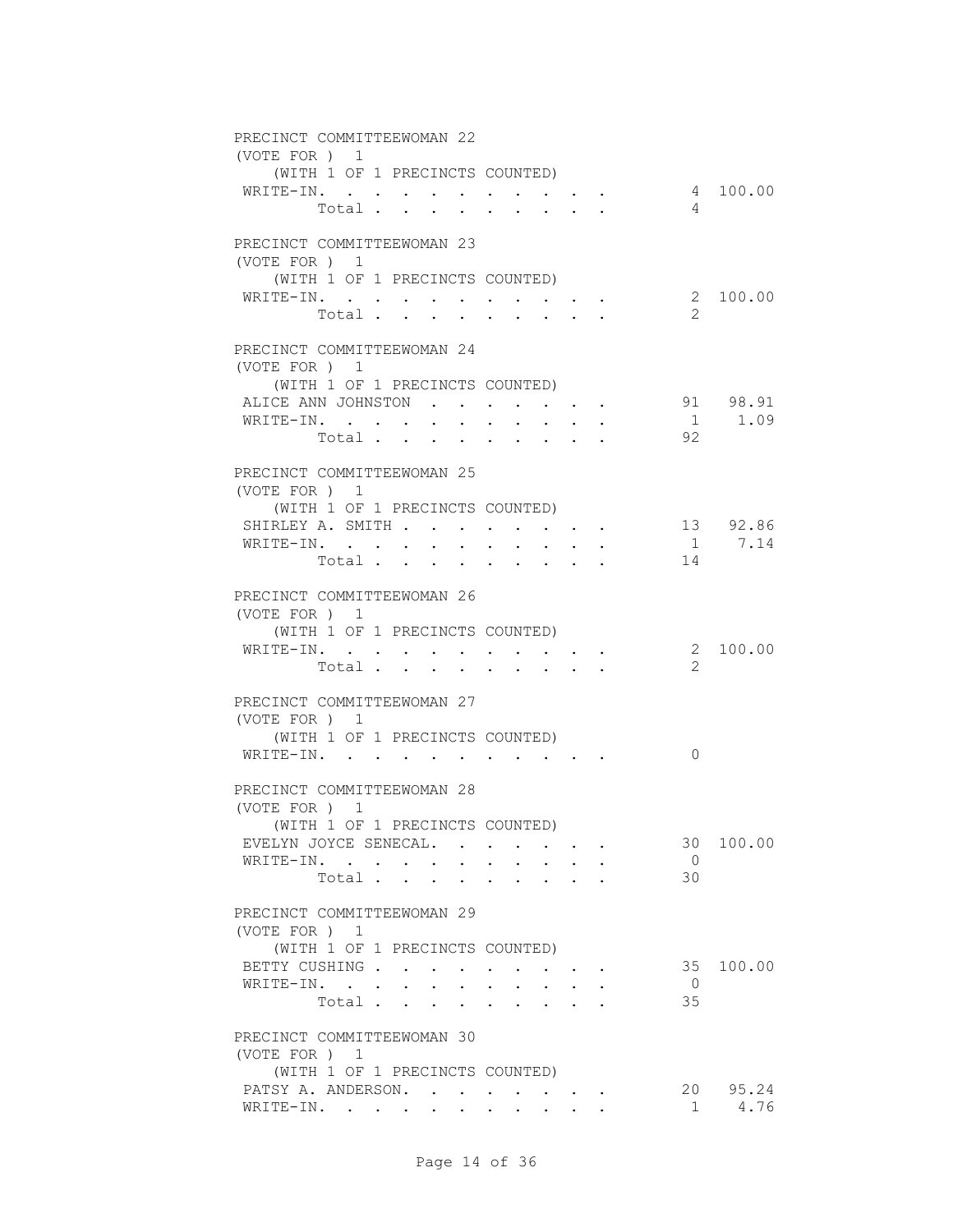|               | Total                                        |                          |                  |                                                             |                                                             | $\sim$ , and $\sim$ , and $\sim$ , and $\sim$                                                                             |                                 |  | 21                       |          |
|---------------|----------------------------------------------|--------------------------|------------------|-------------------------------------------------------------|-------------------------------------------------------------|---------------------------------------------------------------------------------------------------------------------------|---------------------------------|--|--------------------------|----------|
|               | PRECINCT COMMITTEEWOMAN 31<br>(VOTE FOR ) 1  |                          |                  |                                                             |                                                             |                                                                                                                           |                                 |  |                          |          |
|               | (WITH 1 OF 1 PRECINCTS COUNTED)<br>WRITE-IN. |                          |                  |                                                             |                                                             |                                                                                                                           |                                 |  |                          | 7 100.00 |
|               | Total $\cdots$                               |                          |                  |                                                             |                                                             | $\cdot$ $\cdot$ $\cdot$ $\cdot$ $\cdot$                                                                                   |                                 |  | 7                        |          |
| (VOTE FOR ) 1 | PRECINCT COMMITTEEWOMAN 32                   |                          |                  |                                                             |                                                             |                                                                                                                           |                                 |  |                          |          |
|               | (WITH 1 OF 1 PRECINCTS COUNTED)<br>WRITE-IN. | <b>Contract Contract</b> | $\sim$ 100 $\mu$ |                                                             |                                                             | $\mathbf{a}$ and $\mathbf{a}$ and $\mathbf{a}$                                                                            |                                 |  | $\Omega$                 |          |
|               | PRECINCT COMMITTEEWOMAN 33<br>(VOTE FOR ) 1  |                          |                  |                                                             |                                                             |                                                                                                                           |                                 |  |                          |          |
|               | (WITH 1 OF 1 PRECINCTS COUNTED)              |                          |                  |                                                             |                                                             |                                                                                                                           |                                 |  |                          |          |
|               | PATRICIA J. KOEHLER                          |                          |                  |                                                             |                                                             | $\begin{array}{cccccccccccccc} \bullet & \bullet & \bullet & \bullet & \bullet & \bullet & \bullet & \bullet \end{array}$ |                                 |  |                          | 28 90.32 |
|               | WRITE-IN.                                    |                          |                  |                                                             |                                                             |                                                                                                                           | $\mathbf{L}$ and $\mathbf{L}$   |  |                          | 3, 9.68  |
|               | Total                                        |                          |                  |                                                             |                                                             | $\cdot$ $\cdot$ $\cdot$ $\cdot$ $\cdot$                                                                                   |                                 |  | 31                       |          |
|               | PRECINCT COMMITTEEWOMAN 34<br>(VOTE FOR ) 1  |                          |                  |                                                             |                                                             |                                                                                                                           |                                 |  |                          |          |
|               | (WITH 1 OF 1 PRECINCTS COUNTED)              |                          |                  |                                                             |                                                             |                                                                                                                           |                                 |  |                          |          |
|               | NANCY M. KEEL 31 100.00                      |                          |                  |                                                             |                                                             |                                                                                                                           |                                 |  |                          |          |
|               | WRITE-IN.                                    |                          |                  |                                                             |                                                             |                                                                                                                           |                                 |  | $\overline{\phantom{0}}$ |          |
|               | Total                                        |                          |                  |                                                             |                                                             |                                                                                                                           |                                 |  | 31                       |          |
|               | PRECINCT COMMITTEEWOMAN 35<br>(VOTE FOR ) 1  |                          |                  |                                                             |                                                             |                                                                                                                           |                                 |  |                          |          |
|               | (WITH 1 OF 1 PRECINCTS COUNTED)              |                          |                  |                                                             |                                                             |                                                                                                                           |                                 |  |                          |          |
|               | WRITE-IN.                                    |                          | $\sim$           | $\bullet$ .<br><br><br><br><br><br><br><br><br><br><br><br> |                                                             |                                                                                                                           | $\cdot$ $\cdot$ $\cdot$ $\cdot$ |  |                          | 2 100.00 |
|               | Total                                        |                          |                  |                                                             | $\mathbf{r}$                                                | $\sim$ $\sim$ $\sim$ $\sim$ $\sim$                                                                                        |                                 |  | 2                        |          |
|               | PRECINCT COMMITTEEWOMAN 36                   |                          |                  |                                                             |                                                             |                                                                                                                           |                                 |  |                          |          |
|               | (VOTE FOR ) 1                                |                          |                  |                                                             |                                                             |                                                                                                                           |                                 |  |                          |          |
|               | (WITH 1 OF 1 PRECINCTS COUNTED)              |                          |                  |                                                             |                                                             |                                                                                                                           |                                 |  |                          |          |
|               | MARY M. BAXTER. .                            |                          |                  |                                                             |                                                             |                                                                                                                           |                                 |  |                          | 39 92.86 |
|               | WRITE-IN.                                    | $\ddot{\phantom{a}}$     |                  |                                                             |                                                             |                                                                                                                           |                                 |  | $\overline{\mathbf{3}}$  | 7.14     |
|               | Total                                        |                          | $\sim$ 100 $\pm$ | $\sim$                                                      | $\bullet$ .<br><br><br><br><br><br><br><br><br><br><br><br> | $\bullet$ .<br><br><br><br><br><br><br><br><br><br><br><br>                                                               |                                 |  | 42                       |          |
|               | PRECINCT COMMITTEEWOMAN 37                   |                          |                  |                                                             |                                                             |                                                                                                                           |                                 |  |                          |          |
|               | (VOTE FOR) 1                                 |                          |                  |                                                             |                                                             |                                                                                                                           |                                 |  |                          |          |
|               | (WITH 1 OF 1 PRECINCTS COUNTED)              |                          |                  |                                                             |                                                             |                                                                                                                           |                                 |  |                          |          |
|               | WRITE-IN.                                    |                          |                  |                                                             |                                                             |                                                                                                                           |                                 |  | $\Omega$                 |          |
|               | PRECINCT COMMITTEEWOMAN 38                   |                          |                  |                                                             |                                                             |                                                                                                                           |                                 |  |                          |          |
|               | (VOTE FOR ) 1                                |                          |                  |                                                             |                                                             |                                                                                                                           |                                 |  |                          |          |
|               | (WITH 1 OF 1 PRECINCTS COUNTED)              |                          |                  |                                                             |                                                             |                                                                                                                           |                                 |  |                          |          |
|               | AMY SUTTON FINKELDEI.                        |                          |                  |                                                             |                                                             |                                                                                                                           |                                 |  |                          | 30 96.77 |
|               | WRITE-IN.                                    |                          |                  |                                                             | $\sim$ $\sim$                                               |                                                                                                                           |                                 |  |                          | 1 3.23   |
|               | Total                                        |                          |                  |                                                             |                                                             |                                                                                                                           |                                 |  | 31                       |          |
|               | PRECINCT COMMITTEEWOMAN 39                   |                          |                  |                                                             |                                                             |                                                                                                                           |                                 |  |                          |          |
| (VOTE FOR ) 1 |                                              |                          |                  |                                                             |                                                             |                                                                                                                           |                                 |  |                          |          |
|               | (WITH 1 OF 1 PRECINCTS COUNTED)              |                          |                  |                                                             |                                                             |                                                                                                                           |                                 |  |                          |          |
|               | WRITE-IN.                                    |                          |                  |                                                             |                                                             |                                                                                                                           |                                 |  |                          | 2 100.00 |
|               | Total                                        |                          |                  |                                                             |                                                             |                                                                                                                           |                                 |  | $\overline{2}$           |          |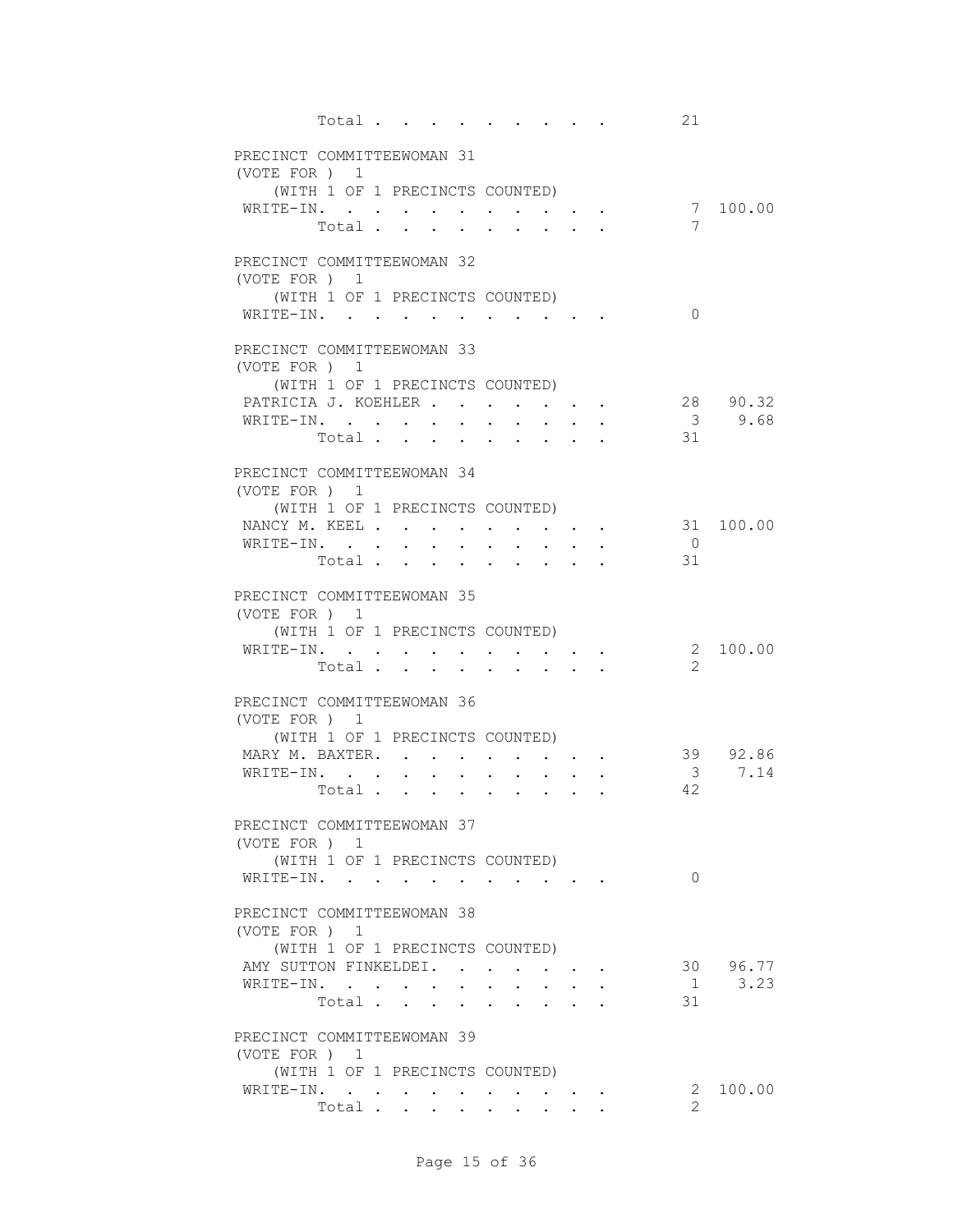| PRECINCT COMMITTEEWOMAN 40<br>(VOTE FOR ) 1 |       |  |        |                                                                         |        |                                                                                                                                                                                                                                    |                                        |                                                             |                           |             |
|---------------------------------------------|-------|--|--------|-------------------------------------------------------------------------|--------|------------------------------------------------------------------------------------------------------------------------------------------------------------------------------------------------------------------------------------|----------------------------------------|-------------------------------------------------------------|---------------------------|-------------|
| (WITH 1 OF 1 PRECINCTS COUNTED)             |       |  |        |                                                                         |        |                                                                                                                                                                                                                                    |                                        |                                                             |                           |             |
| WRITE-IN.                                   |       |  |        |                                                                         |        |                                                                                                                                                                                                                                    |                                        |                                                             |                           | 2 100.00    |
|                                             | Total |  |        |                                                                         |        |                                                                                                                                                                                                                                    |                                        |                                                             | $\overline{2}$            |             |
|                                             |       |  |        |                                                                         |        |                                                                                                                                                                                                                                    |                                        |                                                             |                           |             |
| PRECINCT COMMITTEEWOMAN 41                  |       |  |        |                                                                         |        |                                                                                                                                                                                                                                    |                                        |                                                             |                           |             |
| (VOTE FOR ) 1                               |       |  |        |                                                                         |        |                                                                                                                                                                                                                                    |                                        |                                                             |                           |             |
| (WITH 1 OF 1 PRECINCTS COUNTED)             |       |  |        |                                                                         |        |                                                                                                                                                                                                                                    |                                        |                                                             |                           |             |
| WRITE-IN.                                   |       |  |        |                                                                         |        |                                                                                                                                                                                                                                    |                                        |                                                             |                           | 4 100.00    |
|                                             | Total |  | $\sim$ | $\sim$                                                                  |        | $\sim$ 100 $\pm$                                                                                                                                                                                                                   |                                        |                                                             | 4                         |             |
|                                             |       |  |        |                                                                         |        |                                                                                                                                                                                                                                    |                                        |                                                             |                           |             |
| PRECINCT COMMITTEEWOMAN 42                  |       |  |        |                                                                         |        |                                                                                                                                                                                                                                    |                                        |                                                             |                           |             |
| (VOTE FOR ) 1                               |       |  |        |                                                                         |        |                                                                                                                                                                                                                                    |                                        |                                                             |                           |             |
| (WITH 1 OF 1 PRECINCTS COUNTED)             |       |  |        |                                                                         |        |                                                                                                                                                                                                                                    |                                        |                                                             |                           |             |
| LISA M. TODD.                               |       |  |        |                                                                         |        |                                                                                                                                                                                                                                    |                                        |                                                             |                           | 27 93.10    |
| WRITE-IN.                                   |       |  |        |                                                                         |        |                                                                                                                                                                                                                                    |                                        |                                                             |                           | 2 6.90      |
|                                             | Total |  |        |                                                                         |        |                                                                                                                                                                                                                                    |                                        |                                                             | 29                        |             |
|                                             |       |  |        |                                                                         |        |                                                                                                                                                                                                                                    |                                        |                                                             |                           |             |
| PRECINCT COMMITTEEWOMAN 43                  |       |  |        |                                                                         |        |                                                                                                                                                                                                                                    |                                        |                                                             |                           |             |
| (VOTE FOR ) 1                               |       |  |        |                                                                         |        |                                                                                                                                                                                                                                    |                                        |                                                             |                           |             |
| (WITH 1 OF 1 PRECINCTS COUNTED)             |       |  |        |                                                                         |        |                                                                                                                                                                                                                                    |                                        |                                                             |                           |             |
|                                             |       |  |        |                                                                         |        |                                                                                                                                                                                                                                    |                                        |                                                             | LAURA O. SCHULTE 44 97.78 |             |
| WRITE-IN.                                   |       |  |        |                                                                         |        |                                                                                                                                                                                                                                    |                                        |                                                             |                           | $1 \t 2.22$ |
|                                             | Total |  |        |                                                                         |        |                                                                                                                                                                                                                                    |                                        |                                                             | 45                        |             |
|                                             |       |  |        |                                                                         |        |                                                                                                                                                                                                                                    |                                        |                                                             |                           |             |
| PRECINCT COMMITTEEWOMAN 44                  |       |  |        |                                                                         |        |                                                                                                                                                                                                                                    |                                        |                                                             |                           |             |
| (VOTE FOR ) 1                               |       |  |        |                                                                         |        |                                                                                                                                                                                                                                    |                                        |                                                             |                           |             |
| (WITH 1 OF 1 PRECINCTS COUNTED)             |       |  |        |                                                                         |        |                                                                                                                                                                                                                                    |                                        |                                                             |                           |             |
| WRITE-IN.                                   |       |  |        | $\bullet$ .<br><br><br><br><br><br><br><br><br><br><br><br><br><br><br> |        |                                                                                                                                                                                                                                    |                                        | $\bullet$ .<br><br><br><br><br><br><br><br><br><br><br><br> |                           | 1 100.00    |
|                                             | Total |  |        |                                                                         |        |                                                                                                                                                                                                                                    |                                        |                                                             | $\mathbf{1}$              |             |
|                                             |       |  |        |                                                                         |        |                                                                                                                                                                                                                                    |                                        |                                                             |                           |             |
| PRECINCT COMMITTEEWOMAN 45                  |       |  |        |                                                                         |        |                                                                                                                                                                                                                                    |                                        |                                                             |                           |             |
| (VOTE FOR ) 1                               |       |  |        |                                                                         |        |                                                                                                                                                                                                                                    |                                        |                                                             |                           |             |
| (WITH 1 OF 1 PRECINCTS COUNTED)             |       |  |        |                                                                         |        |                                                                                                                                                                                                                                    |                                        |                                                             |                           |             |
| LETA M. STROM                               |       |  |        |                                                                         |        | $\bullet$ . In the case of the contract of the contract of the contract of the contract of the contract of the contract of the contract of the contract of the contract of the contract of the contract of the contract of the con |                                        |                                                             |                           | 109 99.09   |
| WRITE-IN.                                   |       |  | $\sim$ |                                                                         |        |                                                                                                                                                                                                                                    | $\mathbf{L}$ . The set of $\mathbf{L}$ |                                                             | 1                         | .91         |
|                                             | Total |  |        |                                                                         | $\sim$ | $\mathbf{r} = \mathbf{r} + \mathbf{r} + \mathbf{r}$ .                                                                                                                                                                              |                                        |                                                             | 110                       |             |
|                                             |       |  |        |                                                                         |        |                                                                                                                                                                                                                                    |                                        |                                                             |                           |             |
| PRECINCT COMMITTEEWOMAN 46                  |       |  |        |                                                                         |        |                                                                                                                                                                                                                                    |                                        |                                                             |                           |             |
| (VOTE FOR ) 1                               |       |  |        |                                                                         |        |                                                                                                                                                                                                                                    |                                        |                                                             |                           |             |
| (WITH 1 OF 1 PRECINCTS COUNTED)             |       |  |        |                                                                         |        |                                                                                                                                                                                                                                    |                                        |                                                             |                           |             |
| WRITE-IN.                                   |       |  |        |                                                                         |        |                                                                                                                                                                                                                                    |                                        |                                                             |                           | 1 100.00    |
|                                             | Total |  |        |                                                                         |        |                                                                                                                                                                                                                                    |                                        |                                                             | 1.                        |             |
|                                             |       |  |        |                                                                         |        |                                                                                                                                                                                                                                    |                                        |                                                             |                           |             |
| PRECINCT COMMITTEEWOMAN 47                  |       |  |        |                                                                         |        |                                                                                                                                                                                                                                    |                                        |                                                             |                           |             |
| (VOTE FOR ) 1                               |       |  |        |                                                                         |        |                                                                                                                                                                                                                                    |                                        |                                                             |                           |             |
| (WITH 1 OF 1 PRECINCTS COUNTED)             |       |  |        |                                                                         |        |                                                                                                                                                                                                                                    |                                        |                                                             |                           |             |
| WRITE-IN.                                   |       |  |        |                                                                         |        |                                                                                                                                                                                                                                    |                                        |                                                             |                           | 1 100.00    |
|                                             | Total |  |        |                                                                         |        |                                                                                                                                                                                                                                    |                                        |                                                             | $\mathbf{1}$              |             |
|                                             |       |  |        |                                                                         |        |                                                                                                                                                                                                                                    |                                        |                                                             |                           |             |
| PRECINCT COMMITTEEWOMAN 48                  |       |  |        |                                                                         |        |                                                                                                                                                                                                                                    |                                        |                                                             |                           |             |
|                                             |       |  |        |                                                                         |        |                                                                                                                                                                                                                                    |                                        |                                                             |                           |             |
| (VOTE FOR ) 1                               |       |  |        |                                                                         |        |                                                                                                                                                                                                                                    |                                        |                                                             |                           |             |
| (WITH 1 OF 1 PRECINCTS COUNTED)             |       |  |        |                                                                         |        |                                                                                                                                                                                                                                    |                                        |                                                             |                           | 84 98.82    |
| BONNIE LOWE.                                |       |  |        |                                                                         |        |                                                                                                                                                                                                                                    |                                        |                                                             | 1                         | 1.18        |
| WRITE-IN.                                   |       |  |        |                                                                         |        |                                                                                                                                                                                                                                    |                                        |                                                             |                           |             |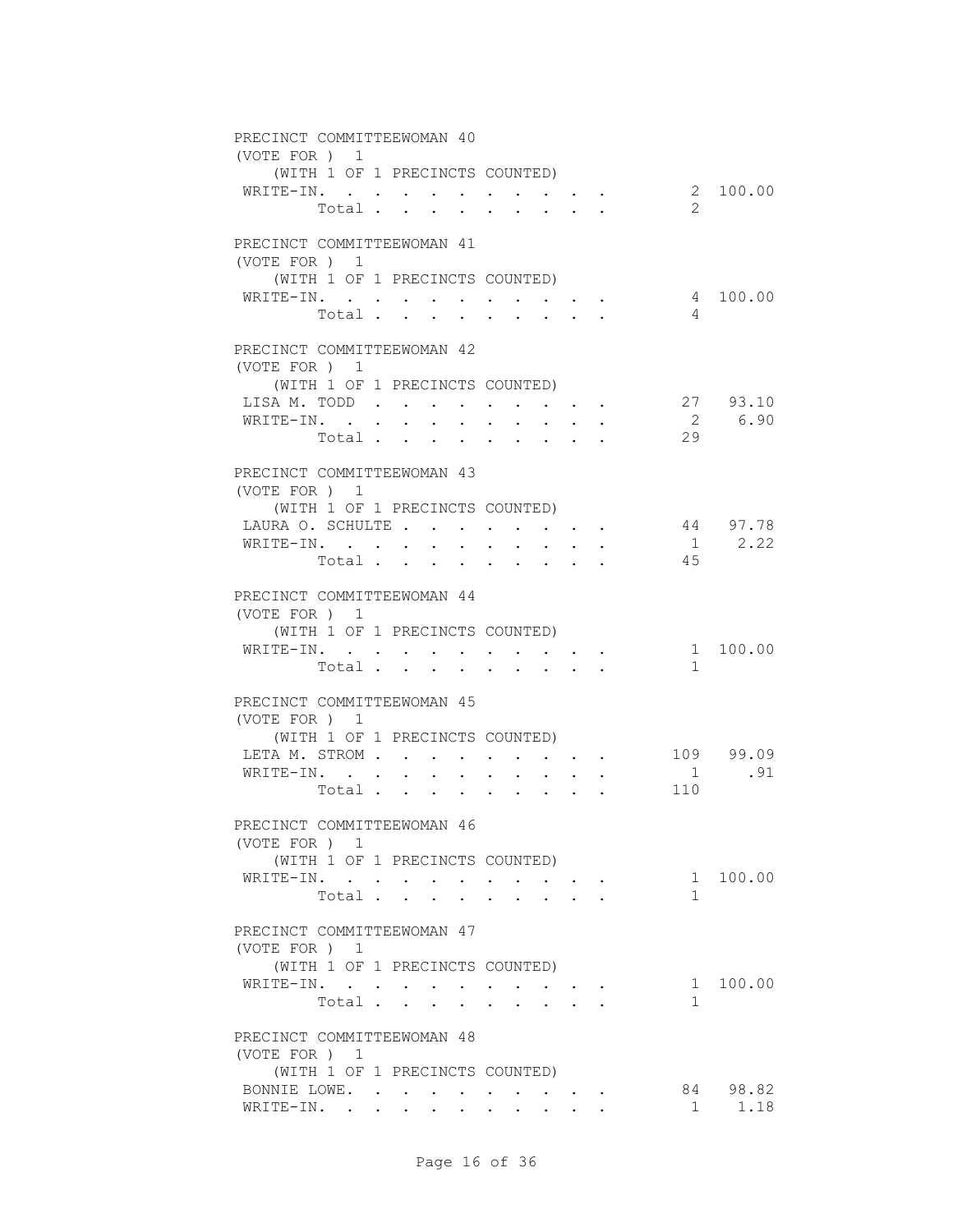| Total                                                      |                                                                                                                                              |             |                           |                                                           | 85                                                                            |                         |
|------------------------------------------------------------|----------------------------------------------------------------------------------------------------------------------------------------------|-------------|---------------------------|-----------------------------------------------------------|-------------------------------------------------------------------------------|-------------------------|
| PRECINCT COMMITTEEWOMAN 49<br>(VOTE FOR ) 1                |                                                                                                                                              |             |                           |                                                           |                                                                               |                         |
| (WITH 1 OF 1 PRECINCTS COUNTED)<br>WRITE-IN.               |                                                                                                                                              |             |                           |                                                           |                                                                               | 4 100.00                |
| Total                                                      |                                                                                                                                              |             |                           |                                                           |                                                                               | $\overline{4}$          |
| PRECINCT COMMITTEEWOMAN 50 WEST EUDORA<br>(VOTE FOR ) 1    |                                                                                                                                              |             |                           |                                                           |                                                                               |                         |
| (WITH 1 OF 1 PRECINCTS COUNTED)                            |                                                                                                                                              |             |                           |                                                           |                                                                               | 185 97.88               |
| MARJORIE MILLER<br>WRITE-IN.                               |                                                                                                                                              |             | $\mathbf{L} = \mathbf{L}$ | $\mathbf{r}$ , $\mathbf{r}$ , $\mathbf{r}$ , $\mathbf{r}$ | $\mathbf{r} = \mathbf{r} + \mathbf{r} + \mathbf{r} + \mathbf{r} + \mathbf{r}$ | $4 \t 2.12$             |
| Total                                                      |                                                                                                                                              |             |                           |                                                           | 189                                                                           |                         |
| PRECINCT COMMITTEEWOMAN 51 CLINTON<br>(VOTE FOR) 1         |                                                                                                                                              |             |                           |                                                           |                                                                               |                         |
| (WITH 1 OF 1 PRECINCTS COUNTED)                            |                                                                                                                                              |             |                           |                                                           |                                                                               |                         |
| MARTHA J. PARKER<br>WRITE-IN.                              | $\sim$<br>$\ddot{\phantom{0}}$                                                                                                               |             |                           | $\mathbf{r}$ , and $\mathbf{r}$ , and $\mathbf{r}$        |                                                                               | 49 98.00<br>$1 \t 2.00$ |
| Total .                                                    | $\mathbf{L}$                                                                                                                                 | $\sim$      |                           | $\mathbf{L}$                                              | 50                                                                            |                         |
| PRECINCT COMMITTEEWOMAN 52 NORTH EUDORA<br>(VOTE FOR ) 1   |                                                                                                                                              |             |                           |                                                           |                                                                               |                         |
| (WITH 1 OF 1 PRECINCTS COUNTED)                            |                                                                                                                                              |             |                           |                                                           |                                                                               |                         |
| WRITE-IN.                                                  | $\mathbf{a} = \mathbf{a} \cdot \mathbf{a}$ , and $\mathbf{a} = \mathbf{a} \cdot \mathbf{a}$ , and $\mathbf{a} = \mathbf{a} \cdot \mathbf{a}$ |             |                           |                                                           |                                                                               | 3 100.00                |
| Total .                                                    | $\ddot{\phantom{a}}$<br>$\bullet$                                                                                                            | $\bullet$ . |                           |                                                           | 3                                                                             |                         |
| PRECINCT COMMITTEEWOMAN 53 SOUTH EUDORA                    |                                                                                                                                              |             |                           |                                                           |                                                                               |                         |
| (VOTE FOR ) 1<br>(WITH 1 OF 1 PRECINCTS COUNTED)           |                                                                                                                                              |             |                           |                                                           |                                                                               |                         |
| DIANE CHRISLIP.                                            |                                                                                                                                              |             |                           |                                                           |                                                                               | 87 98.86                |
| WRITE-IN.                                                  |                                                                                                                                              |             |                           |                                                           |                                                                               | $1 \t 1.14$             |
| Total $\qquad$                                             |                                                                                                                                              |             |                           |                                                           | 88                                                                            |                         |
| PRECINCT COMMITTEEWOMAN 54 CENTRAL EUDORA<br>(VOTE FOR ) 1 |                                                                                                                                              |             |                           |                                                           |                                                                               |                         |
| (WITH 1 OF 1 PRECINCTS COUNTED)                            |                                                                                                                                              |             |                           |                                                           |                                                                               |                         |
| BETTY THOENNES.                                            |                                                                                                                                              |             |                           |                                                           |                                                                               | 109 99.09               |
| WRITE-IN. .<br>Total                                       |                                                                                                                                              |             |                           |                                                           | 110                                                                           | 1 .91                   |
|                                                            |                                                                                                                                              |             |                           |                                                           |                                                                               |                         |
| PRECINCT COMMITTEEWOMAN 55 GRANT<br>(VOTE FOR ) 1          |                                                                                                                                              |             |                           |                                                           |                                                                               |                         |
| (WITH 1 OF 1 PRECINCTS COUNTED)                            |                                                                                                                                              |             |                           |                                                           |                                                                               |                         |
| WRITE-IN.                                                  |                                                                                                                                              |             |                           |                                                           |                                                                               | 2 100.00                |
| Total                                                      |                                                                                                                                              |             |                           |                                                           |                                                                               | $\mathcal{L}$           |
| PRECINCT COMMITTEEWOMAN 56 KANWAKA<br>(VOTE FOR ) 1        |                                                                                                                                              |             |                           |                                                           |                                                                               |                         |
| (WITH 1 OF 1 PRECINCTS COUNTED)                            |                                                                                                                                              |             |                           |                                                           |                                                                               |                         |
| WRITE-IN.<br>Total                                         |                                                                                                                                              |             |                           |                                                           | $\mathbf{1}$                                                                  | 100.00<br>$1 \quad$     |
| PRECINCT COMMITTEEWOMAN 57 LECOMPTON                       |                                                                                                                                              |             |                           |                                                           |                                                                               |                         |
| (VOTE FOR ) 1                                              |                                                                                                                                              |             |                           |                                                           |                                                                               |                         |
| (WITH 1 OF 1 PRECINCTS COUNTED)                            |                                                                                                                                              |             |                           |                                                           |                                                                               |                         |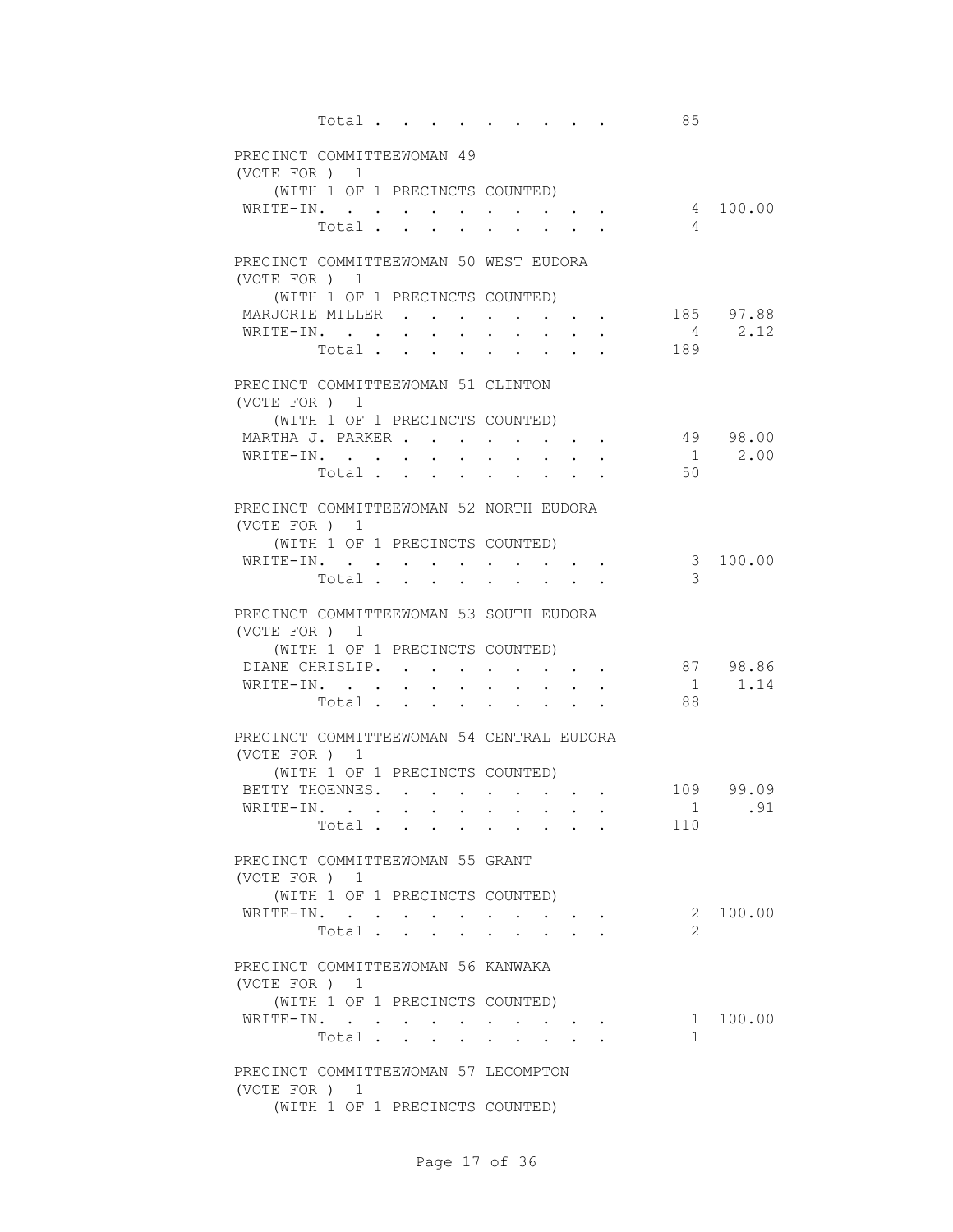| BONNY FUGETT<br>WRITE-IN. .                            | Total .                 |                 |                        |                                                                                                                                                                                                                                    |                                        |                      |  | 94                   | 90 95.74<br>4 4.26 |
|--------------------------------------------------------|-------------------------|-----------------|------------------------|------------------------------------------------------------------------------------------------------------------------------------------------------------------------------------------------------------------------------------|----------------------------------------|----------------------|--|----------------------|--------------------|
| PRECINCT COMMITTEEWOMAN 58 BIG SPRINGS<br>(VOTE FOR) 1 |                         |                 |                        |                                                                                                                                                                                                                                    |                                        |                      |  |                      |                    |
| (WITH 1 OF 1 PRECINCTS COUNTED)                        |                         |                 |                        |                                                                                                                                                                                                                                    |                                        |                      |  |                      |                    |
| WRITE-IN.                                              |                         |                 |                        |                                                                                                                                                                                                                                    |                                        |                      |  |                      | 4 100.00           |
|                                                        | Total                   |                 |                        |                                                                                                                                                                                                                                    |                                        |                      |  | $\overline{4}$       |                    |
| PRECINCT COMMITTEEWOMAN 59 MARION<br>(VOTE FOR) 1      |                         |                 |                        |                                                                                                                                                                                                                                    |                                        |                      |  |                      |                    |
| (WITH 1 OF 1 PRECINCTS COUNTED)                        |                         |                 |                        |                                                                                                                                                                                                                                    |                                        |                      |  |                      |                    |
| BETTIE-LOU METSKER                                     |                         |                 |                        |                                                                                                                                                                                                                                    |                                        |                      |  |                      | 45 97.83           |
| WRITE-IN.                                              |                         |                 |                        |                                                                                                                                                                                                                                    |                                        |                      |  |                      | $1 \t 2.17$        |
|                                                        | Total                   |                 |                        |                                                                                                                                                                                                                                    |                                        |                      |  | 46                   |                    |
| PRECINCT COMMITTEEWOMAN 60 NW BALDWIN                  |                         |                 |                        |                                                                                                                                                                                                                                    |                                        |                      |  |                      |                    |
| (VOTE FOR ) 1                                          |                         |                 |                        |                                                                                                                                                                                                                                    |                                        |                      |  |                      |                    |
| (WITH 1 OF 1 PRECINCTS COUNTED)                        |                         |                 |                        |                                                                                                                                                                                                                                    |                                        |                      |  |                      |                    |
| SHELLY TODD.                                           |                         |                 |                        |                                                                                                                                                                                                                                    | $\sim$ $\sim$ $\sim$                   | <b>Service</b> State |  |                      | 67 100.00          |
| WRITE-IN.                                              | Total                   |                 | $\mathbf{L}$<br>$\sim$ | $\mathbf{L}$                                                                                                                                                                                                                       | $\mathbf{L}$                           | $\mathbf{L}$         |  | $\overline{0}$<br>67 |                    |
|                                                        |                         |                 |                        |                                                                                                                                                                                                                                    | $\mathbf{r} = \mathbf{r} + \mathbf{r}$ |                      |  |                      |                    |
| PRECINCT COMMITTEEWOMAN 61 NE BALDWIN<br>(VOTE FOR ) 1 |                         |                 |                        |                                                                                                                                                                                                                                    |                                        |                      |  |                      |                    |
| (WITH 1 OF 1 PRECINCTS COUNTED)                        |                         |                 |                        |                                                                                                                                                                                                                                    |                                        |                      |  |                      |                    |
| WRITE-IN. .                                            |                         |                 |                        | $\bullet$ . In the case of the contract of the contract of the contract of the contract of the contract of the contract of the contract of the contract of the contract of the contract of the contract of the contract of the con |                                        |                      |  | $\mathbf{0}$         |                    |
| PRECINCT COMMITTEEWOMAN 62 S BALDWIN<br>(VOTE FOR ) 1  |                         |                 |                        |                                                                                                                                                                                                                                    |                                        |                      |  |                      |                    |
| (WITH 1 OF 1 PRECINCTS COUNTED)                        |                         |                 |                        |                                                                                                                                                                                                                                    |                                        |                      |  |                      | 6 100.00           |
| WRITE-IN.                                              | Total                   |                 |                        |                                                                                                                                                                                                                                    |                                        |                      |  | 6                    |                    |
|                                                        |                         |                 |                        |                                                                                                                                                                                                                                    |                                        |                      |  |                      |                    |
| PRECINCT COMMITTEEWOMAN 63 VINLAND<br>(VOTE FOR ) 1    |                         |                 |                        |                                                                                                                                                                                                                                    |                                        |                      |  |                      |                    |
| (WITH 1 OF 1 PRECINCTS COUNTED)                        |                         |                 |                        |                                                                                                                                                                                                                                    |                                        |                      |  |                      |                    |
| MARIE MEYEN.                                           |                         |                 |                        |                                                                                                                                                                                                                                    |                                        |                      |  |                      | 71 100.00          |
| WRITE-IN. .                                            |                         |                 |                        |                                                                                                                                                                                                                                    |                                        |                      |  | 71                   | $\bigcirc$         |
|                                                        | Total                   |                 |                        |                                                                                                                                                                                                                                    |                                        |                      |  |                      |                    |
| PRECINCT COMMITTEEWOMAN 64 N WAKARUSA<br>(VOTE FOR ) 1 |                         |                 |                        |                                                                                                                                                                                                                                    |                                        |                      |  |                      |                    |
| (WITH 1 OF 1 PRECINCTS COUNTED)                        |                         |                 |                        |                                                                                                                                                                                                                                    |                                        |                      |  |                      |                    |
| GAYE GROENE.                                           |                         |                 |                        |                                                                                                                                                                                                                                    |                                        |                      |  |                      | 28 96.55           |
| WRITE-IN. .                                            |                         | $\sim 10^{-11}$ |                        |                                                                                                                                                                                                                                    |                                        |                      |  | $\overline{1}$       | 3.45               |
|                                                        | Total                   |                 | $\sim$                 |                                                                                                                                                                                                                                    |                                        |                      |  | 29                   |                    |
| PRECINCT COMMITTEEWOMAN 65 E WAKARUSA                  |                         |                 |                        |                                                                                                                                                                                                                                    |                                        |                      |  |                      |                    |
| (VOTE FOR ) 1                                          |                         |                 |                        |                                                                                                                                                                                                                                    |                                        |                      |  |                      |                    |
| (WITH 1 OF 1 PRECINCTS COUNTED)                        |                         |                 |                        |                                                                                                                                                                                                                                    |                                        |                      |  | 6                    | 100.00             |
| WRITE-IN.                                              | Total $\cdots$ $\cdots$ |                 |                        |                                                                                                                                                                                                                                    |                                        |                      |  | 6                    |                    |
|                                                        |                         |                 |                        |                                                                                                                                                                                                                                    |                                        |                      |  |                      |                    |
| PRECINCT COMMITTEEWOMAN 66 W WAKARUSA<br>(VOTE FOR ) 1 |                         |                 |                        |                                                                                                                                                                                                                                    |                                        |                      |  |                      |                    |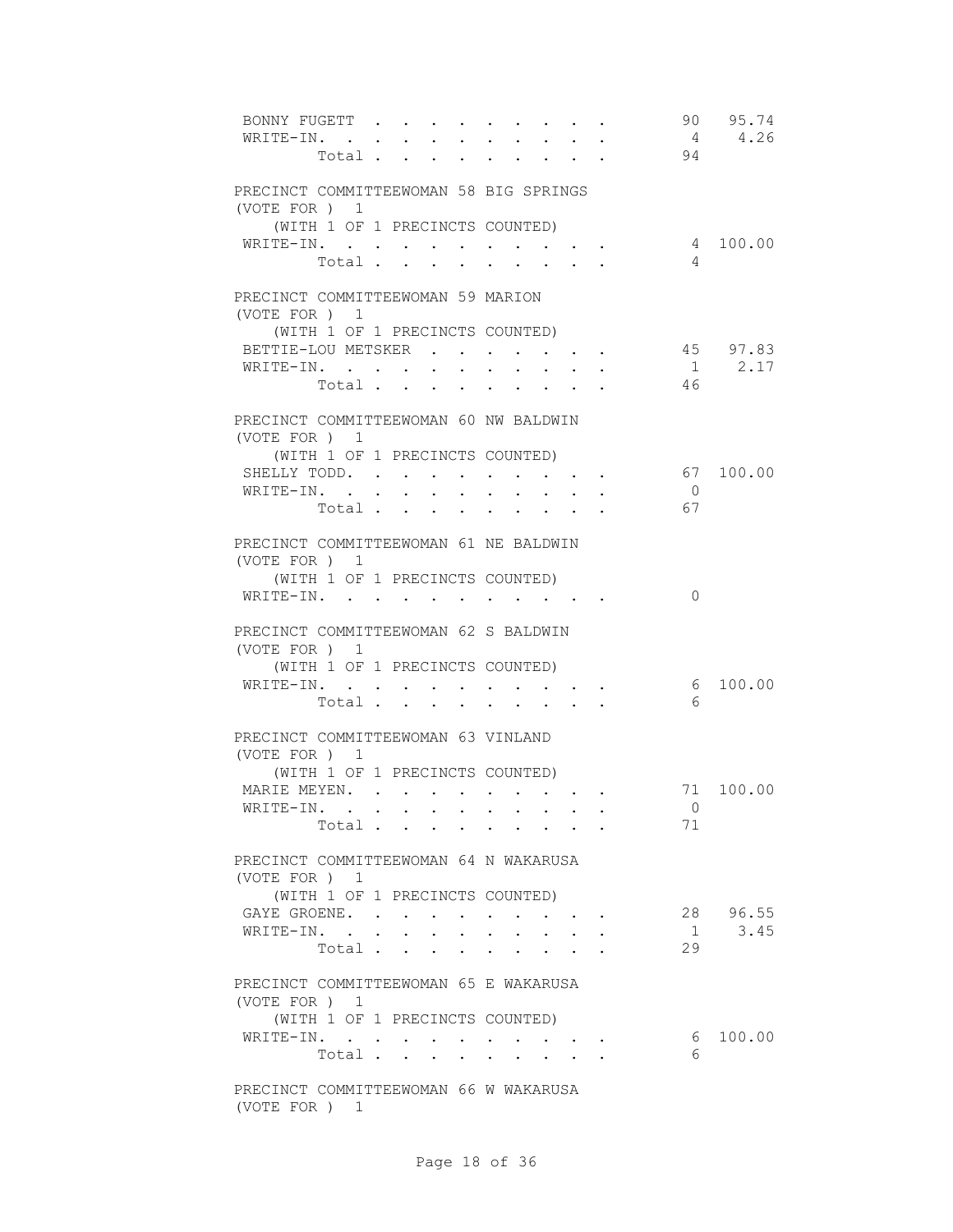| (WITH 1 OF 1 PRECINCTS COUNTED)<br>WRITE-IN.<br>6<br>Total                                                                                                                                                                                                                                                                                                                   | 6 100.00                   |
|------------------------------------------------------------------------------------------------------------------------------------------------------------------------------------------------------------------------------------------------------------------------------------------------------------------------------------------------------------------------------|----------------------------|
| PRECINCT COMMITTEEWOMAN 67 WILLOW SPRINGS<br>(VOTE FOR ) 1<br>(WITH 1 OF 1 PRECINCTS COUNTED)                                                                                                                                                                                                                                                                                |                            |
| WRITE-IN.<br>$\mathbf{r}$ , and $\mathbf{r}$ , and $\mathbf{r}$<br>6<br>Total .<br>$\mathbf{r} = \mathbf{r}$<br>$\sim$<br>$\ddot{\phantom{0}}$                                                                                                                                                                                                                               | 6 100.00                   |
| ********** (DEMOCRATIC) **********                                                                                                                                                                                                                                                                                                                                           |                            |
| US REPRESENTATIVE 2ND DIST<br>(VOTE FOR) 1<br>(WITH 29 OF 29 PRECINCTS COUNTED)<br>NANCY BOYDA.<br>1,260<br>Total .<br>$\mathbf{r} = \mathbf{r} + \mathbf{r} + \mathbf{r} + \mathbf{r}$<br><b>Contract Contract Contract Contract</b><br>$\sim$                                                                                                                              | 1,260 100.00               |
| US REPRESENTATIVE 3RD DIST<br>(VOTE FOR) 1<br>(WITH 41 OF 41 PRECINCTS COUNTED)<br>DENNIS MOORE<br>1,992<br>Total                                                                                                                                                                                                                                                            | 1,992 100.00               |
| GOVERNOR AND LT. GOVERNOR<br>(VOTE FOR ) 1<br>(WITH 67 OF 67 PRECINCTS COUNTED)<br>KATHLEEN SEBELIUS MARK PAR<br>3,433<br>Total                                                                                                                                                                                                                                              | 3,433 100.00               |
| SECRETARY OF STATE<br>(VOTE FOR ) 1<br>(WITH 67 OF 67 PRECINCTS COUNTED)<br>DAVID HALEY. .<br>$\cdot$ $\cdot$ $\cdot$ $\cdot$ $\cdot$ $\cdot$<br>ROBERT BEATTIE.<br>$\sim$<br>$\mathbf{L}^{\text{max}}$<br>$\sim$ $-$<br>$\sim$<br>$\sim$<br>2,888<br>Total $\cdots$ $\cdots$<br>$\mathbf{A}^{(1)}$ and $\mathbf{A}^{(2)}$ and<br>$\mathbf{r} = \mathbf{r} \cdot \mathbf{r}$ | 1,855 64.23<br>1,033 35.77 |
| ATTORNEY GENERAL<br>(VOTE FOR ) 1<br>(WITH 67 OF 67 PRECINCTS COUNTED)<br>PAUL MORRISON<br>3,152<br>Total                                                                                                                                                                                                                                                                    | 3,152 100.00               |
| STATE TREASURER<br>(VOTE FOR ) 1<br>(WITH 67 OF 67 PRECINCTS COUNTED)<br>LARRY WILSON<br>2,882<br>Total $\cdots$                                                                                                                                                                                                                                                             | 2,882 100.00               |
| COMMISSIONER OF INSURANCE<br>(VOTE FOR ) 1<br>(WITH 67 OF 67 PRECINCTS COUNTED)<br>BONNIE SHARP<br>2,688<br>Total .<br>$\mathbf{L} = \mathbf{L}$<br>$\sim$<br>$\ddot{\phantom{0}}$<br>$\mathbf{r}$                                                                                                                                                                           | 2,688 100.00               |
| STATE REPRESENTATIVE 10TH DISTRICT<br>(VOTE FOR ) 1                                                                                                                                                                                                                                                                                                                          |                            |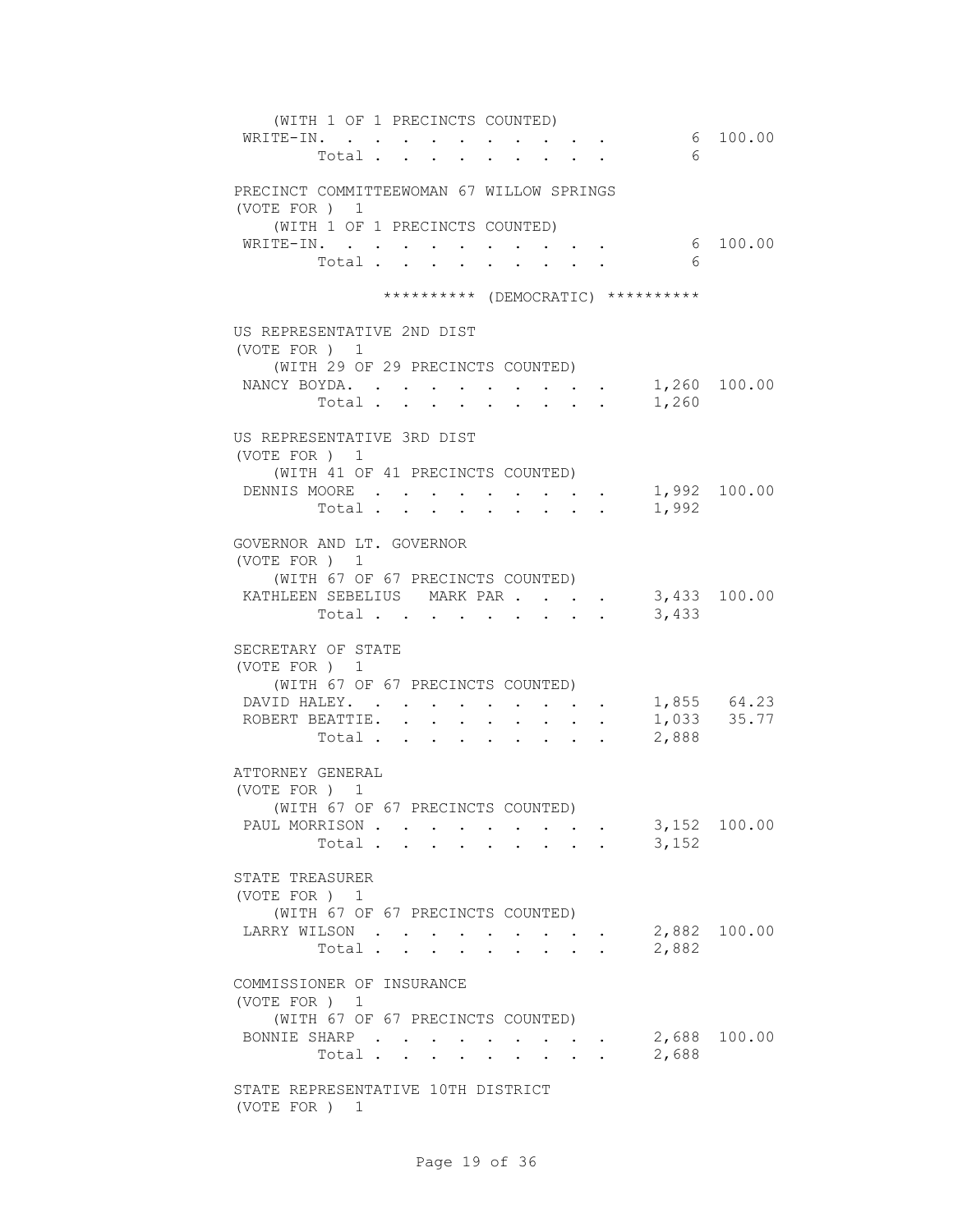| (WITH 10 OF 10 PRECINCTS COUNTED)<br>TOM HOLLAND.<br>Total                                                                                                                                                        |                                                                | 487                                               | 487 100.00                 |
|-------------------------------------------------------------------------------------------------------------------------------------------------------------------------------------------------------------------|----------------------------------------------------------------|---------------------------------------------------|----------------------------|
| STATE REPRESENTATIVE 38TH DISTRICT<br>(VOTE FOR) 1<br>(WITH 11 OF 11 PRECINCTS COUNTED)<br>DIANE BRYANT<br>$\bullet$ .<br><br><br><br><br><br><br><br><br><br><br><br><br><br><br><br>Total<br>$\sim$             | $\cdot$ $\cdot$ $\cdot$<br>$\ddot{\phantom{0}}$                | 376                                               | 376 100.00                 |
| STATE REPRESENTATIVE 44TH DISTRICT<br>(VOTE FOR) 1<br>(WITH 13 OF 13 PRECINCTS COUNTED)<br>BARBARA W. BALLARD<br>Total                                                                                            |                                                                | 682                                               | 682 100.00                 |
| STATE REPRESENTATIVE 45TH DISTRICT<br>(VOTE FOR ) 1<br>(WITH 18 OF 18 PRECINCTS COUNTED)<br>WRITE-IN.<br>Total                                                                                                    |                                                                | 57                                                | 57 100.00                  |
| STATE REPRESENTATIVE 46TH DISTRICT<br>(VOTE FOR ) 1<br>(WITH 15 OF 15 PRECINCTS COUNTED)<br>PAUL DAVIS<br>$\mathbf{r} = \mathbf{r} + \mathbf{r}$ .<br>$\mathbf{r} = \mathbf{r} + \mathbf{r}$ .<br>Total<br>$\sim$ |                                                                | 630                                               | 630 100.00                 |
| STATE REPRESENTATIVE 53RD DISTRICT<br>(VOTE FOR ) 1<br>(WITH 3 OF 3 PRECINCTS COUNTED)<br>ANN E. MAH<br>Total                                                                                                     |                                                                | 36                                                | 36 100.00                  |
| STATE REPRESENTATIVE 59TH DISTRICT<br>(VOTE FOR ) 1<br>(WITH 1 OF 1 PRECINCTS COUNTED)<br>JIM IREY.<br>Total $\cdot$                                                                                              |                                                                | 26<br>26                                          | 100.00                     |
| STATE BOARD OF EDUCATION 1ST DISTRICT<br>(VOTE FOR) 1<br>(WITH 22 OF 22 PRECINCTS COUNTED)<br>JANET WAUGH.<br>JESSE L. HALL<br>$\ddot{\phantom{0}}$<br>$\sim$<br>Total                                            | $\ddot{\phantom{0}}$<br>$\mathbf{r}$ . The set of $\mathbf{r}$ | $\mathbf{z} = \mathbf{z} + \mathbf{z}$ .<br>1,230 | 1,077 87.56<br>$153$ 12.44 |
| COUNTY COMMISSIONER 1ST DISTRICT<br>(VOTE FOR ) 1<br>(WITH 21 OF 21 PRECINCTS COUNTED)<br>CHARLES JONES<br>Total                                                                                                  |                                                                | 920                                               | 920 100.00                 |
| CLINTON TOWNSHIP CLERK<br>(VOTE FOR ) 1<br>(WITH 1 OF 1 PRECINCTS COUNTED)<br>WRITE-IN.                                                                                                                           |                                                                |                                                   | 1 100.00                   |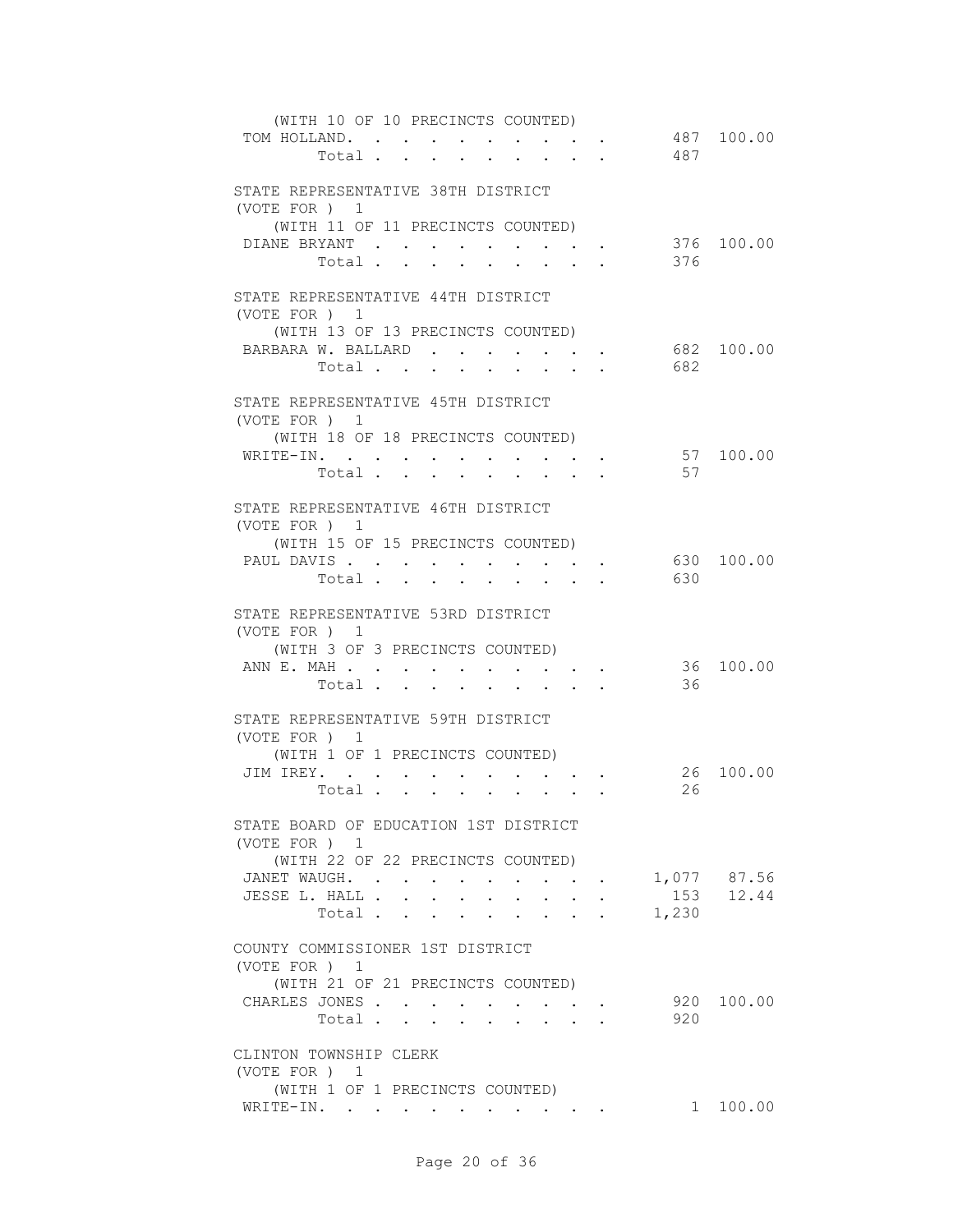| Total                                            |               |             |                      |                                                                                            |  | $\mathbf{1}$         |           |
|--------------------------------------------------|---------------|-------------|----------------------|--------------------------------------------------------------------------------------------|--|----------------------|-----------|
| GRANT TOWNSHIP CLERK                             |               |             |                      |                                                                                            |  |                      |           |
| (VOTE FOR ) 1<br>(WITH 1 OF 1 PRECINCTS COUNTED) |               |             |                      |                                                                                            |  |                      |           |
| WRITE-IN.                                        |               |             |                      |                                                                                            |  |                      | 3 100.00  |
| Total                                            |               |             |                      |                                                                                            |  | 3                    |           |
| KANWAKA TOWNSHIP CLERK                           |               |             |                      |                                                                                            |  |                      |           |
| (VOTE FOR ) 1<br>(WITH 1 OF 1 PRECINCTS COUNTED) |               |             |                      |                                                                                            |  |                      |           |
| WRITE-IN.                                        |               | $\bullet$ . |                      |                                                                                            |  |                      | 1 100.00  |
| Total                                            |               |             |                      | $\mathbf{r}$ , $\mathbf{r}$ , $\mathbf{r}$                                                 |  | $\mathbf{1}$         |           |
| LECOMPTON TOWNSHIP CLERK                         |               |             |                      |                                                                                            |  |                      |           |
| (VOTE FOR) 1<br>(WITH 2 OF 2 PRECINCTS COUNTED)  |               |             |                      |                                                                                            |  |                      |           |
| WRITE-IN.                                        |               |             |                      |                                                                                            |  |                      | 8 100.00  |
| Total                                            |               |             |                      | $\mathcal{L}(\mathcal{A})$ , and $\mathcal{L}(\mathcal{A})$ and $\mathcal{L}(\mathcal{A})$ |  | 8                    |           |
| PALMYRA TOWNSHIP CLERK                           |               |             |                      |                                                                                            |  |                      |           |
| (VOTE FOR ) 1<br>(WITH 4 OF 4 PRECINCTS COUNTED) |               |             |                      |                                                                                            |  |                      |           |
| WRITE-IN.                                        |               |             |                      |                                                                                            |  |                      | 30 100.00 |
| Total                                            |               |             |                      |                                                                                            |  | 30                   |           |
| WAKARUSA TOWNSHIP CLERK                          |               |             |                      |                                                                                            |  |                      |           |
| (VOTE FOR ) 1<br>(WITH 3 OF 3 PRECINCTS COUNTED) |               |             |                      |                                                                                            |  |                      |           |
| GERALD DWYER                                     |               | $\bullet$ . |                      |                                                                                            |  |                      | 44 67.69  |
| CHARLES V. WILLIAMS<br>Total                     |               |             |                      | <b><i>Command Command Command Command</i></b>                                              |  | 65                   | 21 32.31  |
|                                                  |               |             |                      |                                                                                            |  |                      |           |
| WILLOW SPRINGS TOWNSHIP CLERK<br>(VOTE FOR ) 1   |               |             |                      |                                                                                            |  |                      |           |
| (WITH 1 OF 1 PRECINCTS COUNTED)                  |               |             |                      |                                                                                            |  |                      |           |
| WRITE-IN.                                        | $\sim$ $\sim$ |             |                      |                                                                                            |  | $\Omega$             |           |
| EUDORA TOWNSHIP CLERK                            |               |             |                      |                                                                                            |  |                      |           |
| (VOTE FOR ) 1<br>(WITH 4 OF 4 PRECINCTS COUNTED) |               |             |                      |                                                                                            |  |                      |           |
| WRITE-IN.                                        |               |             |                      |                                                                                            |  |                      | 15 100.00 |
| Total                                            |               |             |                      |                                                                                            |  | 15                   |           |
| MARION TOWNSHIP CLERK                            |               |             |                      |                                                                                            |  |                      |           |
| (VOTE FOR ) 1<br>(WITH 1 OF 1 PRECINCTS COUNTED) |               |             |                      |                                                                                            |  |                      |           |
| WRITE-IN.                                        |               |             |                      |                                                                                            |  |                      | 6 100.00  |
| Total                                            |               |             | $\ddot{\phantom{a}}$ | $\mathbf{L}$                                                                               |  | 6                    |           |
| PRECINCT COMMITTEEMAN 1                          |               |             |                      |                                                                                            |  |                      |           |
| (VOTE FOR ) 1<br>(WITH 1 OF 1 PRECINCTS COUNTED) |               |             |                      |                                                                                            |  |                      |           |
| PAUL JEFFERSON.                                  |               |             |                      |                                                                                            |  |                      | 41 100.00 |
| WRITE-IN.<br>Total                               |               |             |                      |                                                                                            |  | $\overline{0}$<br>41 |           |
|                                                  |               |             |                      |                                                                                            |  |                      |           |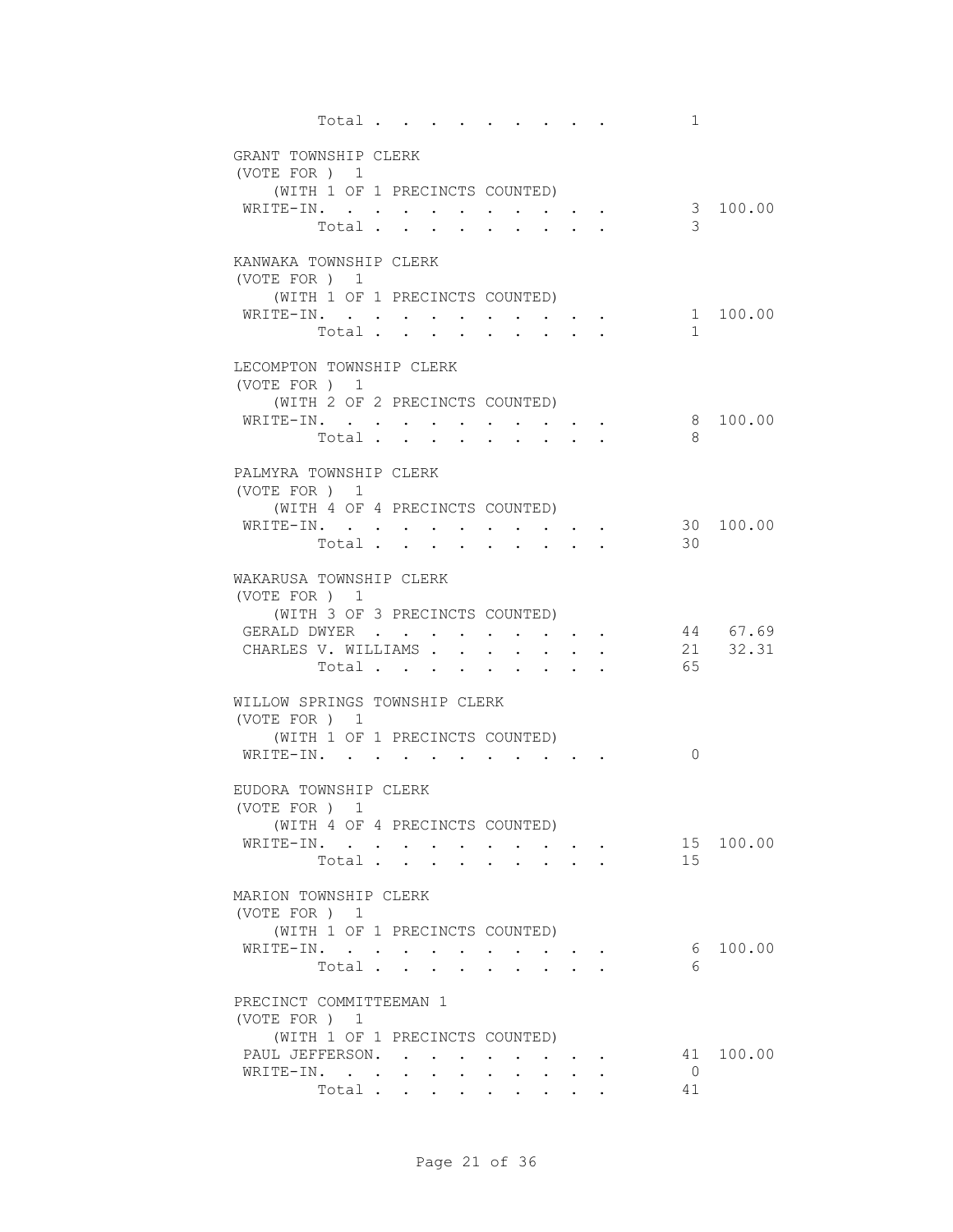| PRECINCT COMMITTEEMAN 2                          |                                 |               |                                      |                      |                                                           |                      |                                                                             |        |  |                |           |
|--------------------------------------------------|---------------------------------|---------------|--------------------------------------|----------------------|-----------------------------------------------------------|----------------------|-----------------------------------------------------------------------------|--------|--|----------------|-----------|
| (VOTE FOR ) 1<br>(WITH 1 OF 1 PRECINCTS COUNTED) |                                 |               |                                      |                      |                                                           |                      |                                                                             |        |  |                |           |
| WRITE-IN.                                        |                                 |               |                                      |                      |                                                           |                      |                                                                             |        |  |                | 13 100.00 |
|                                                  | Total                           |               |                                      |                      |                                                           |                      | $\sim$ 100 $\sim$                                                           | $\sim$ |  | 13             |           |
|                                                  |                                 |               |                                      |                      |                                                           |                      |                                                                             |        |  |                |           |
| PRECINCT COMMITTEEMAN 3                          |                                 |               |                                      |                      |                                                           |                      |                                                                             |        |  |                |           |
| (VOTE FOR ) 1<br>(WITH 1 OF 1 PRECINCTS COUNTED) |                                 |               |                                      |                      |                                                           |                      |                                                                             |        |  |                |           |
| JOHN NAUGHTIN                                    |                                 |               |                                      |                      |                                                           |                      |                                                                             |        |  |                | 56 100.00 |
| WRITE-IN.                                        |                                 |               |                                      |                      | <b>All Andrew</b>                                         |                      | $\cdot$ $\cdot$ $\cdot$ $\cdot$ $\cdot$                                     |        |  | $\overline{0}$ |           |
|                                                  | Total .                         |               | $\mathbf{L} = \mathbf{L} \mathbf{L}$ | $\ddot{\phantom{0}}$ | $\ddot{\phantom{0}}$                                      | $\ddot{\phantom{0}}$ | $\sim 100$                                                                  |        |  | 56             |           |
|                                                  |                                 |               |                                      |                      |                                                           |                      |                                                                             |        |  |                |           |
| PRECINCT COMMITTEEMAN 4<br>(VOTE FOR ) 1         |                                 |               |                                      |                      |                                                           |                      |                                                                             |        |  |                |           |
| (WITH 1 OF 1 PRECINCTS COUNTED)                  |                                 |               |                                      |                      |                                                           |                      |                                                                             |        |  |                |           |
| WRITE-IN.                                        |                                 |               |                                      |                      |                                                           |                      |                                                                             |        |  |                | 2 100.00  |
|                                                  | Total                           |               |                                      |                      |                                                           |                      |                                                                             |        |  | $\mathcal{L}$  |           |
| PRECINCT COMMITTEEMAN 5                          |                                 |               |                                      |                      |                                                           |                      |                                                                             |        |  |                |           |
| (VOTE FOR ) 1                                    |                                 |               |                                      |                      |                                                           |                      |                                                                             |        |  |                |           |
| (WITH 1 OF 1 PRECINCTS COUNTED)                  |                                 |               |                                      |                      |                                                           |                      |                                                                             |        |  |                |           |
| WRITE-IN.                                        |                                 |               |                                      |                      |                                                           |                      |                                                                             |        |  |                | 2 100.00  |
|                                                  | Total                           |               |                                      |                      |                                                           |                      |                                                                             |        |  | $\mathcal{L}$  |           |
| PRECINCT COMMITTEEMAN 6                          |                                 |               |                                      |                      |                                                           |                      |                                                                             |        |  |                |           |
| (VOTE FOR ) 1                                    |                                 |               |                                      |                      |                                                           |                      |                                                                             |        |  |                |           |
| (WITH 1 OF 1 PRECINCTS COUNTED)                  |                                 |               |                                      |                      |                                                           |                      |                                                                             |        |  |                |           |
| WRITE-IN. .                                      |                                 | $\sim$ $\sim$ |                                      |                      | $\mathbf{r}$ , $\mathbf{r}$ , $\mathbf{r}$ , $\mathbf{r}$ |                      | $\bullet$ . In the case of the contract $\bullet$                           |        |  |                | 1 100.00  |
|                                                  | Total                           |               |                                      | $\sim$               |                                                           |                      | $\sim$                                                                      |        |  | $\mathbf{1}$   |           |
| PRECINCT COMMITTEEMAN 7                          |                                 |               |                                      |                      |                                                           |                      |                                                                             |        |  |                |           |
| (VOTE FOR ) 1                                    |                                 |               |                                      |                      |                                                           |                      |                                                                             |        |  |                |           |
| (WITH 1 OF 1 PRECINCTS COUNTED)                  |                                 |               |                                      |                      |                                                           |                      |                                                                             |        |  |                |           |
| FRED C. SACK                                     |                                 |               |                                      |                      |                                                           |                      | $\sim$ $\sim$ $\sim$ $\sim$ $\sim$                                          |        |  |                | 10 90.91  |
| WRITE-IN.                                        |                                 |               |                                      |                      |                                                           |                      | $\bullet$ .<br><br><br><br><br><br><br><br><br><br><br><br><br><br><br><br> |        |  | 11             | 1 9.09    |
|                                                  | Total                           |               |                                      |                      |                                                           |                      |                                                                             |        |  |                |           |
| PRECINCT COMMITTEEMAN 8                          |                                 |               |                                      |                      |                                                           |                      |                                                                             |        |  |                |           |
| (VOTE FOR ) 1                                    |                                 |               |                                      |                      |                                                           |                      |                                                                             |        |  |                |           |
|                                                  | (WITH 1 OF 1 PRECINCTS COUNTED) |               |                                      |                      |                                                           |                      |                                                                             |        |  |                |           |
| WRITE-IN.                                        | Total                           |               |                                      |                      |                                                           |                      |                                                                             |        |  | 6<br>6         | 100.00    |
|                                                  |                                 |               |                                      |                      |                                                           |                      |                                                                             |        |  |                |           |
| PRECINCT COMMITTEEMAN 9                          |                                 |               |                                      |                      |                                                           |                      |                                                                             |        |  |                |           |
| (VOTE FOR ) 1                                    |                                 |               |                                      |                      |                                                           |                      |                                                                             |        |  |                |           |
| (WITH 1 OF 1 PRECINCTS COUNTED)                  |                                 |               |                                      |                      |                                                           |                      |                                                                             |        |  |                |           |
| JOHN (JACK) P. DAVIDSON.<br>WRITE-IN.            |                                 |               |                                      |                      |                                                           | $\sim 10^{-11}$      | $\sim$                                                                      | $\sim$ |  | $\bigcirc$     | 18 100.00 |
|                                                  | Total.                          |               |                                      |                      |                                                           |                      | $\cdot$ $\cdot$ $\cdot$ $\cdot$ $\cdot$                                     |        |  | 18             |           |
|                                                  |                                 |               |                                      |                      |                                                           |                      |                                                                             |        |  |                |           |
| PRECINCT COMMITTEEMAN 10                         |                                 |               |                                      |                      |                                                           |                      |                                                                             |        |  |                |           |
| (VOTE FOR ) 1<br>(WITH 1 OF 1 PRECINCTS COUNTED) |                                 |               |                                      |                      |                                                           |                      |                                                                             |        |  |                |           |
| WRITE-IN.                                        |                                 |               |                                      |                      |                                                           |                      |                                                                             |        |  |                | 1 100.00  |
|                                                  | Total                           |               |                                      |                      |                                                           |                      |                                                                             |        |  | $\mathbf{1}$   |           |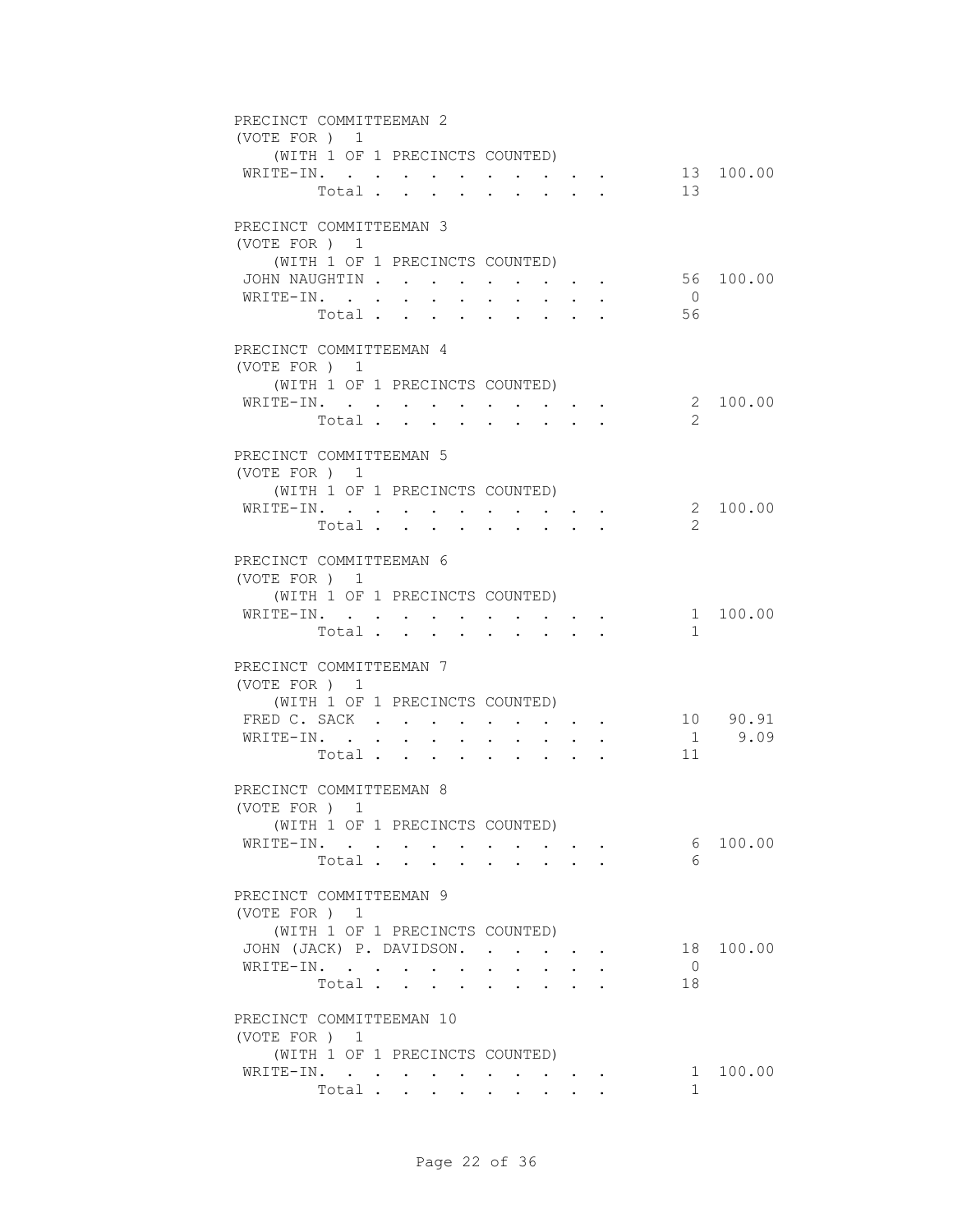| PRECINCT COMMITTEEMAN 11<br>(VOTE FOR ) 1          |                                 |                                     |                                                                                           |                           |                      |                    |
|----------------------------------------------------|---------------------------------|-------------------------------------|-------------------------------------------------------------------------------------------|---------------------------|----------------------|--------------------|
| (WITH 1 OF 1 PRECINCTS COUNTED)                    |                                 |                                     |                                                                                           |                           |                      |                    |
| GARTH F. BURNS.                                    |                                 |                                     |                                                                                           |                           |                      | 40 95.24<br>2 4.76 |
| WRITE-IN.                                          | Total.                          | $\mathbf{L}$<br>$\mathbf{L}$        | $\mathbf{L}$                                                                              | $\mathbf{r} = \mathbf{r}$ | 42                   |                    |
| PRECINCT COMMITTEEMAN 12                           |                                 |                                     |                                                                                           |                           |                      |                    |
| (VOTE FOR ) 1<br>(WITH 1 OF 1 PRECINCTS COUNTED)   |                                 |                                     |                                                                                           |                           |                      |                    |
| JEREMY ANDERSON                                    |                                 | $\sim$ $\sim$ $\sim$ $\sim$         | $\cdot$ $\cdot$ $\cdot$ $\cdot$ $\cdot$ $\cdot$                                           |                           |                      | 45 97.83           |
| WRITE-IN.<br>Total                                 | $\bullet$ .<br>$\sim$<br>$\sim$ | $\bullet$<br>$\mathbf{L}$<br>$\sim$ | $\ddot{\phantom{0}}$<br>$\sim$<br>$\sim$                                                  |                           | - 46                 | $1 \t 2.17$        |
| PRECINCT COMMITTEEMAN 13                           |                                 |                                     |                                                                                           |                           |                      |                    |
| (VOTE FOR ) 1<br>(WITH 1 OF 1 PRECINCTS COUNTED)   |                                 |                                     |                                                                                           |                           |                      |                    |
| EDWARD QUICK                                       |                                 |                                     |                                                                                           |                           |                      | 62 100.00          |
| WRITE-IN.                                          | Total                           |                                     |                                                                                           |                           | $\overline{0}$<br>62 |                    |
|                                                    |                                 |                                     |                                                                                           |                           |                      |                    |
| PRECINCT COMMITTEEMAN 14<br>(VOTE FOR) 1           |                                 |                                     |                                                                                           |                           |                      |                    |
| (WITH 1 OF 1 PRECINCTS COUNTED)                    |                                 |                                     |                                                                                           |                           |                      |                    |
| WRITE-IN.                                          |                                 |                                     |                                                                                           |                           |                      | 3 100.00           |
|                                                    | Total                           |                                     |                                                                                           |                           | 3                    |                    |
| PRECINCT COMMITTEEMAN 15<br>(VOTE FOR ) 1          |                                 |                                     |                                                                                           |                           |                      |                    |
| (WITH 1 OF 1 PRECINCTS COUNTED)                    |                                 |                                     |                                                                                           |                           |                      |                    |
| WRITE-IN.                                          |                                 |                                     | $\cdot$ $\cdot$ $\cdot$ $\cdot$ $\cdot$ $\cdot$                                           |                           |                      | 12 100.00          |
|                                                    | Total                           |                                     |                                                                                           |                           | 12                   |                    |
| PRECINCT COMMITTEEMAN 16                           |                                 |                                     |                                                                                           |                           |                      |                    |
| (VOTE FOR ) 1                                      |                                 |                                     |                                                                                           |                           |                      |                    |
| (WITH 1 OF 1 PRECINCTS COUNTED)<br>DENNIS SALEEBEY | $\sim$ 100 $\mu$                |                                     |                                                                                           |                           |                      | 48 100.00          |
| WRITE-IN.                                          | $\ddot{\phantom{a}}$            |                                     |                                                                                           |                           | $\overline{0}$       |                    |
| Total                                              | $\sim$ $-$                      | $\sim$ $-$<br><b>All Cards</b>      |                                                                                           |                           | 48                   |                    |
| PRECINCT COMMITTEEMAN 17                           |                                 |                                     |                                                                                           |                           |                      |                    |
| (VOTE FOR ) 1                                      |                                 |                                     |                                                                                           |                           |                      |                    |
| (WITH 1 OF 1 PRECINCTS COUNTED)                    |                                 |                                     |                                                                                           |                           |                      |                    |
| WRITE-IN.                                          |                                 |                                     |                                                                                           |                           |                      | 2 100.00           |
|                                                    | Total                           |                                     | $\mathbf{r} = \mathbf{r} + \mathbf{r} + \mathbf{r} + \mathbf{r}$                          |                           |                      |                    |
| PRECINCT COMMITTEEMAN 18<br>(VOTE FOR ) 1          |                                 |                                     |                                                                                           |                           |                      |                    |
| (WITH 1 OF 1 PRECINCTS COUNTED)                    |                                 |                                     |                                                                                           |                           |                      |                    |
| TODD COHEN                                         |                                 |                                     |                                                                                           |                           |                      | 49 98.00           |
| WRITE-IN.                                          | Total                           | $\ddot{\phantom{0}}$                | $\mathbf{r} = \mathbf{r}$ , and $\mathbf{r} = \mathbf{r}$ , and $\mathbf{r} = \mathbf{r}$ |                           | 50                   | 1 2.00             |
|                                                    |                                 |                                     |                                                                                           |                           |                      |                    |
| PRECINCT COMMITTEEMAN 19<br>(VOTE FOR ) 1          |                                 |                                     |                                                                                           |                           |                      |                    |
| (WITH 1 OF 1 PRECINCTS COUNTED)                    |                                 |                                     |                                                                                           |                           |                      |                    |
| MICHAEL STEINLE                                    |                                 |                                     |                                                                                           |                           |                      | 54 98.18           |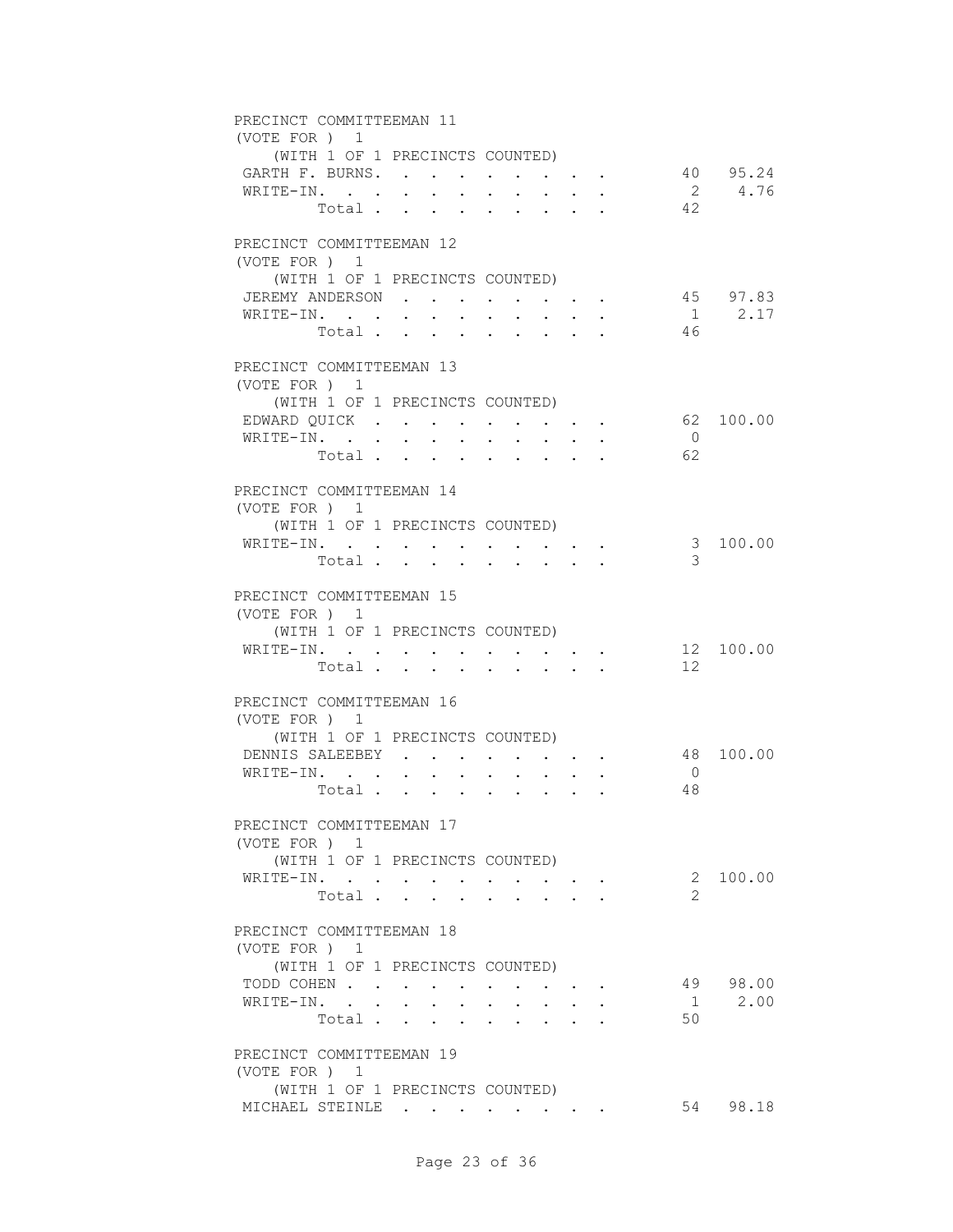| WRITE-IN.                                        | Total                                                                                |                                                                         |                                                                 | 1<br>55              | 1.82              |
|--------------------------------------------------|--------------------------------------------------------------------------------------|-------------------------------------------------------------------------|-----------------------------------------------------------------|----------------------|-------------------|
| PRECINCT COMMITTEEMAN 20<br>(VOTE FOR ) 1        |                                                                                      |                                                                         |                                                                 |                      |                   |
| (WITH 1 OF 1 PRECINCTS COUNTED)                  |                                                                                      |                                                                         |                                                                 |                      | 2 100.00          |
| WRITE-IN.                                        | Total                                                                                |                                                                         |                                                                 | $\mathcal{L}$        |                   |
| PRECINCT COMMITTEEMAN 21                         |                                                                                      |                                                                         |                                                                 |                      |                   |
| (VOTE FOR ) 1<br>(WITH 1 OF 1 PRECINCTS COUNTED) |                                                                                      |                                                                         |                                                                 |                      |                   |
| RAYMOND G. DAVIS                                 |                                                                                      |                                                                         |                                                                 |                      | 50 100.00         |
| WRITE-IN.                                        | Total                                                                                |                                                                         |                                                                 | $\overline{0}$<br>50 |                   |
| PRECINCT COMMITTEEMAN 22                         |                                                                                      |                                                                         |                                                                 |                      |                   |
| (VOTE FOR ) 1                                    |                                                                                      |                                                                         |                                                                 |                      |                   |
| (WITH 1 OF 1 PRECINCTS COUNTED)                  |                                                                                      |                                                                         |                                                                 |                      |                   |
| WRITE-IN.                                        |                                                                                      |                                                                         |                                                                 | 2                    | 2 100.00          |
|                                                  | Total                                                                                | $\cdot$ $\cdot$ $\cdot$<br>$\sim$                                       |                                                                 |                      |                   |
| PRECINCT COMMITTEEMAN 23                         |                                                                                      |                                                                         |                                                                 |                      |                   |
| (VOTE FOR ) 1                                    |                                                                                      |                                                                         |                                                                 |                      |                   |
| (WITH 1 OF 1 PRECINCTS COUNTED)                  |                                                                                      |                                                                         |                                                                 |                      |                   |
| JIM DRURY<br>TOM HARTLEY.                        |                                                                                      | $\sim$ $-$                                                              |                                                                 | 9                    | 29 76.32<br>23.68 |
| WRITE-IN.                                        |                                                                                      | $\bullet$ .<br><br><br><br><br><br><br><br><br><br><br><br><br><br><br> | $\bullet$ .<br><br><br><br><br><br><br><br><br><br><br><br><br> | $\overline{0}$       |                   |
| Total .                                          | $\mathbf{r} = \mathbf{r}$<br>$\ddot{\phantom{a}}$                                    |                                                                         |                                                                 | 38                   |                   |
| PRECINCT COMMITTEEMAN 24<br>(VOTE FOR ) 1        |                                                                                      |                                                                         |                                                                 |                      |                   |
| (WITH 1 OF 1 PRECINCTS COUNTED)                  |                                                                                      |                                                                         |                                                                 |                      |                   |
| JOSEPH T. COLLINS.                               |                                                                                      |                                                                         |                                                                 |                      | 28 96.55          |
| WRITE-IN.                                        | Total                                                                                |                                                                         |                                                                 | 29                   | $1 \t3.45$        |
|                                                  |                                                                                      |                                                                         |                                                                 |                      |                   |
| PRECINCT COMMITTEEMAN 25<br>(VOTE FOR) 1         |                                                                                      |                                                                         |                                                                 |                      |                   |
| (WITH 1 OF 1 PRECINCTS COUNTED)                  |                                                                                      |                                                                         |                                                                 |                      |                   |
| WRITE-IN.                                        |                                                                                      |                                                                         |                                                                 | 3                    | 100.00            |
|                                                  | Total                                                                                |                                                                         |                                                                 | 3                    |                   |
| PRECINCT COMMITTEEMAN 26<br>(VOTE FOR ) 1        |                                                                                      |                                                                         |                                                                 |                      |                   |
| (WITH 1 OF 1 PRECINCTS COUNTED)                  |                                                                                      |                                                                         |                                                                 |                      |                   |
| TYLER LONGPINE.                                  |                                                                                      | $\mathbf{r} = \mathbf{r} + \mathbf{r} + \mathbf{r} + \mathbf{r}$ .      |                                                                 |                      | 38 100.00         |
| WRITE-IN.<br>Total .                             | $\ddot{\phantom{0}}$<br>$\mathbf{L} = \mathbf{L} \mathbf{L} + \mathbf{L} \mathbf{L}$ | $\mathbf{L}^{\text{max}}$<br>$\mathbf{L}$<br>$\mathbf{L}$               | $\sim$ 100 $\pm$                                                | $\overline{0}$<br>38 |                   |
|                                                  |                                                                                      |                                                                         |                                                                 |                      |                   |
| PRECINCT COMMITTEEMAN 27<br>(VOTE FOR ) 1        |                                                                                      |                                                                         |                                                                 |                      |                   |
| (WITH 1 OF 1 PRECINCTS COUNTED)                  |                                                                                      |                                                                         |                                                                 |                      |                   |
| BUTCH (IRVAN E.) MOORE                           |                                                                                      |                                                                         |                                                                 |                      | 35 100.00         |
| WRITE-IN.                                        |                                                                                      |                                                                         |                                                                 | $\overline{0}$       |                   |
|                                                  | Total                                                                                |                                                                         |                                                                 | 35                   |                   |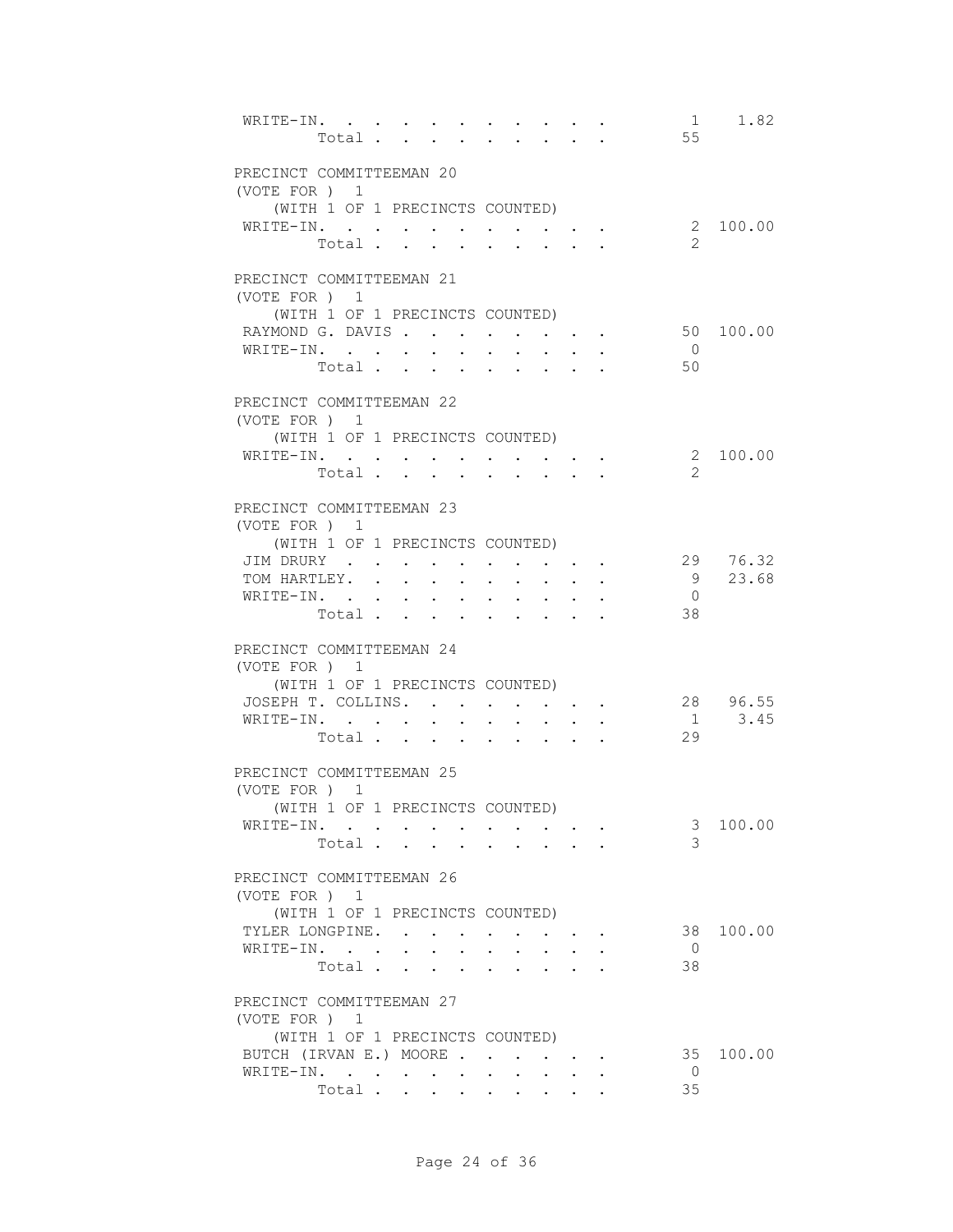| PRECINCT COMMITTEEMAN 28<br>(VOTE FOR ) 1<br>(WITH 1 OF 1 PRECINCTS COUNTED)                                                                               |                |           |
|------------------------------------------------------------------------------------------------------------------------------------------------------------|----------------|-----------|
| RICHARD S. GIVENS.                                                                                                                                         |                | 28 100.00 |
| WRITE-IN.<br>$\cdot$ $\cdot$ $\cdot$ $\cdot$ $\cdot$<br>28<br>Total                                                                                        | $\overline{0}$ |           |
| PRECINCT COMMITTEEMAN 29<br>(VOTE FOR ) 1                                                                                                                  |                |           |
| (WITH 1 OF 1 PRECINCTS COUNTED)<br>WRITE-IN.<br>Total<br>$\sim$<br>$\sim$ $\sim$<br>$\cdot$ $\cdot$                                                        | 5              | 5 100.00  |
| PRECINCT COMMITTEEMAN 30<br>(VOTE FOR ) 1                                                                                                                  |                |           |
| (WITH 1 OF 1 PRECINCTS COUNTED)<br>WRITE-IN.                                                                                                               | $\Omega$       |           |
| PRECINCT COMMITTEEMAN 31<br>(VOTE FOR ) 1                                                                                                                  |                |           |
| (WITH 1 OF 1 PRECINCTS COUNTED)                                                                                                                            |                |           |
| WRITE-IN.<br>Total<br>$\mathbf{r} = \mathbf{r}$ , $\mathbf{r} = \mathbf{r}$                                                                                | 6              | 6 100.00  |
| PRECINCT COMMITTEEMAN 32<br>(VOTE FOR ) 1                                                                                                                  |                |           |
| (WITH 1 OF 1 PRECINCTS COUNTED)<br>WRITE-IN. .<br>the contract of the contract of<br>$\mathbf{A}$ , and $\mathbf{A}$ , and $\mathbf{A}$ , and $\mathbf{A}$ |                | 3 100.00  |
| Total<br>$\sim$<br>$\ddot{\phantom{a}}$                                                                                                                    | 3              |           |
| PRECINCT COMMITTEEMAN 33<br>(VOTE FOR ) 1<br>(WITH 1 OF 1 PRECINCTS COUNTED)                                                                               |                |           |
| CRAIG SUNDELL                                                                                                                                              |                | 72 94.74  |
| WRITE-IN.                                                                                                                                                  |                | 4 5.26    |
| Total                                                                                                                                                      | 76             |           |
| PRECINCT COMMITTEEMAN 34<br>(VOTE FOR ) 1                                                                                                                  |                |           |
| (WITH 1 OF 1 PRECINCTS COUNTED)                                                                                                                            |                |           |
| WRITE-IN.<br>Total                                                                                                                                         | 6<br>6         | 100.00    |
| PRECINCT COMMITTEEMAN 35<br>(VOTE FOR ) 1                                                                                                                  |                |           |
| (WITH 1 OF 1 PRECINCTS COUNTED)<br>WRITE-IN.                                                                                                               |                | 3 100.00  |
| Total<br><b>All Cards</b><br>PRECINCT COMMITTEEMAN 36                                                                                                      | 3              |           |
| (VOTE FOR ) 1<br>(WITH 1 OF 1 PRECINCTS COUNTED)                                                                                                           |                |           |
| WRITE-IN.                                                                                                                                                  |                | 1 100.00  |
| Total                                                                                                                                                      | 1              |           |
| PRECINCT COMMITTEEMAN 37<br>(VOTE FOR ) 1                                                                                                                  |                |           |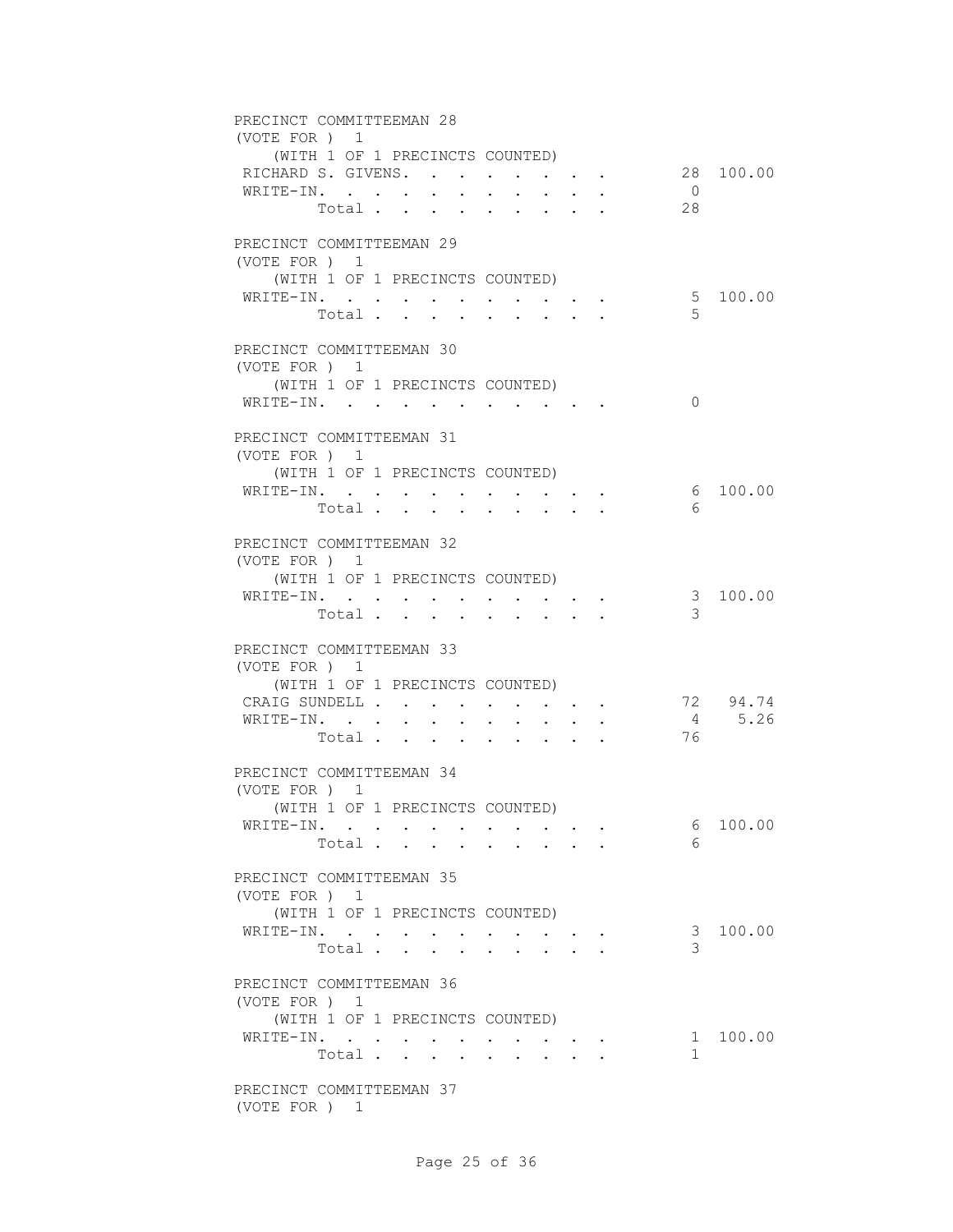| (WITH 1 OF 1 PRECINCTS COUNTED)                              |                                                                 |                                                   |                |             |
|--------------------------------------------------------------|-----------------------------------------------------------------|---------------------------------------------------|----------------|-------------|
| WRITE-IN.                                                    |                                                                 |                                                   |                | 3 100.00    |
| Total                                                        | $\cdot$ $\cdot$ $\cdot$ $\cdot$                                 |                                                   | 3              |             |
|                                                              |                                                                 |                                                   |                |             |
| PRECINCT COMMITTEEMAN 38                                     |                                                                 |                                                   |                |             |
| (VOTE FOR ) 1                                                |                                                                 |                                                   |                |             |
| (WITH 1 OF 1 PRECINCTS COUNTED)                              |                                                                 |                                                   |                |             |
| WRITE-IN.<br>$\cdot$ $\cdot$ $\cdot$ $\cdot$ $\cdot$ $\cdot$ |                                                                 | $\bullet$ . In the case of the contract $\bullet$ |                | 1 100.00    |
| Total .<br>$\mathbf{r} = \mathbf{r}$<br>$\sim$               | $\mathbf{L}$<br>$\sim$                                          | $\sim$ $-$                                        | $\mathbf{1}$   |             |
|                                                              |                                                                 |                                                   |                |             |
| PRECINCT COMMITTEEMAN 39                                     |                                                                 |                                                   |                |             |
| (VOTE FOR ) 1                                                |                                                                 |                                                   |                |             |
| (WITH 1 OF 1 PRECINCTS COUNTED)                              |                                                                 |                                                   |                |             |
| CHARLES E. BRANSON                                           |                                                                 |                                                   |                | 44 97.78    |
| WRITE-IN.                                                    |                                                                 |                                                   |                | $1 \t 2.22$ |
| Total                                                        |                                                                 |                                                   | 45             |             |
|                                                              |                                                                 |                                                   |                |             |
| PRECINCT COMMITTEEMAN 40                                     |                                                                 |                                                   |                |             |
| (VOTE FOR ) 1                                                |                                                                 |                                                   |                |             |
| (WITH 1 OF 1 PRECINCTS COUNTED)                              |                                                                 |                                                   |                | 23 60.53    |
| STEVE ROBINSON.<br>CRAIG A. STANCLIFFE                       |                                                                 |                                                   |                | 15 39.47    |
|                                                              |                                                                 |                                                   | $\overline{0}$ |             |
| WRITE-IN.                                                    |                                                                 |                                                   | 38             |             |
| Total                                                        |                                                                 |                                                   |                |             |
| PRECINCT COMMITTEEMAN 41                                     |                                                                 |                                                   |                |             |
| (VOTE FOR ) 1                                                |                                                                 |                                                   |                |             |
| (WITH 1 OF 1 PRECINCTS COUNTED)                              |                                                                 |                                                   |                |             |
| WRITE-IN.                                                    |                                                                 |                                                   | $\mathcal{E}$  | 100.00      |
| Total                                                        |                                                                 |                                                   | 3              |             |
|                                                              |                                                                 |                                                   |                |             |
| PRECINCT COMMITTEEMAN 42                                     |                                                                 |                                                   |                |             |
| (VOTE FOR) 1                                                 |                                                                 |                                                   |                |             |
| (WITH 1 OF 1 PRECINCTS COUNTED)                              |                                                                 |                                                   |                |             |
| CURTIS HALL.                                                 |                                                                 |                                                   |                | 43 100.00   |
| WRITE-IN. .<br>$\sim$<br>$\sim$<br>$\sim$<br>$\sim$          | $\ddot{\phantom{0}}$<br>$\sim 100$                              |                                                   | $\overline{0}$ |             |
| Total                                                        |                                                                 |                                                   | 43             |             |
|                                                              |                                                                 |                                                   |                |             |
| PRECINCT COMMITTEEMAN 43                                     |                                                                 |                                                   |                |             |
| (VOTE FOR ) 1                                                |                                                                 |                                                   |                |             |
| (WITH 1 OF 1 PRECINCTS COUNTED)                              |                                                                 |                                                   |                |             |
| JIM JESSE                                                    |                                                                 |                                                   |                | 42 100.00   |
| WRITE-IN. .<br>$\sim$                                        |                                                                 |                                                   | $\overline{0}$ |             |
| Total                                                        |                                                                 |                                                   | 42             |             |
|                                                              |                                                                 |                                                   |                |             |
| PRECINCT COMMITTEEMAN 44                                     |                                                                 |                                                   |                |             |
| (VOTE FOR ) 1                                                |                                                                 |                                                   |                |             |
| (WITH 1 OF 1 PRECINCTS COUNTED)                              |                                                                 |                                                   |                |             |
| KEVIN BARONE                                                 |                                                                 |                                                   | 51             | 100.00      |
| WRITE-IN.                                                    | $\bullet$ .<br><br><br><br><br><br><br><br><br><br><br><br><br> | $\bullet$ . In the set of $\bullet$               | $\overline{0}$ |             |
| Total                                                        | $\cdot$ $\cdot$ $\cdot$ $\cdot$ $\cdot$                         |                                                   | 51             |             |
|                                                              |                                                                 |                                                   |                |             |
| PRECINCT COMMITTEEMAN 45                                     |                                                                 |                                                   |                |             |
| (VOTE FOR ) 1                                                |                                                                 |                                                   |                |             |
| (WITH 1 OF 1 PRECINCTS COUNTED)                              |                                                                 |                                                   |                |             |
| WRITE-IN.                                                    |                                                                 |                                                   | 3              | 100.00      |
| Total                                                        |                                                                 |                                                   | 3              |             |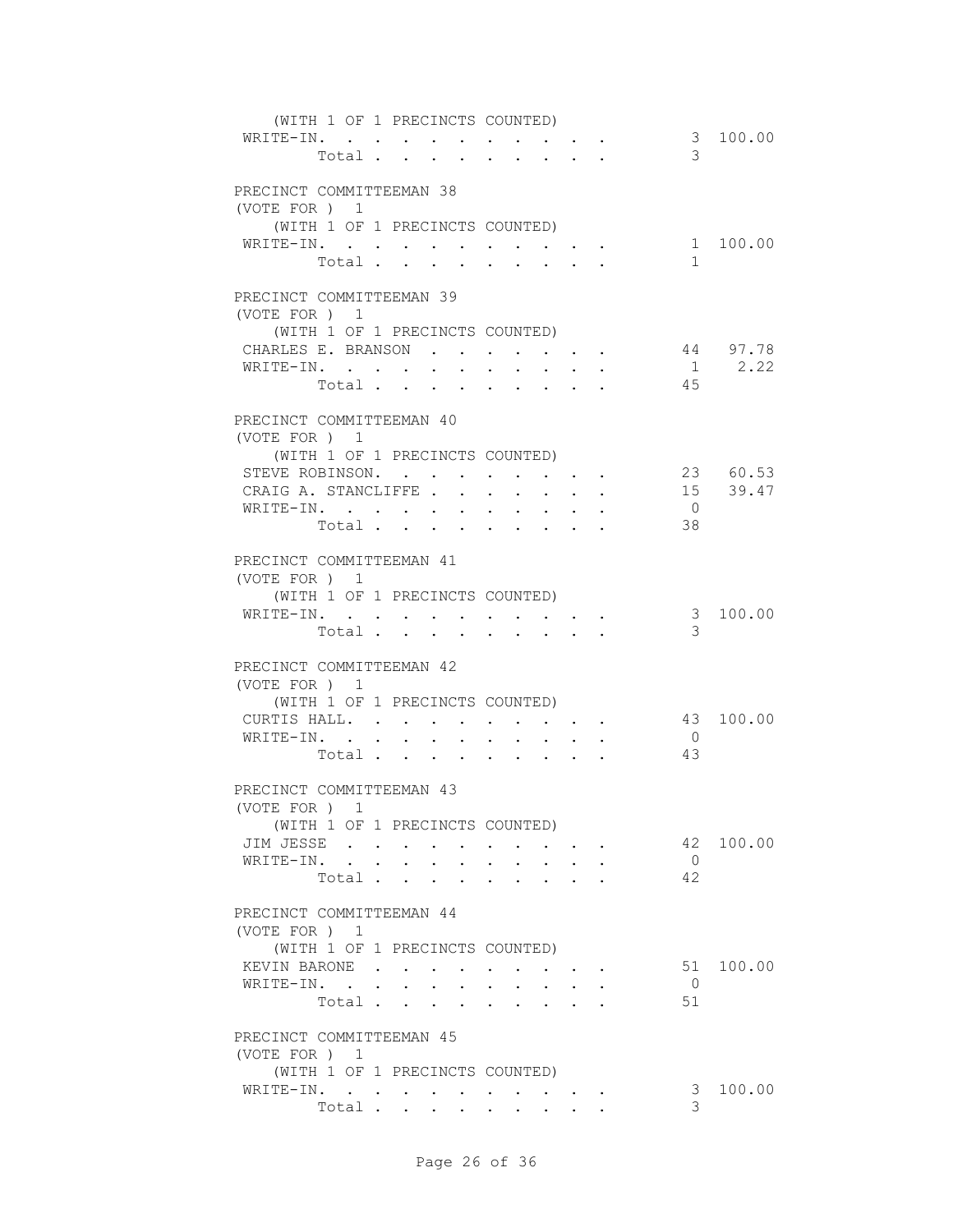| PRECINCT COMMITTEEMAN 46<br>(VOTE FOR ) 1              |       |                                          |                      |                                          |                                                                  |                                                   |  |                |           |
|--------------------------------------------------------|-------|------------------------------------------|----------------------|------------------------------------------|------------------------------------------------------------------|---------------------------------------------------|--|----------------|-----------|
| (WITH 1 OF 1 PRECINCTS COUNTED)<br>WRITE-IN.           |       |                                          |                      |                                          |                                                                  |                                                   |  |                | 5 100.00  |
|                                                        |       |                                          | Total                |                                          |                                                                  |                                                   |  | 5              |           |
| PRECINCT COMMITTEEMAN 47<br>(VOTE FOR ) 1              |       |                                          |                      |                                          |                                                                  |                                                   |  |                |           |
| (WITH 1 OF 1 PRECINCTS COUNTED)                        |       |                                          |                      |                                          |                                                                  |                                                   |  |                |           |
| WRITE-IN.                                              |       |                                          |                      |                                          |                                                                  |                                                   |  | $\Omega$       |           |
| PRECINCT COMMITTEEMAN 48<br>(VOTE FOR ) 1              |       |                                          |                      |                                          |                                                                  |                                                   |  |                |           |
| (WITH 1 OF 1 PRECINCTS COUNTED)                        |       |                                          |                      |                                          |                                                                  |                                                   |  |                |           |
| DAVID J. BROWN.                                        |       |                                          |                      |                                          |                                                                  |                                                   |  |                | 49 100.00 |
| WRITE-IN.                                              |       |                                          |                      |                                          |                                                                  |                                                   |  | $\overline{0}$ |           |
|                                                        |       |                                          | Total                |                                          |                                                                  |                                                   |  | 49             |           |
| PRECINCT COMMITTEEMAN 49                               |       |                                          |                      |                                          |                                                                  |                                                   |  |                |           |
| (VOTE FOR ) 1                                          |       |                                          |                      |                                          |                                                                  |                                                   |  |                |           |
| (WITH 1 OF 1 PRECINCTS COUNTED)<br>WRITE-IN.           |       |                                          |                      |                                          |                                                                  |                                                   |  |                | 4 100.00  |
|                                                        |       |                                          | Total                |                                          |                                                                  |                                                   |  | 4              |           |
|                                                        |       |                                          |                      |                                          |                                                                  |                                                   |  |                |           |
| PRECINCT COMMITTEEMAN 50 WEST EUDORA                   |       |                                          |                      |                                          |                                                                  |                                                   |  |                |           |
| (VOTE FOR ) 1                                          |       |                                          |                      |                                          |                                                                  |                                                   |  |                |           |
| (WITH 1 OF 1 PRECINCTS COUNTED)                        |       |                                          |                      |                                          |                                                                  |                                                   |  |                |           |
| WRITE-IN.                                              |       | $\mathbf{z} = \mathbf{z} + \mathbf{z}$ . |                      | $\mathbf{r} = \mathbf{r} + \mathbf{r}$ . |                                                                  |                                                   |  |                | 7 100.00  |
|                                                        | Total |                                          | $\ddot{\phantom{0}}$ |                                          |                                                                  |                                                   |  | 7              |           |
| PRECINCT COMMITTEEMAN 51 CLINTON<br>(VOTE FOR ) 1      |       |                                          |                      |                                          |                                                                  |                                                   |  |                |           |
| (WITH 1 OF 1 PRECINCTS COUNTED)                        |       |                                          |                      |                                          |                                                                  |                                                   |  |                |           |
| STEPHEN GODDARD                                        |       |                                          |                      |                                          |                                                                  |                                                   |  |                | 7 100.00  |
| WRITE-IN.                                              |       |                                          |                      |                                          | $\mathbf{r} = \mathbf{r} + \mathbf{r} + \mathbf{r} + \mathbf{r}$ | $\bullet$ . In the case of the contract $\bullet$ |  | $\mathbf{0}$   |           |
|                                                        |       |                                          | Total                |                                          |                                                                  |                                                   |  | 7              |           |
|                                                        |       |                                          |                      |                                          |                                                                  |                                                   |  |                |           |
| PRECINCT COMMITTEEMAN 52 NORTH EUDORA<br>(VOTE FOR ) 1 |       |                                          |                      |                                          |                                                                  |                                                   |  |                |           |
| (WITH 1 OF 1 PRECINCTS COUNTED)                        |       |                                          |                      |                                          |                                                                  |                                                   |  |                |           |
| WRITE-IN.                                              |       |                                          | Total                |                                          |                                                                  |                                                   |  | $1 \quad$<br>1 | 100.00    |
|                                                        |       |                                          |                      |                                          |                                                                  |                                                   |  |                |           |
| PRECINCT COMMITTEEMAN 53 SOUTH EUDORA                  |       |                                          |                      |                                          |                                                                  |                                                   |  |                |           |
| (VOTE FOR ) 1                                          |       |                                          |                      |                                          |                                                                  |                                                   |  |                |           |
| (WITH 1 OF 1 PRECINCTS COUNTED)                        |       |                                          |                      |                                          |                                                                  |                                                   |  |                |           |
| WRITE-IN.                                              |       |                                          | Total                | $\sim$ $\sim$                            |                                                                  | $\sim$                                            |  | 1              | 1 100.00  |
|                                                        |       |                                          |                      |                                          |                                                                  |                                                   |  |                |           |
| PRECINCT COMMITTEEMAN 54 CENTRAL EUDORA                |       |                                          |                      |                                          |                                                                  |                                                   |  |                |           |
| (VOTE FOR ) 1                                          |       |                                          |                      |                                          |                                                                  |                                                   |  |                |           |
| (WITH 1 OF 1 PRECINCTS COUNTED)                        |       |                                          |                      |                                          |                                                                  |                                                   |  |                |           |
| WRITE-IN.                                              |       |                                          |                      |                                          |                                                                  |                                                   |  | 3<br>3         | 100.00    |
|                                                        |       |                                          | Total                |                                          |                                                                  |                                                   |  |                |           |

PRECINCT COMMITTEEMAN 55 GRANT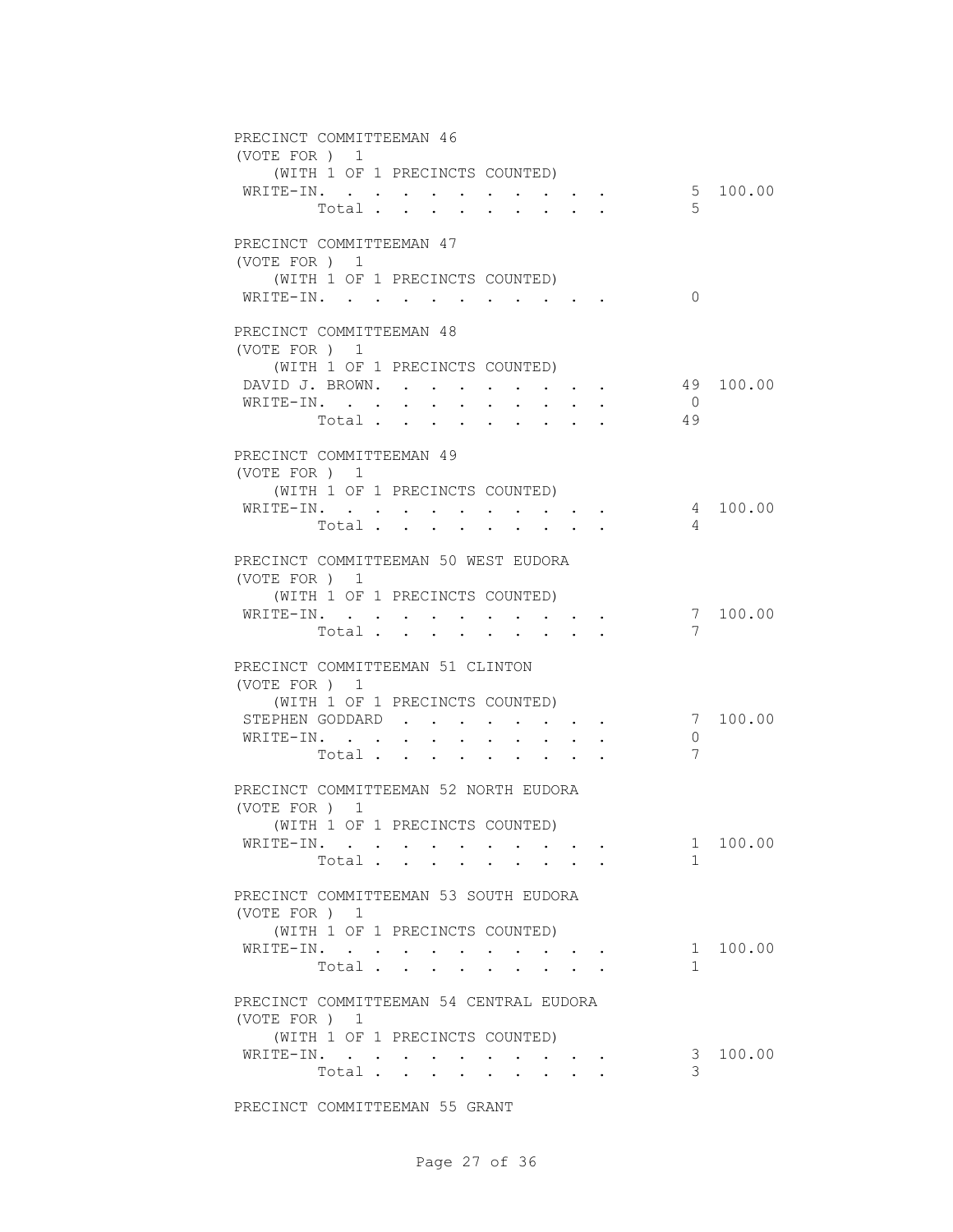| (VOTE FOR ) 1 |                            | (WITH 1 OF 1 PRECINCTS COUNTED)<br>WRITE-IN.<br>Total                                                                                                 |                                                                                                             |                                                                       | $\mathbf{1}$         | 1 100.00         |
|---------------|----------------------------|-------------------------------------------------------------------------------------------------------------------------------------------------------|-------------------------------------------------------------------------------------------------------------|-----------------------------------------------------------------------|----------------------|------------------|
| (VOTE FOR ) 1 | ERNIE FANTINI<br>WRITE-IN. | PRECINCT COMMITTEEMAN 56 KANWAKA<br>(WITH 1 OF 1 PRECINCTS COUNTED)<br>$\bullet$ .<br><br><br><br><br><br><br>$\sim$<br>$\ddot{\phantom{0}}$<br>Total | $\ddot{\phantom{0}}$<br>$\sim$                                                                              | $\bullet$ . In the case of the $\bullet$<br>$\mathbf{L} = \mathbf{L}$ | $\overline{0}$<br>35 | 35 100.00        |
| (VOTE FOR ) 1 |                            | PRECINCT COMMITTEEMAN 57 LECOMPTON<br>(WITH 1 OF 1 PRECINCTS COUNTED)<br>WRITE-IN.<br>Total                                                           | $\cdot$ $\cdot$ $\cdot$ $\cdot$ $\cdot$                                                                     | and the state of the state of                                         | $\mathcal{L}$        | 2 100.00         |
| (VOTE FOR ) 1 |                            | PRECINCT COMMITTEEMAN 58 BIG SPRINGS<br>(WITH 1 OF 1 PRECINCTS COUNTED)<br>WRITE-IN.<br>Total                                                         |                                                                                                             |                                                                       | 1                    | 1 100.00         |
| (VOTE FOR ) 1 | WRITE-IN.                  | PRECINCT COMMITTEEMAN 59 MARION<br>(WITH 1 OF 1 PRECINCTS COUNTED)<br>$\sim$<br>Total                                                                 | $\cdot$ $\cdot$ $\cdot$ $\cdot$ $\cdot$<br>$\mathbf{r} = \mathbf{r} + \mathbf{r} + \mathbf{r} + \mathbf{r}$ |                                                                       | 4                    | 4 100.00         |
| (VOTE FOR ) 1 | WRITE-IN.                  | PRECINCT COMMITTEEMAN 60 NW BALDWIN<br>(WITH 1 OF 1 PRECINCTS COUNTED)<br>$\mathbf{z} = \mathbf{z} + \mathbf{z} + \mathbf{z} + \mathbf{z}$<br>Total   | and the state of the state of the<br>$\cdot$ $\cdot$ $\cdot$ $\cdot$                                        |                                                                       | 4                    | 4 100.00         |
| (VOTE FOR ) 1 |                            | PRECINCT COMMITTEEMAN 61 NE BALDWIN<br>(WITH 1 OF 1 PRECINCTS COUNTED)<br>TONY BROWN<br>WRITE-IN.<br>Total                                            |                                                                                                             |                                                                       | $\overline{0}$<br>54 | 54 100.00        |
| (VOTE FOR) 1  |                            | PRECINCT COMMITTEEMAN 62 S BALDWIN<br>(WITH 1 OF 1 PRECINCTS COUNTED)<br>KIRBY C. HAYES.<br>WRITE-IN.<br>Total                                        |                                                                                                             |                                                                       | $\overline{0}$<br>50 | 50 100.00        |
| (VOTE FOR ) 1 | MARC L. CARTER.            | PRECINCT COMMITTEEMAN 63 VINLAND<br>(WITH 1 OF 1 PRECINCTS COUNTED)<br>$\bullet$ . $\bullet$<br>WRITE-IN.<br>Total                                    | $\sim 10^{-10}$ km s $^{-1}$<br>$\cdot$ $\cdot$ $\cdot$ $\cdot$ $\cdot$                                     | $\sim$                                                                | 1<br>38              | 37 97.37<br>2.63 |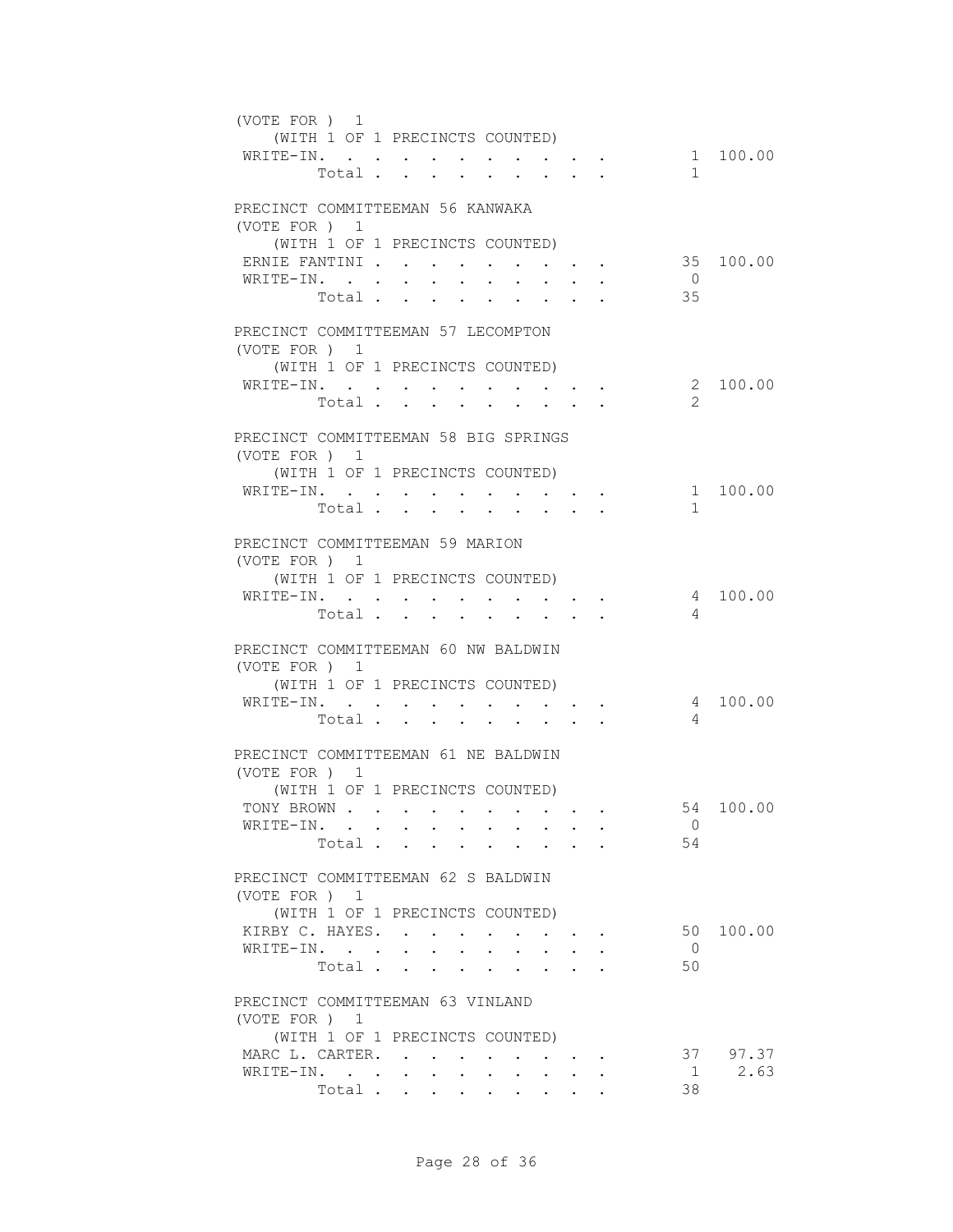| PRECINCT COMMITTEEMAN 64 N WAKARUSA<br>(VOTE FOR ) 1    |
|---------------------------------------------------------|
| (WITH 1 OF 1 PRECINCTS COUNTED)                         |
| $\Omega$<br>WRITE-IN.                                   |
| PRECINCT COMMITTEEMAN 65 E WAKARUSA                     |
| (VOTE FOR ) 1                                           |
| (WITH 1 OF 1 PRECINCTS COUNTED)                         |
| $\Omega$<br>WRITE-IN.                                   |
| PRECINCT COMMITTEEMAN 66 W WAKARUSA                     |
| (VOTE FOR ) 1                                           |
| (WITH 1 OF 1 PRECINCTS COUNTED)                         |
| $\Omega$<br>WRITE-IN.                                   |
| PRECINCT COMMITTEEMAN 67 WILLOW SPRINGS                 |
| (VOTE FOR ) 1                                           |
| (WITH 1 OF 1 PRECINCTS COUNTED)                         |
| MIKE AUCHARD<br>28 100.00                               |
| WRITE-IN. .<br>$\overline{0}$<br>$\sim$<br>$\sim$<br>28 |
| Total                                                   |
| PRECINCT COMMITTEEWOMAN 1                               |
| (VOTE FOR ) 1                                           |
| (WITH 1 OF 1 PRECINCTS COUNTED)                         |
| 40 100.00<br>CAROL RENZULLI.                            |
| WRITE-IN.<br>$\overline{0}$<br>40<br>Total              |
|                                                         |
| PRECINCT COMMITTEEWOMAN 2                               |
| (VOTE FOR ) 1                                           |
| (WITH 1 OF 1 PRECINCTS COUNTED)                         |
| 10 100.00<br>WRITE-IN.                                  |
| 10<br>Total $\cdot$                                     |
| PRECINCT COMMITTEEWOMAN 3                               |
| (VOTE FOR ) 1                                           |
| (WITH 1 OF 1 PRECINCTS COUNTED)                         |
| 53 100.00<br>ANN CARLIN OZEGOVIC                        |
| WRITE-IN. .<br>$\overline{0}$                           |
| 53<br>Total                                             |
| PRECINCT COMMITTEEWOMAN 4                               |
| (VOTE FOR ) 1                                           |
| (WITH 1 OF 1 PRECINCTS COUNTED)                         |
| 2 100.00<br>WRITE-IN.                                   |
| 2<br>Total<br>$\bullet$<br><b>All Angel</b>             |
| PRECINCT COMMITTEEWOMAN 5                               |
| (VOTE FOR ) 1                                           |
| (WITH 1 OF 1 PRECINCTS COUNTED)                         |
| WRITE-IN.<br>100.00<br>4                                |
| Total<br>4                                              |
|                                                         |
| PRECINCT COMMITTEEWOMAN 6                               |
| (VOTE FOR ) 1<br>(WITH 1 OF 1 PRECINCTS COUNTED)        |
|                                                         |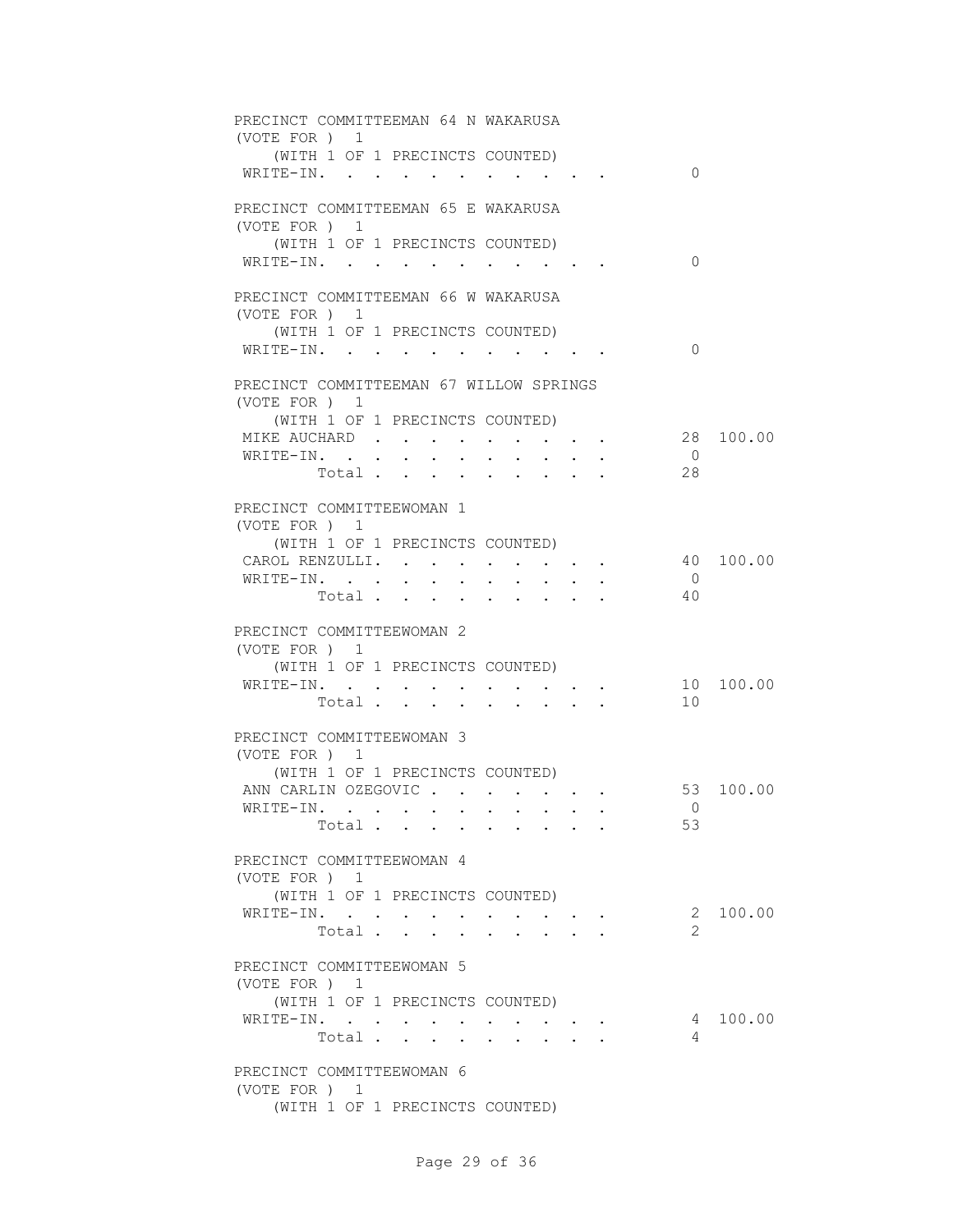| WRITE-IN.<br>Total                                                                                                                                             | $\overline{2}$                                                                                                                                           | 2 100.00             |
|----------------------------------------------------------------------------------------------------------------------------------------------------------------|----------------------------------------------------------------------------------------------------------------------------------------------------------|----------------------|
| PRECINCT COMMITTEEWOMAN 7<br>(VOTE FOR ) 1                                                                                                                     |                                                                                                                                                          |                      |
| (WITH 1 OF 1 PRECINCTS COUNTED)<br>WRITE-IN.<br>Total                                                                                                          | $\mathbf{1}$                                                                                                                                             | 1 100.00             |
| PRECINCT COMMITTEEWOMAN 8<br>(VOTE FOR) 1                                                                                                                      |                                                                                                                                                          |                      |
| (WITH 1 OF 1 PRECINCTS COUNTED)<br>ANN BLACKHURST.<br>SUSAN E. TABOR.<br>WRITE-IN.<br>Total                                                                    | $\cdot$ $\cdot$ $\cdot$ $\cdot$ $\cdot$ $\cdot$<br>$\overline{0}$<br>26                                                                                  | 13 50.00<br>13 50.00 |
| PRECINCT COMMITTEEWOMAN 9<br>(VOTE FOR ) 1<br>(WITH 1 OF 1 PRECINCTS COUNTED)                                                                                  |                                                                                                                                                          |                      |
| MARY R. DAVIDSON<br>WRITE-IN.<br>Total                                                                                                                         | $\mathbf{r} = \mathbf{r} + \mathbf{r} + \mathbf{r} + \mathbf{r}$<br>$\mathbf{L} = \mathbf{L}$<br>$\cdot$ $\cdot$<br>$\sim$<br>$\ddot{\phantom{a}}$<br>19 | 18 94.74<br>1 5.26   |
| PRECINCT COMMITTEEWOMAN 10<br>(VOTE FOR ) 1<br>(WITH 1 OF 1 PRECINCTS COUNTED)<br>WRITE-IN. .<br>$\bullet$ . In the case of the case of the case of the $\sim$ | $\bullet$ . In the case of the case of the case of the $\sim$                                                                                            | 1 100.00             |
| Total .<br>$\mathbf{r}$ , $\mathbf{r}$<br>$\sim$<br>PRECINCT COMMITTEEWOMAN 11                                                                                 | $\mathbf{1}$<br>$\ddot{\phantom{a}}$                                                                                                                     |                      |
| (VOTE FOR ) 1<br>(WITH 1 OF 1 PRECINCTS COUNTED)<br>WRITE-IN.<br>Total                                                                                         | $\overline{4}$                                                                                                                                           | 4 100.00             |
| PRECINCT COMMITTEEWOMAN 12<br>(VOTE FOR ) 1<br>(WITH 1 OF 1 PRECINCTS COUNTED)<br>CHERISE ANDERSON                                                             |                                                                                                                                                          | 47 100.00            |
| WRITE-IN.<br>Total                                                                                                                                             | 0<br>47                                                                                                                                                  |                      |
| PRECINCT COMMITTEEWOMAN 13<br>(VOTE FOR ) 1<br>(WITH 1 OF 1 PRECINCTS COUNTED)<br>CAROL HOOD HENDERSON.                                                        | $\mathbf{r} = \mathbf{r} + \mathbf{r} + \mathbf{r} + \mathbf{r}$                                                                                         | 62 93.94             |
| WRITE-IN.<br>$\ddot{\phantom{0}}$<br>Total<br>$\mathbf{L}$<br>PRECINCT COMMITTEEWOMAN 14                                                                       | $\ddot{\phantom{0}}$<br>66<br>$\mathbf{L}$<br>$\mathbf{r} = \mathbf{r} \cdot \mathbf{r}$                                                                 | 4 6.06               |
| (VOTE FOR ) 1<br>(WITH 1 OF 1 PRECINCTS COUNTED)<br>WRITE-IN.                                                                                                  | $\mathcal{L}(\mathcal{A})$ , and $\mathcal{A}(\mathcal{A})$ , and $\mathcal{A}(\mathcal{A})$                                                             | 1 100.00             |
| Total $\cdots$                                                                                                                                                 | $\mathbf{1}$<br>$\bullet$ .<br><br>.<br><br>.<br><br>.<br><br><br><br><br><br><br>                                                                       |                      |

PRECINCT COMMITTEEWOMAN 15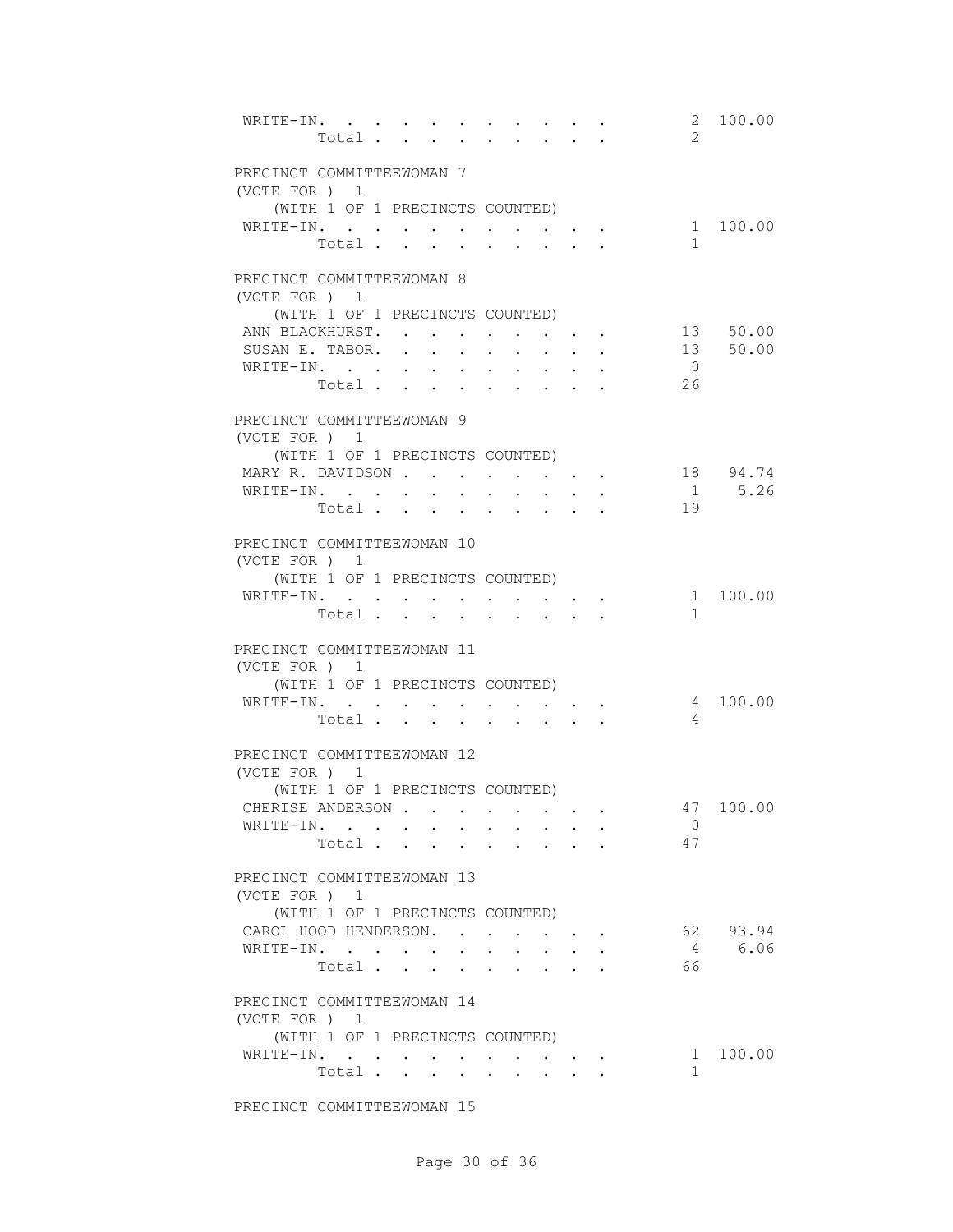| (VOTE FOR ) 1                               | (WITH 1 OF 1 PRECINCTS COUNTED) |                  |                                                                  |        |                      |                 |                                                                                                                                                                                                                                    |                  |  |                |           |
|---------------------------------------------|---------------------------------|------------------|------------------------------------------------------------------|--------|----------------------|-----------------|------------------------------------------------------------------------------------------------------------------------------------------------------------------------------------------------------------------------------------|------------------|--|----------------|-----------|
| WRITE-IN.                                   | Total                           |                  |                                                                  |        |                      |                 |                                                                                                                                                                                                                                    |                  |  | 7              | 7 100.00  |
| PRECINCT COMMITTEEWOMAN 16<br>(VOTE FOR ) 1 |                                 |                  |                                                                  |        |                      |                 |                                                                                                                                                                                                                                    |                  |  |                |           |
|                                             | (WITH 1 OF 1 PRECINCTS COUNTED) |                  |                                                                  |        |                      |                 |                                                                                                                                                                                                                                    |                  |  |                |           |
| ANN WEICK                                   |                                 |                  |                                                                  |        | <b>Service</b> State |                 | $\bullet$ . In the case of the contract of the contract of the contract of the contract of the contract of the contract of the contract of the contract of the contract of the contract of the contract of the contract of the con |                  |  |                | 48 100.00 |
| WRITE-IN.                                   | Total.                          | $\sim$ 100 $\pm$ | $\ddot{\phantom{0}}$                                             | $\sim$ | $\sim$               |                 | $\sim$                                                                                                                                                                                                                             | $\bullet$ .      |  | $\overline{0}$ |           |
|                                             |                                 |                  |                                                                  |        |                      | $\sim 10^{-11}$ | $\ddot{\phantom{0}}$                                                                                                                                                                                                               | $\sim$ 100 $\mu$ |  | 48             |           |
| PRECINCT COMMITTEEWOMAN 17<br>(VOTE FOR ) 1 |                                 |                  |                                                                  |        |                      |                 |                                                                                                                                                                                                                                    |                  |  |                |           |
|                                             | (WITH 1 OF 1 PRECINCTS COUNTED) |                  |                                                                  |        |                      |                 |                                                                                                                                                                                                                                    |                  |  |                |           |
| WRITE-IN.                                   |                                 |                  |                                                                  |        |                      |                 |                                                                                                                                                                                                                                    |                  |  |                | 1 100.00  |
|                                             | Total                           |                  |                                                                  |        |                      |                 | $\cdot$ $\cdot$ $\cdot$ $\cdot$ $\cdot$                                                                                                                                                                                            |                  |  | $\mathbf{1}$   |           |
|                                             |                                 |                  |                                                                  |        |                      |                 |                                                                                                                                                                                                                                    |                  |  |                |           |
| PRECINCT COMMITTEEWOMAN 18                  |                                 |                  |                                                                  |        |                      |                 |                                                                                                                                                                                                                                    |                  |  |                |           |
| (VOTE FOR ) 1                               |                                 |                  |                                                                  |        |                      |                 |                                                                                                                                                                                                                                    |                  |  |                |           |
|                                             | (WITH 1 OF 1 PRECINCTS COUNTED) |                  |                                                                  |        |                      |                 |                                                                                                                                                                                                                                    |                  |  |                |           |
| MARILYN R. GREATHOUSE                       |                                 |                  |                                                                  |        |                      |                 |                                                                                                                                                                                                                                    |                  |  |                | 52 98.11  |
| WRITE-IN.                                   |                                 |                  |                                                                  |        |                      |                 |                                                                                                                                                                                                                                    |                  |  |                | 1 1.89    |
|                                             | Total                           |                  |                                                                  |        |                      |                 |                                                                                                                                                                                                                                    |                  |  | 53             |           |
| PRECINCT COMMITTEEWOMAN 19                  |                                 |                  |                                                                  |        |                      |                 |                                                                                                                                                                                                                                    |                  |  |                |           |
| (VOTE FOR ) 1                               |                                 |                  |                                                                  |        |                      |                 |                                                                                                                                                                                                                                    |                  |  |                |           |
|                                             | (WITH 1 OF 1 PRECINCTS COUNTED) |                  |                                                                  |        |                      |                 |                                                                                                                                                                                                                                    |                  |  |                |           |
| DeANN STEINLE                               |                                 |                  |                                                                  |        |                      |                 |                                                                                                                                                                                                                                    |                  |  |                | 56 98.25  |
|                                             |                                 |                  |                                                                  |        |                      |                 |                                                                                                                                                                                                                                    |                  |  |                | 1 1.75    |
| WRITE-IN.                                   |                                 |                  |                                                                  |        |                      |                 |                                                                                                                                                                                                                                    |                  |  | 57             |           |
|                                             | Total                           |                  |                                                                  |        |                      |                 |                                                                                                                                                                                                                                    |                  |  |                |           |
| PRECINCT COMMITTEEWOMAN 20<br>(VOTE FOR ) 1 |                                 |                  |                                                                  |        |                      |                 |                                                                                                                                                                                                                                    |                  |  |                |           |
|                                             | (WITH 1 OF 1 PRECINCTS COUNTED) |                  |                                                                  |        |                      |                 |                                                                                                                                                                                                                                    |                  |  |                |           |
| WRITE-IN.                                   |                                 |                  | $\mathbf{r} = \mathbf{r} + \mathbf{r} + \mathbf{r} + \mathbf{r}$ |        |                      |                 |                                                                                                                                                                                                                                    |                  |  | 3 <sup>7</sup> | 100.00    |
|                                             | Total                           |                  |                                                                  |        |                      |                 | $\mathbf{r}$ , $\mathbf{r}$ , $\mathbf{r}$                                                                                                                                                                                         |                  |  | 3              |           |
| PRECINCT COMMITTEEWOMAN 21                  |                                 |                  |                                                                  |        |                      |                 |                                                                                                                                                                                                                                    |                  |  |                |           |
| (VOTE FOR ) 1                               |                                 |                  |                                                                  |        |                      |                 |                                                                                                                                                                                                                                    |                  |  |                |           |
|                                             | (WITH 1 OF 1 PRECINCTS COUNTED) |                  |                                                                  |        |                      |                 |                                                                                                                                                                                                                                    |                  |  |                |           |
| KATHLEEN DAVIS.                             |                                 |                  |                                                                  |        |                      |                 |                                                                                                                                                                                                                                    |                  |  |                | 51 100.00 |
| WRITE-IN.                                   |                                 |                  |                                                                  |        |                      |                 |                                                                                                                                                                                                                                    |                  |  | $\overline{0}$ |           |
|                                             | Total                           |                  |                                                                  |        |                      |                 |                                                                                                                                                                                                                                    |                  |  | 51             |           |
| PRECINCT COMMITTEEWOMAN 22<br>(VOTE FOR ) 1 |                                 |                  |                                                                  |        |                      |                 |                                                                                                                                                                                                                                    |                  |  |                |           |
|                                             | (WITH 1 OF 1 PRECINCTS COUNTED) |                  |                                                                  |        |                      |                 |                                                                                                                                                                                                                                    |                  |  |                |           |
| WRITE-IN.                                   |                                 |                  |                                                                  |        |                      |                 |                                                                                                                                                                                                                                    |                  |  | 3              | 100.00    |
|                                             | Total                           |                  |                                                                  |        |                      |                 |                                                                                                                                                                                                                                    |                  |  | 3              |           |
|                                             |                                 |                  |                                                                  |        |                      |                 |                                                                                                                                                                                                                                    |                  |  |                |           |
| PRECINCT COMMITTEEWOMAN 23<br>(VOTE FOR ) 1 |                                 |                  |                                                                  |        |                      |                 |                                                                                                                                                                                                                                    |                  |  |                |           |
|                                             | (WITH 1 OF 1 PRECINCTS COUNTED) |                  |                                                                  |        |                      |                 |                                                                                                                                                                                                                                    |                  |  |                |           |
| WRITE-IN.                                   |                                 |                  |                                                                  |        |                      |                 |                                                                                                                                                                                                                                    |                  |  | 3              | 100.00    |
|                                             | Total                           |                  |                                                                  |        |                      |                 |                                                                                                                                                                                                                                    |                  |  | 3              |           |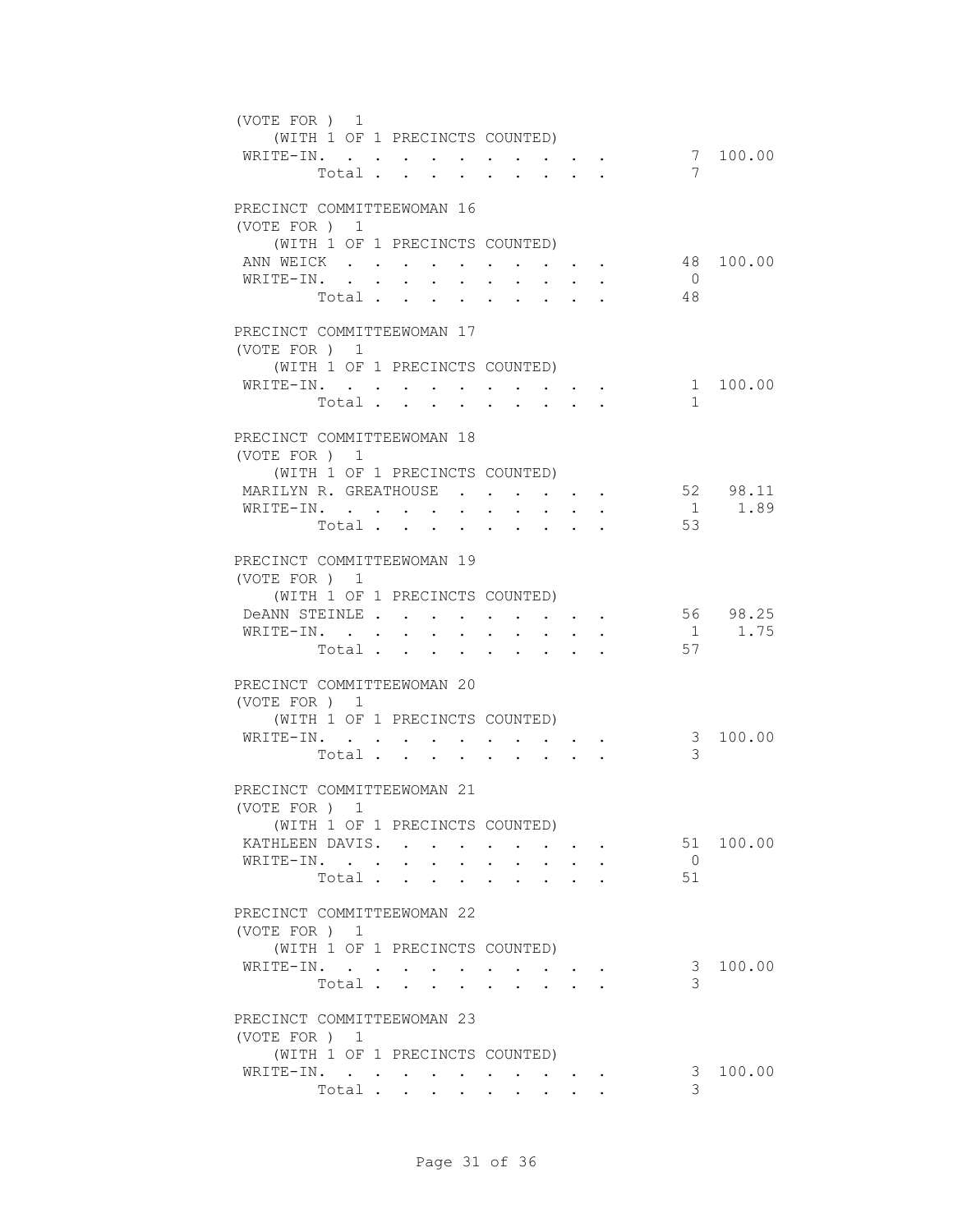| PRECINCT COMMITTEEWOMAN 24<br>(VOTE FOR ) 1<br>(WITH 1 OF 1 PRECINCTS COUNTED)                                                                       |                |            |
|------------------------------------------------------------------------------------------------------------------------------------------------------|----------------|------------|
| SUZANNE L. COLLINS 30 96.77                                                                                                                          |                |            |
| WRITE-IN.                                                                                                                                            |                | $1 \t3.23$ |
| Total                                                                                                                                                | 31             |            |
|                                                                                                                                                      |                |            |
| PRECINCT COMMITTEEWOMAN 25<br>(VOTE FOR) 1                                                                                                           |                |            |
| (WITH 1 OF 1 PRECINCTS COUNTED)                                                                                                                      |                |            |
| WRITE-IN.<br>$\sim$ 100 $\sim$ 100 $\sim$<br>$\mathbf{r} = \mathbf{r} + \mathbf{r}$ .<br>$\bullet$ .<br><br><br><br><br><br><br><br><br><br><br><br> |                | 3 100.00   |
| Total<br>$\sim$<br>$\sim$ $\sim$<br>$\mathbf{r} = \mathbf{r}$<br>$\sim$                                                                              | 3              |            |
|                                                                                                                                                      |                |            |
| PRECINCT COMMITTEEWOMAN 26<br>(VOTE FOR) 1                                                                                                           |                |            |
| (WITH 1 OF 1 PRECINCTS COUNTED)                                                                                                                      |                |            |
| WRITE-IN.                                                                                                                                            |                | 22 100.00  |
| Total                                                                                                                                                | 22             |            |
|                                                                                                                                                      |                |            |
| PRECINCT COMMITTEEWOMAN 27<br>(VOTE FOR ) 1                                                                                                          |                |            |
| (WITH 1 OF 1 PRECINCTS COUNTED)                                                                                                                      |                |            |
| CARRIE (CAROLYN) MOORE 35 100.00                                                                                                                     |                |            |
| WRITE-IN.                                                                                                                                            | $\overline{0}$ |            |
| Total $\cdot$                                                                                                                                        | 35             |            |
| PRECINCT COMMITTEEWOMAN 28<br>(VOTE FOR ) 1<br>(WITH 1 OF 1 PRECINCTS COUNTED)                                                                       |                |            |
| WRITE-IN.                                                                                                                                            |                | 2 100.00   |
| $\bullet$ .<br><br><br><br><br><br><br>Total                                                                                                         | 2              |            |
| $\mathbf{r}$ , $\mathbf{r}$ , $\mathbf{r}$                                                                                                           |                |            |
| PRECINCT COMMITTEEWOMAN 29<br>(VOTE FOR ) 1                                                                                                          |                |            |
| (WITH 1 OF 1 PRECINCTS COUNTED)                                                                                                                      |                |            |
| ELIZABETH STUEWE<br>$\mathbf{r} = \mathbf{r} + \mathbf{r} + \mathbf{r} + \mathbf{r}$                                                                 |                | 27 96.43   |
| WRITE-IN.<br>$\mathbf{r} = \mathbf{r} + \mathbf{r}$ .<br>$\ddot{\phantom{0}}$<br>$\ddot{\phantom{0}}$                                                |                | $1 \t3.57$ |
| Total<br>$\mathbf{A}$ and $\mathbf{A}$ and $\mathbf{A}$<br>$\ddot{\phantom{0}}$                                                                      | 28             |            |
| PRECINCT COMMITTEEWOMAN 30<br>(VOTE FOR ) 1                                                                                                          |                |            |
| (WITH 1 OF 1 PRECINCTS COUNTED)                                                                                                                      |                |            |
| WRITE-IN.                                                                                                                                            | $\Omega$       |            |
|                                                                                                                                                      |                |            |
| PRECINCT COMMITTEEWOMAN 31<br>(VOTE FOR ) 1                                                                                                          |                |            |
| (WITH 1 OF 1 PRECINCTS COUNTED)                                                                                                                      |                |            |
| WRITE-IN.<br>$\bullet$ . In the case of the contract $\bullet$                                                                                       |                | 11 100.00  |
| Total                                                                                                                                                | 11             |            |
| PRECINCT COMMITTEEWOMAN 32                                                                                                                           |                |            |
| (VOTE FOR ) 1                                                                                                                                        |                |            |
| (WITH 1 OF 1 PRECINCTS COUNTED)                                                                                                                      |                |            |
| WRITE-IN.<br>$\mathcal{L}(\mathcal{A})$ , and $\mathcal{A}(\mathcal{A})$ , and $\mathcal{A}(\mathcal{A})$                                            |                | 2 100.00   |
| Total                                                                                                                                                | 2              |            |
|                                                                                                                                                      |                |            |

PRECINCT COMMITTEEWOMAN 33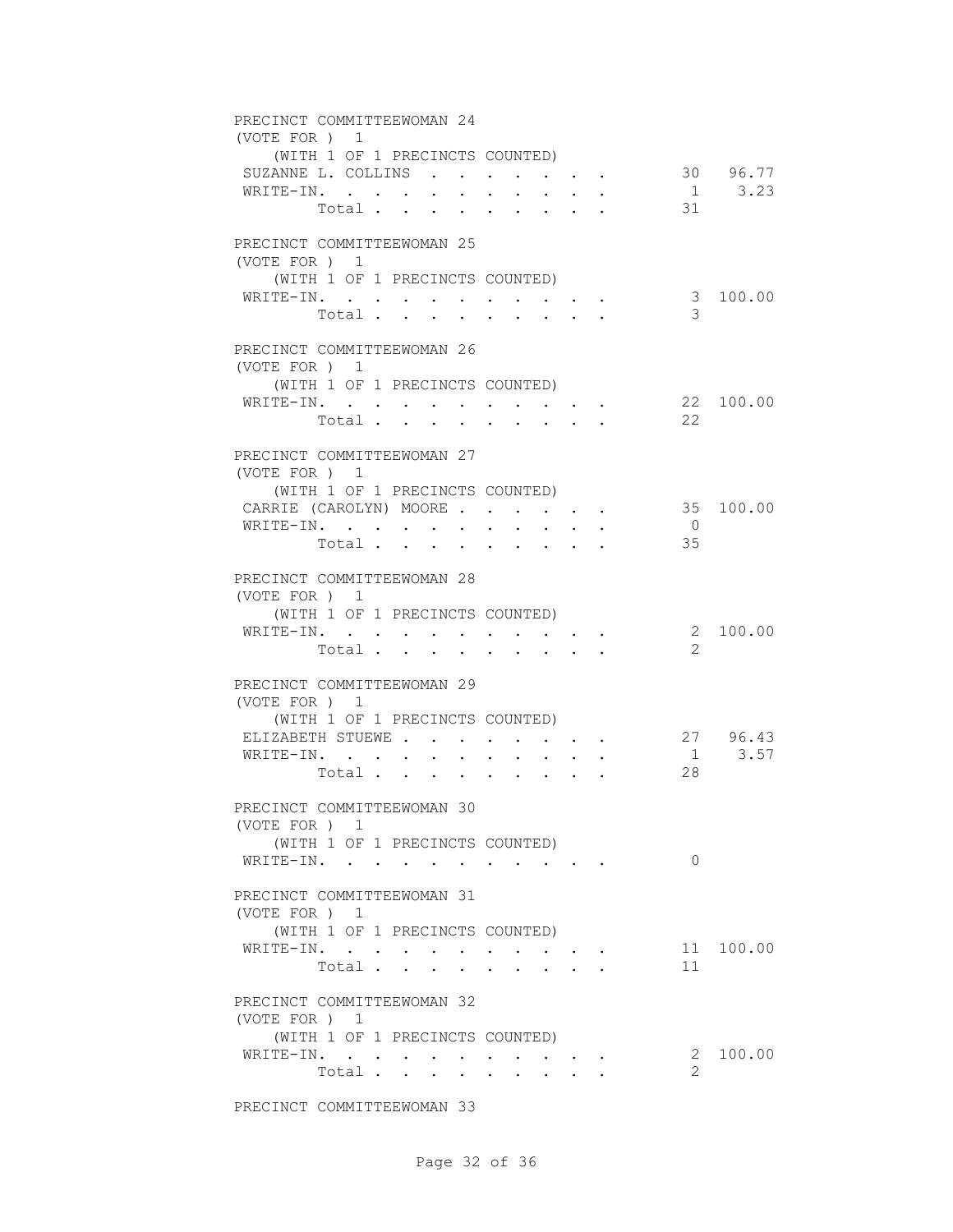| (VOTE FOR ) 1<br>(WITH 1 OF 1 PRECINCTS COUNTED)<br>WRITE-IN.                                                     |                                                                                               | Total $\cdot$                                                                  |                                 | 13                   | 13 100.00          |
|-------------------------------------------------------------------------------------------------------------------|-----------------------------------------------------------------------------------------------|--------------------------------------------------------------------------------|---------------------------------|----------------------|--------------------|
| PRECINCT COMMITTEEWOMAN 34<br>(VOTE FOR ) 1<br>(WITH 1 OF 1 PRECINCTS COUNTED)<br>LINDA GWALTNEY.<br>WRITE-IN.    | $\bullet$ .                                                                                   | $\mathbf{r}$ , and $\mathbf{r}$ , and $\mathbf{r}$ , and $\mathbf{r}$<br>Total | $\cdot$ $\cdot$ $\cdot$ $\cdot$ | 36                   | 35 97.22<br>1 2.78 |
| PRECINCT COMMITTEEWOMAN 35<br>(VOTE FOR ) 1<br>(WITH 1 OF 1 PRECINCTS COUNTED)<br>WRITE-IN.<br>Total .            | $\mathbf{r}$ , $\mathbf{r}$ , $\mathbf{r}$ , $\mathbf{r}$                                     | $\cdot$ $\cdot$ $\cdot$ $\cdot$                                                |                                 | 2                    | 2 100.00           |
| PRECINCT COMMITTEEWOMAN 36<br>(VOTE FOR ) 1<br>(WITH 1 OF 1 PRECINCTS COUNTED)<br>WRITE-IN.                       |                                                                                               | Total                                                                          |                                 | $\mathcal{L}$        | 2 100.00           |
| PRECINCT COMMITTEEWOMAN 37<br>(VOTE FOR ) 1<br>(WITH 1 OF 1 PRECINCTS COUNTED)<br>WRITE-IN.                       |                                                                                               | Total                                                                          |                                 | 4                    | 4 100.00           |
| PRECINCT COMMITTEEWOMAN 38<br>(VOTE FOR ) 1<br>(WITH 1 OF 1 PRECINCTS COUNTED)<br>WRITE-IN.                       | $\mathbf{u} = \mathbf{u} \mathbf{u} + \mathbf{u} \mathbf{u} + \mathbf{u} \mathbf{u}$<br>Total | $\mathbf{r} = \mathbf{r} + \mathbf{r} + \mathbf{r} + \mathbf{r}$               |                                 | $\mathbf{1}$         | 1 100.00           |
| PRECINCT COMMITTEEWOMAN 39<br>(VOTE FOR ) 1<br>(WITH 1 OF 1 PRECINCTS COUNTED)<br>KATHRYN R. BRANSON<br>WRITE-IN. |                                                                                               | Total                                                                          |                                 | 41<br>1<br>42        | 97.62<br>2.38      |
| PRECINCT COMMITTEEWOMAN 40<br>(VOTE FOR) 1<br>(WITH 1 OF 1 PRECINCTS COUNTED)<br>SKY WESTERLUND.<br>WRITE-IN.     |                                                                                               | Total                                                                          |                                 | $\overline{0}$<br>37 | 37 100.00          |
| PRECINCT COMMITTEEWOMAN 41<br>(VOTE FOR ) 1<br>(WITH 1 OF 1 PRECINCTS COUNTED)<br>WRITE-IN.                       | $\bullet$ . $\bullet$<br>Total                                                                | $\mathbf{r}$ , and $\mathbf{r}$ , and $\mathbf{r}$                             |                                 | 3<br>3               | 100.00             |

PRECINCT COMMITTEEWOMAN 42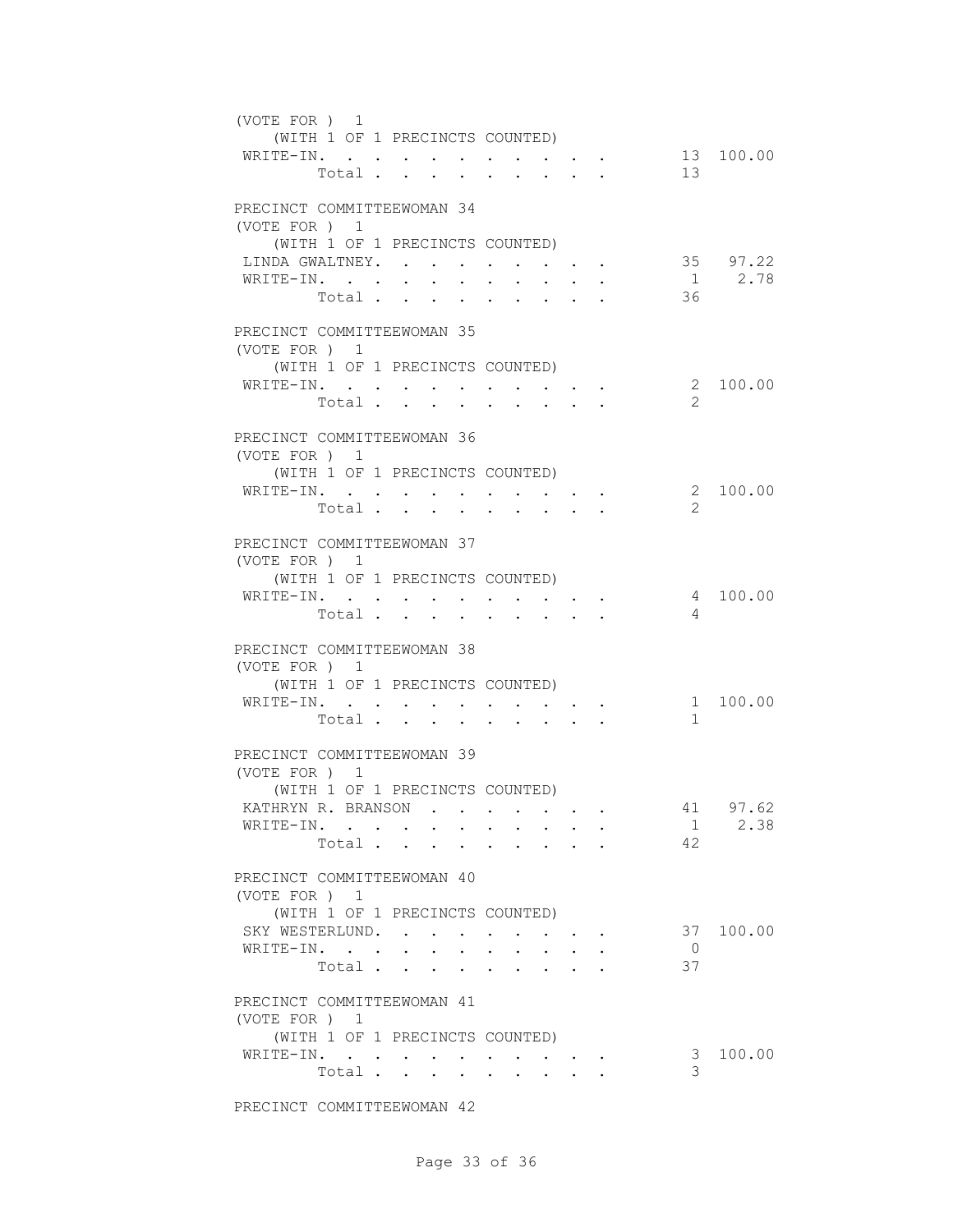| (VOTE FOR) 1                           |                  |                                                                 |                |              |                                                                         |    |                |           |
|----------------------------------------|------------------|-----------------------------------------------------------------|----------------|--------------|-------------------------------------------------------------------------|----|----------------|-----------|
| (WITH 1 OF 1 PRECINCTS COUNTED)        |                  |                                                                 |                |              |                                                                         |    |                |           |
| MARILYN A. HALL                        |                  |                                                                 |                |              |                                                                         |    |                | 43 100.00 |
| WRITE-IN.                              |                  |                                                                 |                |              |                                                                         |    | $\overline{0}$ |           |
| Total                                  |                  |                                                                 |                |              |                                                                         | 43 |                |           |
|                                        |                  |                                                                 |                |              |                                                                         |    |                |           |
| PRECINCT COMMITTEEWOMAN 43             |                  |                                                                 |                |              |                                                                         |    |                |           |
| (VOTE FOR) 1                           |                  |                                                                 |                |              |                                                                         |    |                |           |
| (WITH 1 OF 1 PRECINCTS COUNTED)        |                  |                                                                 |                |              |                                                                         |    |                |           |
| WRITE-IN.                              | $\sim$ 100 $\mu$ | $\bullet$ .<br><br><br><br><br><br><br><br><br><br><br><br><br> |                |              |                                                                         |    |                | 4 100.00  |
| Total                                  |                  | $\sim$                                                          |                | $\sim$       |                                                                         |    | $\overline{4}$ |           |
| PRECINCT COMMITTEEWOMAN 44             |                  |                                                                 |                |              |                                                                         |    |                |           |
| (VOTE FOR ) 1                          |                  |                                                                 |                |              |                                                                         |    |                |           |
| (WITH 1 OF 1 PRECINCTS COUNTED)        |                  |                                                                 |                |              |                                                                         |    |                |           |
| WRITE-IN.                              |                  |                                                                 |                |              |                                                                         |    |                | 3 100.00  |
| Total                                  |                  |                                                                 |                |              |                                                                         |    | 3              |           |
|                                        |                  |                                                                 |                |              |                                                                         |    |                |           |
| PRECINCT COMMITTEEWOMAN 45             |                  |                                                                 |                |              |                                                                         |    |                |           |
| (VOTE FOR ) 1                          |                  |                                                                 |                |              |                                                                         |    |                |           |
| (WITH 1 OF 1 PRECINCTS COUNTED)        |                  |                                                                 |                |              |                                                                         |    |                |           |
| WRITE-IN.                              |                  |                                                                 |                |              |                                                                         |    |                | 3 100.00  |
| Total                                  |                  |                                                                 |                |              |                                                                         |    | 3              |           |
|                                        |                  |                                                                 |                |              |                                                                         |    |                |           |
| PRECINCT COMMITTEEWOMAN 46             |                  |                                                                 |                |              |                                                                         |    |                |           |
| (VOTE FOR) 1                           |                  |                                                                 |                |              |                                                                         |    |                |           |
| (WITH 1 OF 1 PRECINCTS COUNTED)        |                  |                                                                 |                |              |                                                                         |    |                |           |
| WRITE-IN.                              |                  | $\sim$                                                          |                |              | $\bullet$ .<br><br><br><br><br><br><br><br><br><br><br><br><br><br><br> |    | 3 <sup>7</sup> | 100.00    |
| Total                                  |                  |                                                                 | <b>Service</b> | $\mathbf{L}$ | $\sim$                                                                  |    | 3              |           |
|                                        |                  |                                                                 |                |              |                                                                         |    |                |           |
| PRECINCT COMMITTEEWOMAN 47             |                  |                                                                 |                |              |                                                                         |    |                |           |
| (VOTE FOR ) 1                          |                  |                                                                 |                |              |                                                                         |    |                |           |
| (WITH 1 OF 1 PRECINCTS COUNTED)        |                  |                                                                 |                |              |                                                                         |    |                |           |
| WRITE-IN.                              |                  |                                                                 |                |              |                                                                         |    | $\Omega$       |           |
|                                        |                  |                                                                 |                |              |                                                                         |    |                |           |
| PRECINCT COMMITTEEWOMAN 48             |                  |                                                                 |                |              |                                                                         |    |                |           |
| (VOTE FOR ) 1                          |                  |                                                                 |                |              |                                                                         |    |                |           |
| (WITH 1 OF 1 PRECINCTS COUNTED)        |                  |                                                                 |                |              |                                                                         |    |                |           |
| SUSAN HAWKINS ALLEN                    |                  |                                                                 |                |              |                                                                         |    |                | 48 100.00 |
| WRITE-IN.                              |                  |                                                                 |                |              |                                                                         |    | $\overline{0}$ |           |
| Total                                  |                  |                                                                 |                |              |                                                                         |    | 48             |           |
| PRECINCT COMMITTEEWOMAN 49             |                  |                                                                 |                |              |                                                                         |    |                |           |
| (VOTE FOR ) 1                          |                  |                                                                 |                |              |                                                                         |    |                |           |
| (WITH 1 OF 1 PRECINCTS COUNTED)        |                  |                                                                 |                |              |                                                                         |    |                |           |
| WRITE-IN.                              |                  |                                                                 |                |              |                                                                         |    |                | 4 100.00  |
| Total                                  |                  | $\sim$                                                          |                | $\sim$       | $\mathbf{r} = \mathbf{r} + \mathbf{r} + \mathbf{r}$ .                   |    | 4              |           |
|                                        |                  |                                                                 |                |              |                                                                         |    |                |           |
| PRECINCT COMMITTEEWOMAN 50 WEST EUDORA |                  |                                                                 |                |              |                                                                         |    |                |           |
| (VOTE FOR ) 1                          |                  |                                                                 |                |              |                                                                         |    |                |           |
| (WITH 1 OF 1 PRECINCTS COUNTED)        |                  |                                                                 |                |              |                                                                         |    |                |           |
| WRITE-IN.                              |                  |                                                                 |                |              |                                                                         |    |                | 6 100.00  |
| Total                                  |                  |                                                                 |                |              |                                                                         |    | 6              |           |
|                                        |                  |                                                                 |                |              |                                                                         |    |                |           |
| PRECINCT COMMITTEEWOMAN 51 CLINTON     |                  |                                                                 |                |              |                                                                         |    |                |           |
| (VOTE FOR ) 1                          |                  |                                                                 |                |              |                                                                         |    |                |           |
| (WITH 1 OF 1 PRECINCTS COUNTED)        |                  |                                                                 |                |              |                                                                         |    |                |           |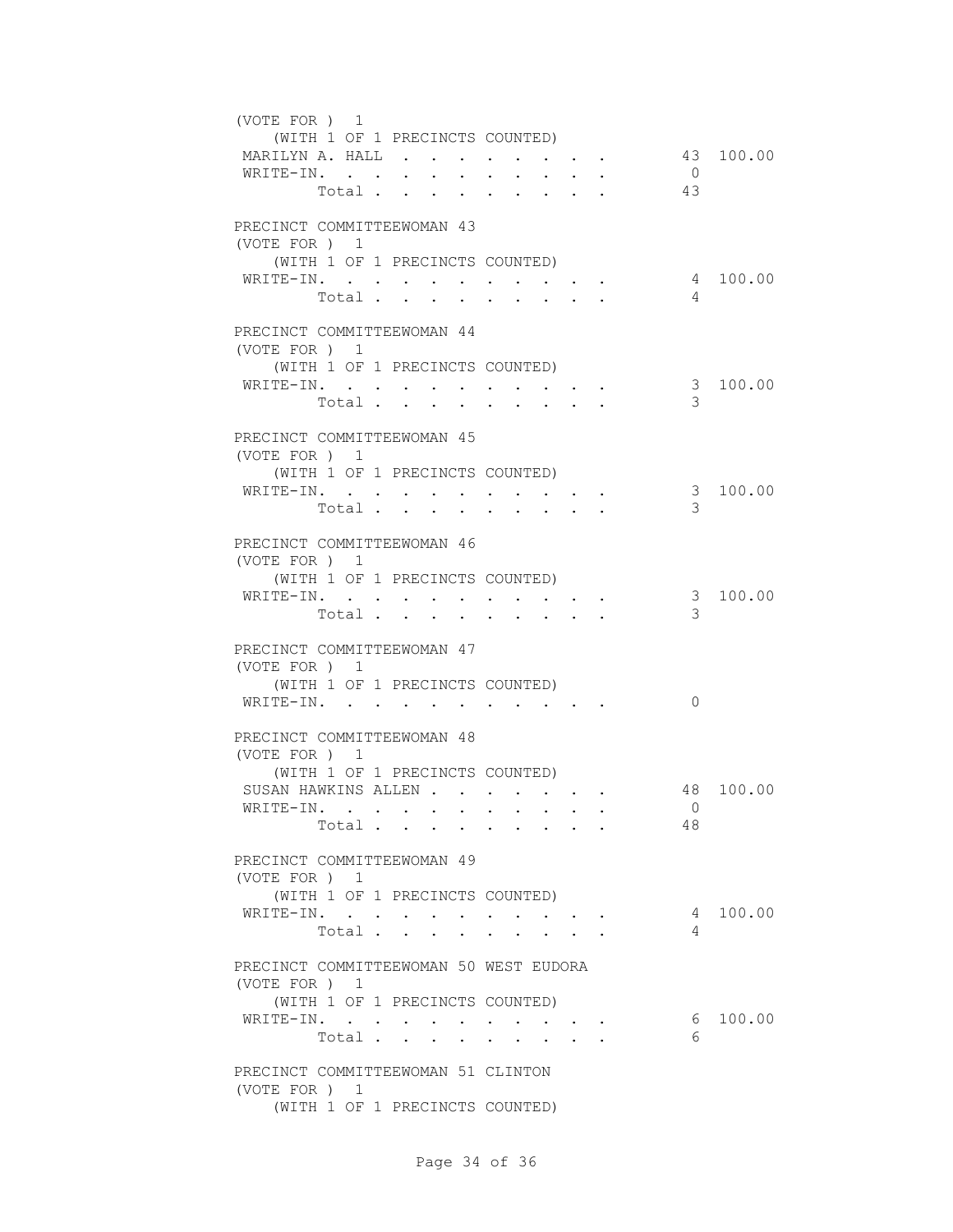| BEVERLEY J. WORSTER<br>WRITE-IN.                          | Total |       | $\sim$ 100 $\pm$<br>$\sim$ $\sim$ |                  |            |                  |                                                 |                                                         |  | 7<br>0<br>7    | 100.00    |
|-----------------------------------------------------------|-------|-------|-----------------------------------|------------------|------------|------------------|-------------------------------------------------|---------------------------------------------------------|--|----------------|-----------|
| PRECINCT COMMITTEEWOMAN 52 NORTH EUDORA<br>(VOTE FOR) 1   |       |       |                                   |                  |            |                  |                                                 |                                                         |  |                |           |
| (WITH 1 OF 1 PRECINCTS COUNTED)                           |       |       |                                   |                  |            |                  |                                                 |                                                         |  |                |           |
| WRITE-IN.                                                 |       |       |                                   |                  |            |                  |                                                 |                                                         |  |                | 1 100.00  |
|                                                           |       | Total |                                   |                  |            |                  |                                                 |                                                         |  | $\mathbf{1}$   |           |
| PRECINCT COMMITTEEWOMAN 53 SOUTH EUDORA<br>(VOTE FOR ) 1  |       |       |                                   |                  |            |                  |                                                 |                                                         |  |                |           |
| (WITH 1 OF 1 PRECINCTS COUNTED)                           |       |       |                                   |                  |            |                  |                                                 |                                                         |  |                |           |
| WRITE-IN.                                                 |       |       |                                   |                  |            |                  |                                                 |                                                         |  |                | 1 100.00  |
|                                                           |       | Total |                                   |                  |            |                  |                                                 |                                                         |  | $\mathbf{1}$   |           |
|                                                           |       |       |                                   |                  |            |                  |                                                 |                                                         |  |                |           |
| PRECINCT COMMITTEEWOMAN 54 CENTRAL EUDORA<br>(VOTE FOR) 1 |       |       |                                   |                  |            |                  |                                                 |                                                         |  |                |           |
| (WITH 1 OF 1 PRECINCTS COUNTED)                           |       |       |                                   |                  |            |                  |                                                 |                                                         |  |                |           |
| WRITE-IN.                                                 |       |       |                                   |                  |            |                  |                                                 |                                                         |  |                | 3 100.00  |
|                                                           |       | Total |                                   |                  |            | <b>All Cards</b> |                                                 |                                                         |  | 3              |           |
| PRECINCT COMMITTEEWOMAN 55 GRANT<br>(VOTE FOR ) 1         |       |       |                                   |                  |            |                  |                                                 |                                                         |  |                |           |
| (WITH 1 OF 1 PRECINCTS COUNTED)                           |       |       |                                   |                  |            |                  |                                                 |                                                         |  |                |           |
| WRITE-IN.                                                 |       |       |                                   |                  |            |                  |                                                 |                                                         |  |                | 1 100.00  |
|                                                           |       | Total |                                   |                  |            |                  |                                                 |                                                         |  | $\mathbf{1}$   |           |
| PRECINCT COMMITTEEWOMAN 56 KANWAKA<br>(VOTE FOR) 1        |       |       |                                   |                  |            |                  |                                                 |                                                         |  |                |           |
| (WITH 1 OF 1 PRECINCTS COUNTED)                           |       |       |                                   |                  |            |                  |                                                 |                                                         |  |                | 1 100.00  |
| WRITE-IN.                                                 |       | Total |                                   |                  |            |                  |                                                 |                                                         |  | $\mathbf{1}$   |           |
|                                                           |       |       |                                   |                  |            |                  |                                                 |                                                         |  |                |           |
| PRECINCT COMMITTEEWOMAN 57 LECOMPTON<br>(VOTE FOR ) 1     |       |       |                                   |                  |            |                  |                                                 |                                                         |  |                |           |
| (WITH 1 OF 1 PRECINCTS COUNTED)                           |       |       |                                   |                  |            |                  |                                                 |                                                         |  |                |           |
| WRITE-IN.                                                 |       |       | $\sim$ 100 $\mu$                  | $\sim$ 100 $\mu$ |            |                  |                                                 |                                                         |  |                | 2 100.00  |
|                                                           |       | Total |                                   | $\sim$           | $\sim$ $-$ |                  | <b>All Andrew</b>                               | $\mathbf{A}^{\text{max}}$ and $\mathbf{A}^{\text{max}}$ |  | $\overline{2}$ |           |
| PRECINCT COMMITTEEWOMAN 58 BIG SPRINGS<br>(VOTE FOR) 1    |       |       |                                   |                  |            |                  |                                                 |                                                         |  |                |           |
| (WITH 1 OF 1 PRECINCTS COUNTED)                           |       |       |                                   |                  |            |                  |                                                 |                                                         |  |                |           |
| WRITE-IN.                                                 |       |       |                                   |                  |            |                  |                                                 |                                                         |  | $\Omega$       |           |
| PRECINCT COMMITTEEWOMAN 59 MARION<br>(VOTE FOR) 1         |       |       |                                   |                  |            |                  |                                                 |                                                         |  |                |           |
| (WITH 1 OF 1 PRECINCTS COUNTED)                           |       |       |                                   |                  |            |                  |                                                 |                                                         |  |                |           |
| KAREN A. JOHNS.                                           |       |       |                                   |                  |            |                  |                                                 |                                                         |  |                | 21 100.00 |
| WRITE-IN.                                                 |       |       |                                   |                  |            |                  |                                                 |                                                         |  | $\bigcirc$     |           |
|                                                           |       | Total |                                   |                  |            |                  | $\cdot$ $\cdot$ $\cdot$ $\cdot$ $\cdot$ $\cdot$ |                                                         |  | 21             |           |
|                                                           |       |       |                                   |                  |            |                  |                                                 |                                                         |  |                |           |
| PRECINCT COMMITTEEWOMAN 60 NW BALDWIN<br>(VOTE FOR ) 1    |       |       |                                   |                  |            |                  |                                                 |                                                         |  |                |           |
| (WITH 1 OF 1 PRECINCTS COUNTED)                           |       |       |                                   |                  |            |                  |                                                 |                                                         |  |                |           |
| LAURA L. DICKINSON                                        |       |       |                                   |                  |            |                  |                                                 |                                                         |  |                | 51 98.08  |
| WRITE-IN.                                                 |       |       |                                   |                  |            |                  |                                                 |                                                         |  | $\mathbf{1}$   | 1.92      |